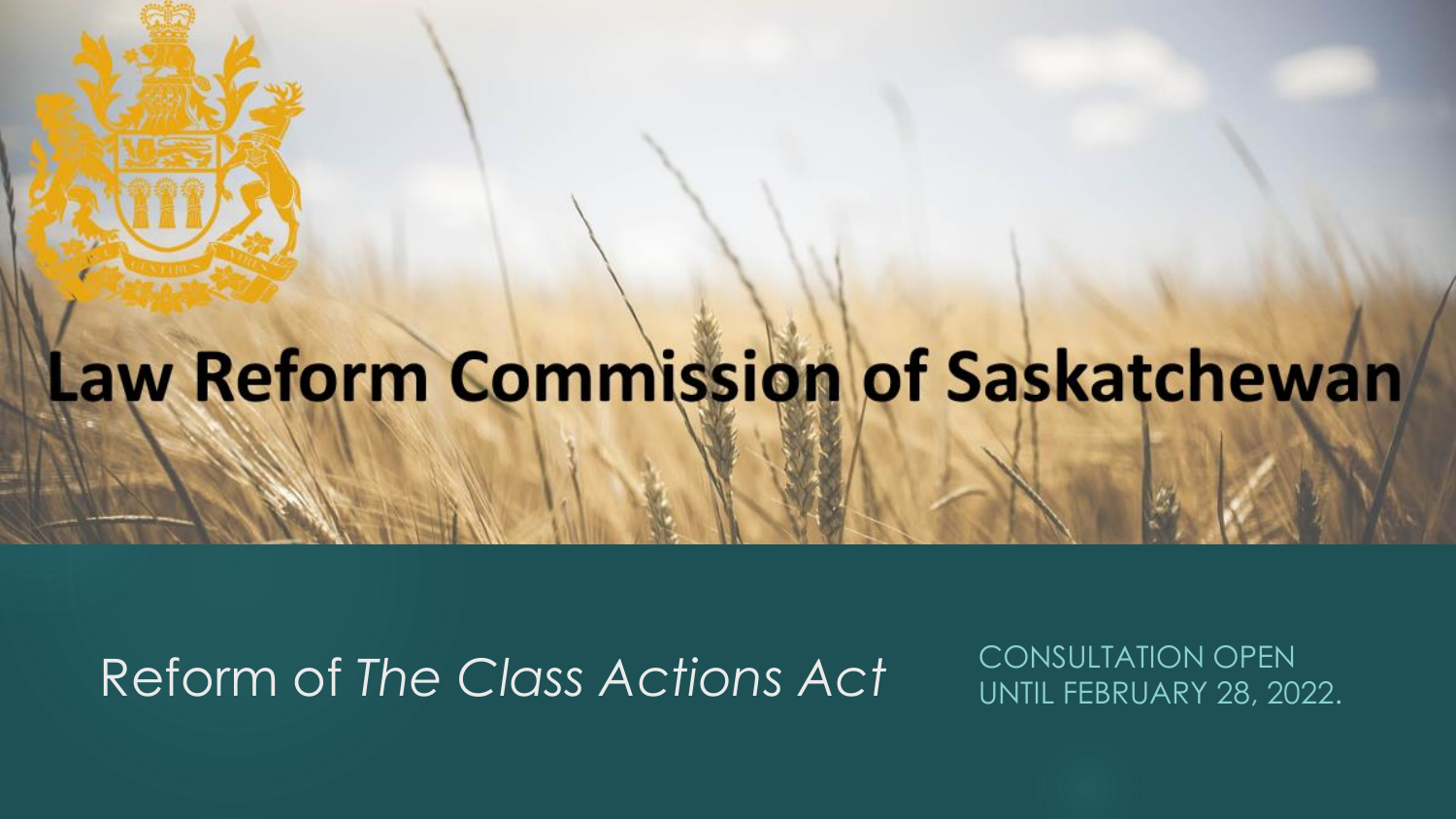#### The Law Reform Commission's Class Action Act Project

- ▶ The Commission decided to take on this project following the release Law Commission of Ontario ("LCO") released its *Final Report, Class Actions: Objectives, Experiences and Reforms* in July of 2019.
	- $\blacktriangleright$  This led to the Commission identifying a number of recommendations made by the LCO which could be made here in Saskatchewan.
- Consultation paper published in September 2021

<https://lawreformcommission.sk.ca/Class-Actions-Act-Consultation-Report.pdf>

Consultation survey posted in October 2021

<https://www.surveymonkey.com/r/NVBRHX7>

- Consultation is open until February 28, 2022
- Your comments and opinions are welcome and are an important part of the Commission's deliberations on recommendations for reform



**Law Reform** Commission of catchewan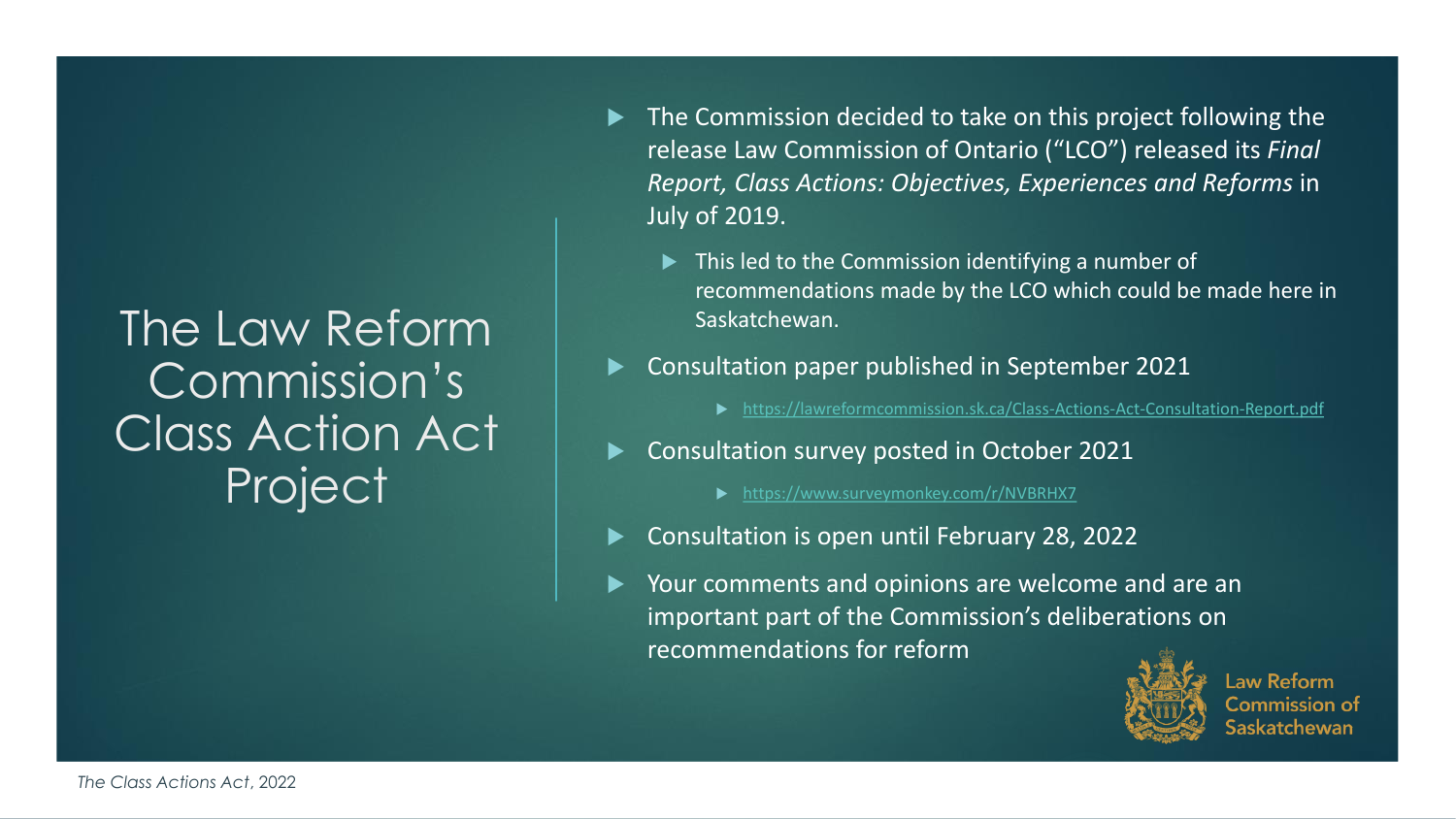# *The Class Actions Act*:

#### An Overview

- The Supreme Court of Canada, in *Western Canadian Shopping Centres Inc v Dutton*, lists the advantages of advantages of a class action as follows:
	- 1. First, by aggregating similar individual actions, class actions serve judicial economy by avoiding unnecessary duplication in factfinding and legal analysis.
	- 2. Second, by allowing fixed litigation costs to be divided over a large number of plaintiffs, class actions improve access to justice by making economical the prosecution of claims that would otherwise be too costly to prosecute individually.
	- 3. Third, class actions serve efficiency and justice by ensuring that actual and potential wrongdoers do not ignore their obligations to the public.



aw Reform iommission of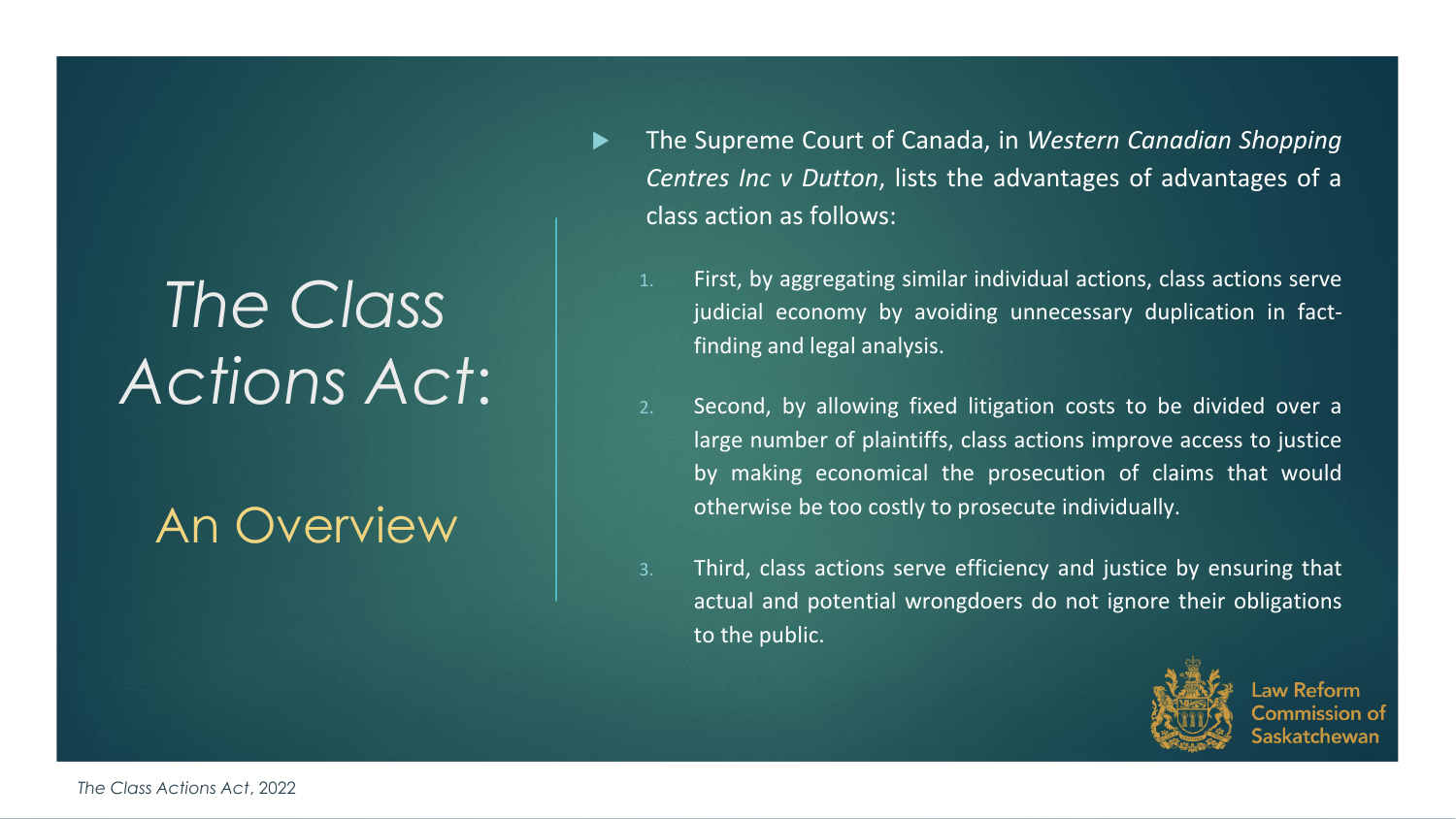# *The Class Actions Act*:

An Overview

- $\blacktriangleright$  Saskatchewan, like nearly all jurisdictions in Canada, has enacted legislation specific to class actions.
	- The *CAA* was enacted in 2001.
	- It was amended in 2007 to add provisions dealing with multijurisdictional class actions,
	- It was amended again in 2015 to provide courts with an increased discretion to award costs.
	- Since its enactment in 2001, the *CAA* has governed class actions in a variety of disputes including but not limited to those based in:
		- $\blacktriangleright$  agricultural law;
		- environmental law;
		- $\triangleright$  breach of trust and fiduciary duty;
		- construction law;
		- **breach of contract;**
		- negligent misrepresentation;
		- pharmaceutical/medical law;
		- consumer protection;
		- $\blacktriangleright$  securities law;
		- and negligence and personal injury.



**Law Reform** Commission of askatchewan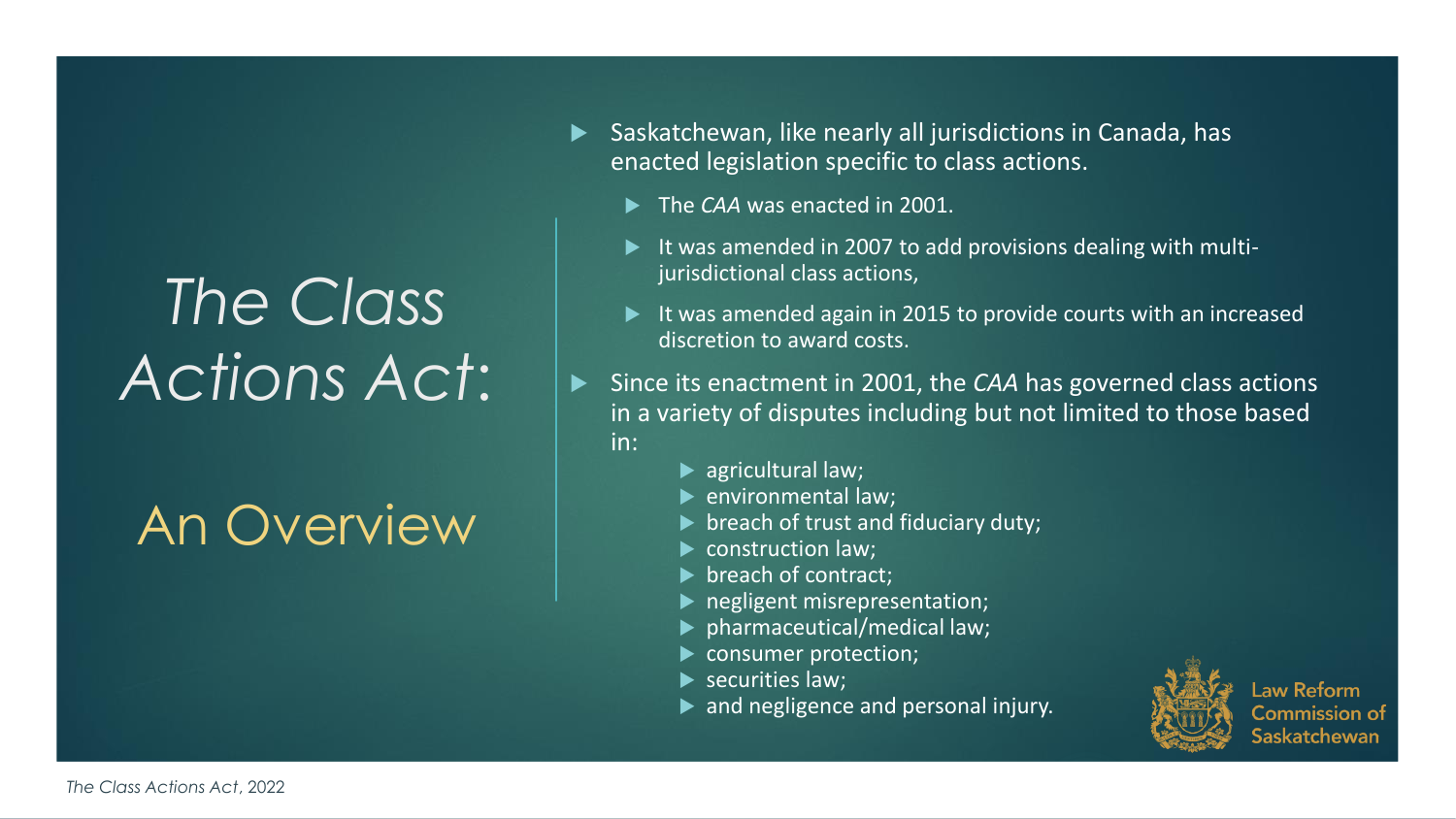Why is the Law Reform Commission Considering Reform of *The Class Actions Act*?

- The LCO released its Final Report, Class Actions: Objectives, Experiences and Reforms ("LCO Final Report") in July 2019.
- The LCO Final Report considers three questions:
	- 1. Are class actions in Ontario fulfilling their three objectives: access to justice, judicial economy, and behaviour modification?
	- 2. Does the *Class Proceedings Act* reflect current class action issues and practice?
	- 3. Does the *Class Proceedings Act* reflect current priorities in Ontario's justice system?
- The LCO's report had a number of recommendations to amend Ontario's *Class Proceedings Act.*



Law Reform Commission of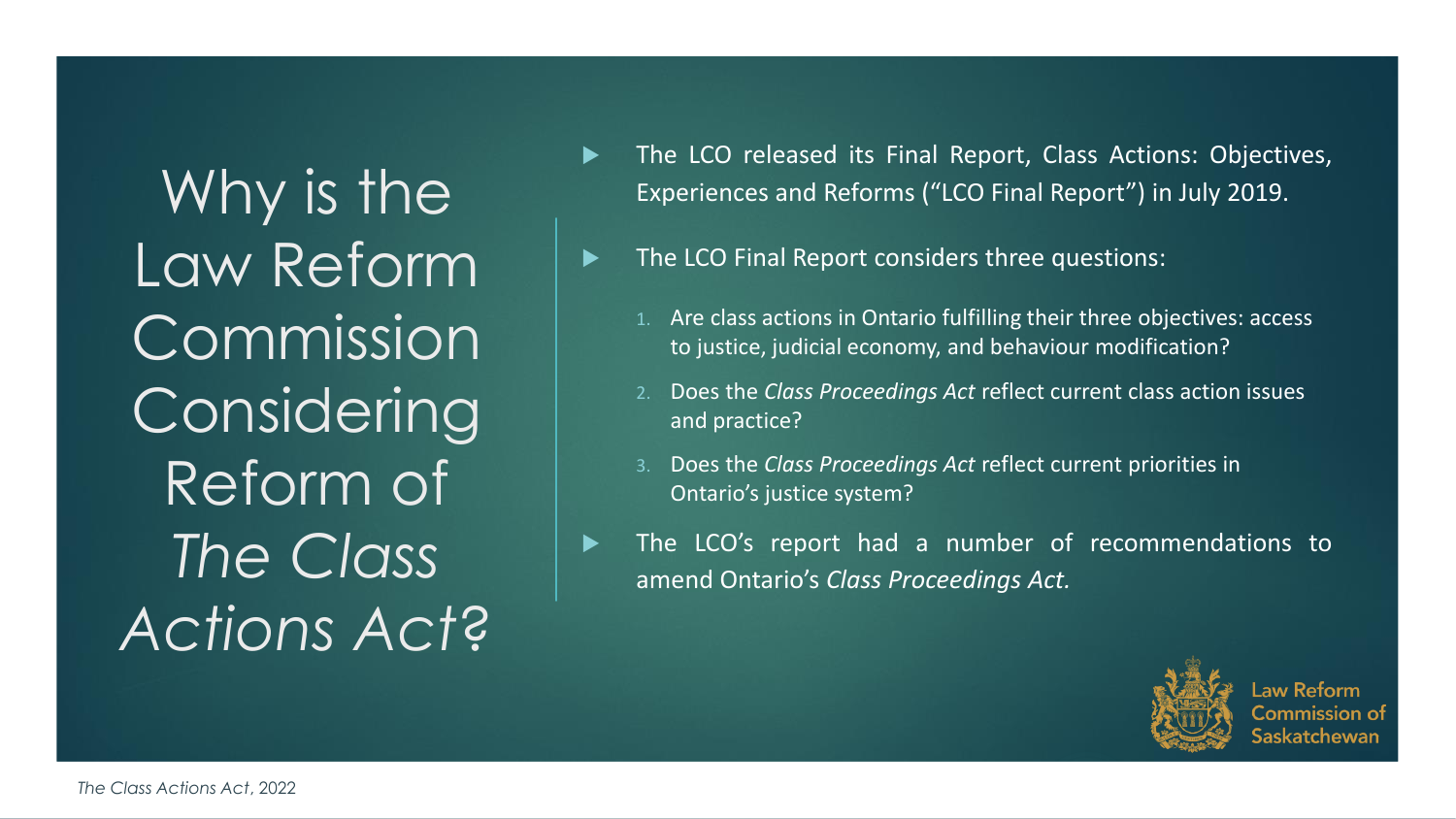Why is the Law Reform Commission Considering Reform of *The Class Actions Act*?

- The LCO's report lead to a number of amendments by the Government of Ontario, including:
	- ▶ Incorporation of a more stringent standard modelled on American certification requirements – for satisfying the "preferable procedure" step of the certification test
	- $\blacktriangleright$  Provisions for coordinating multi-jurisdictional class actions
	- ▶ Creation of a procedure for mandatory dismissal of dormant proceedings
	- $\blacktriangleright$  Procedural changes to increase opportunities for early resolution
	- Removing the requirement for a defendant to seek leave to appeal an order certifying, refusing to certify, or decertifying a proceeding as a class action
	- Introducing a sixty day limit for filing a carriage motion after the first action has been commenced
	- Provisions regarding court approval of third-party funding arrangements
	- Provisions regarding the awarding of costs of certification notice to the representative plaintiff
	- $\blacktriangleright$  Provisions setting out what must be disclosed when seeking settlement approval from the court



**Law Reform Commission of** askatchewan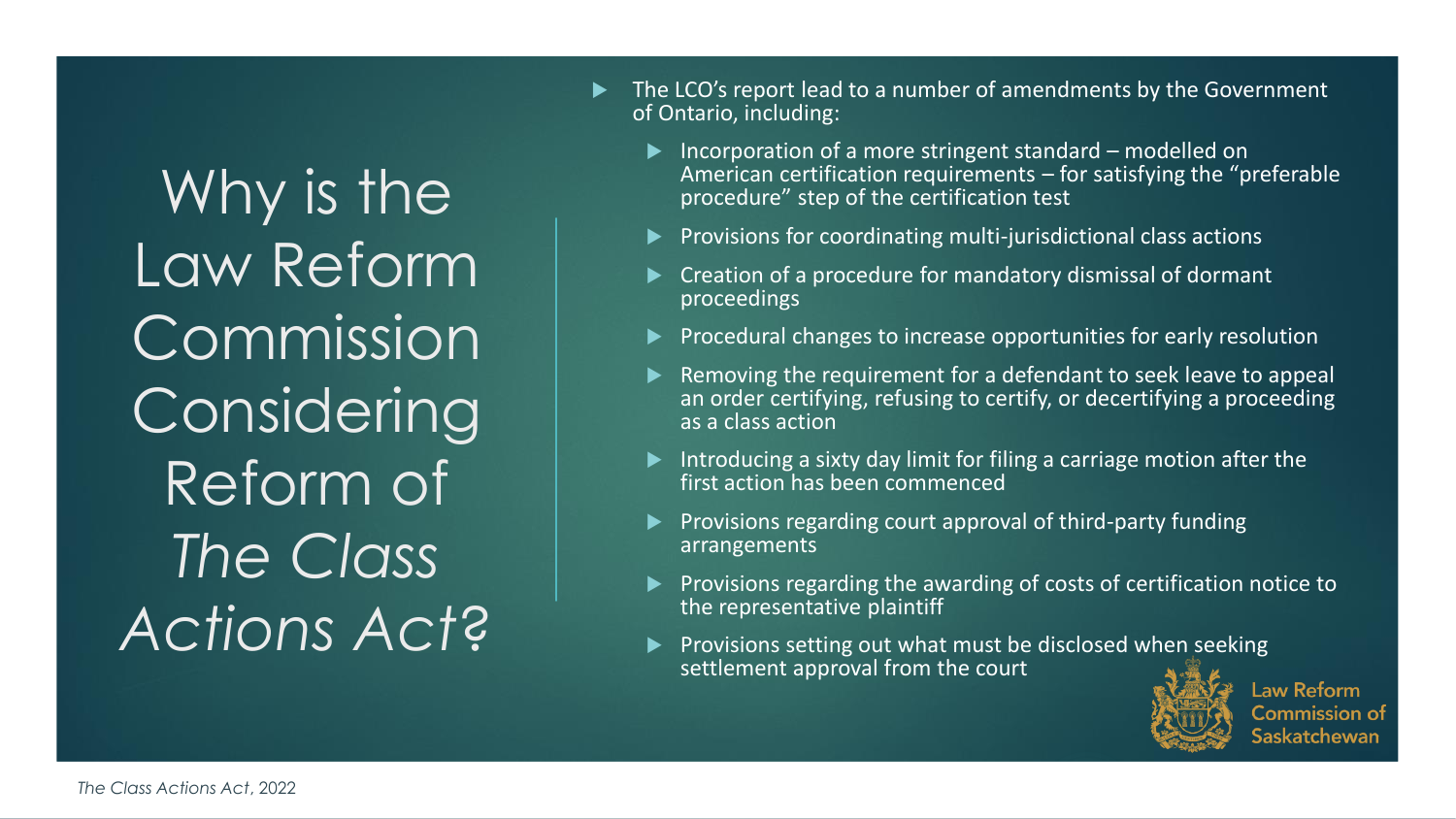Why is the Law Reform Commission Considering Reform of *The Class Actions Act*?

- There are a number of areas where Saskatchewan's *CAA* can be improved. There are 8 areas of potential reform discussed in the Law Reform Commission's Report:
	- 1. Managing class actions
	- 2. Carriage
	- **Certification**
	- 4. Settlement approvals
	- 5. Settlement distributions
	- 6. Fee approval
	- 7. Third-party litigation funding
	- 8. Appeals



aw Reform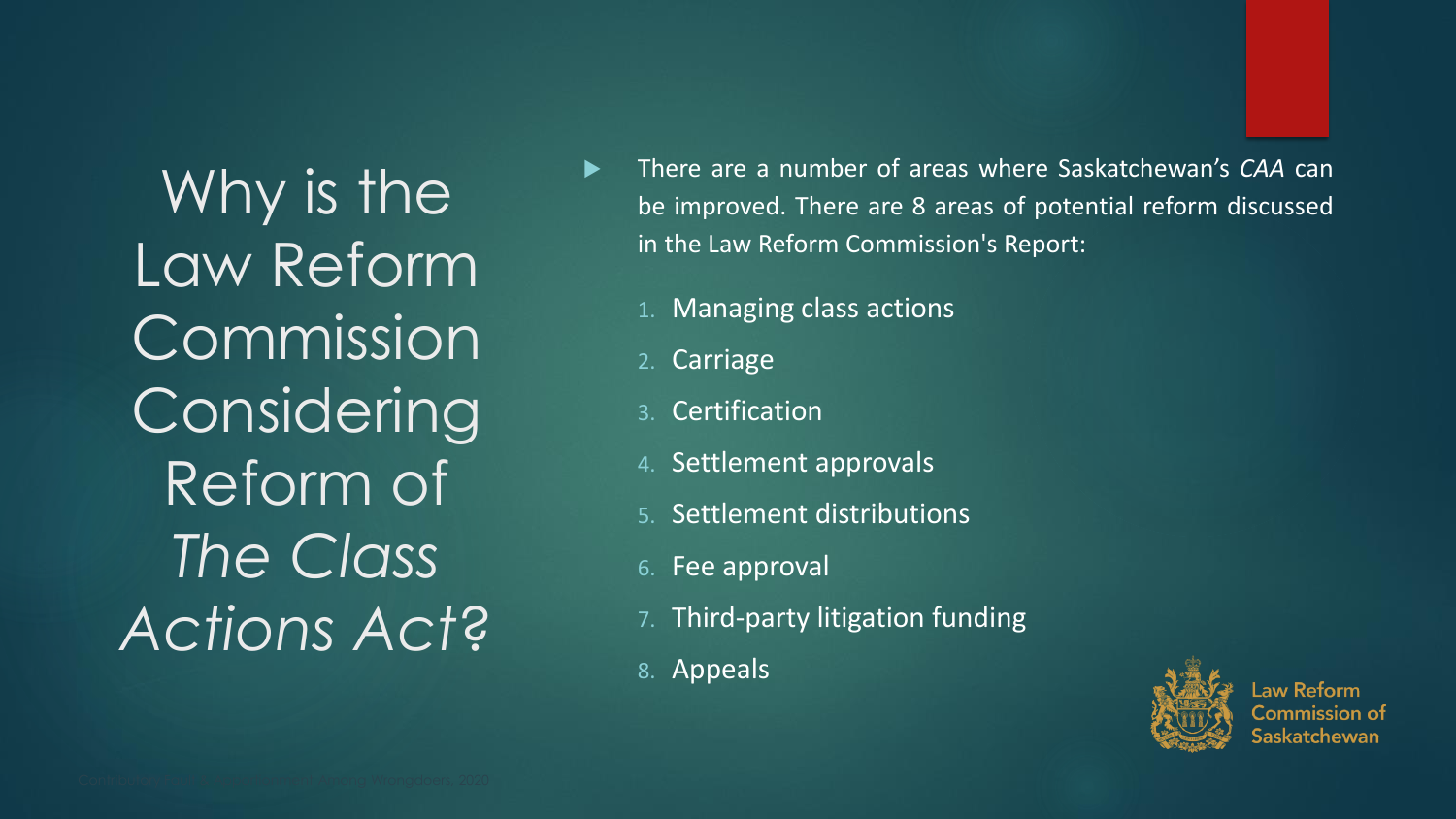#### Why is this an issue?

- The *CAA* needs to be able to efficiently manage class action lawsuits, thanks to their size and impact. Oftentimes they are long litigations that affect multitudes of people.
- ▶ There are two subcategories that have been identified in Managing Class Actions:
	- Delay
		- Delay concerns the deadline to bring the motion for leave to bring a certification motion.
	- Case Management
		- Case management also concerns the timing of the first case management process, the authority of the court in the proceeding, and the practice direction of the case.
- Ultimately the *CAA* should have the goal of making the process both expedient without making it unfair to either party.



Law Reform Commission of tchewan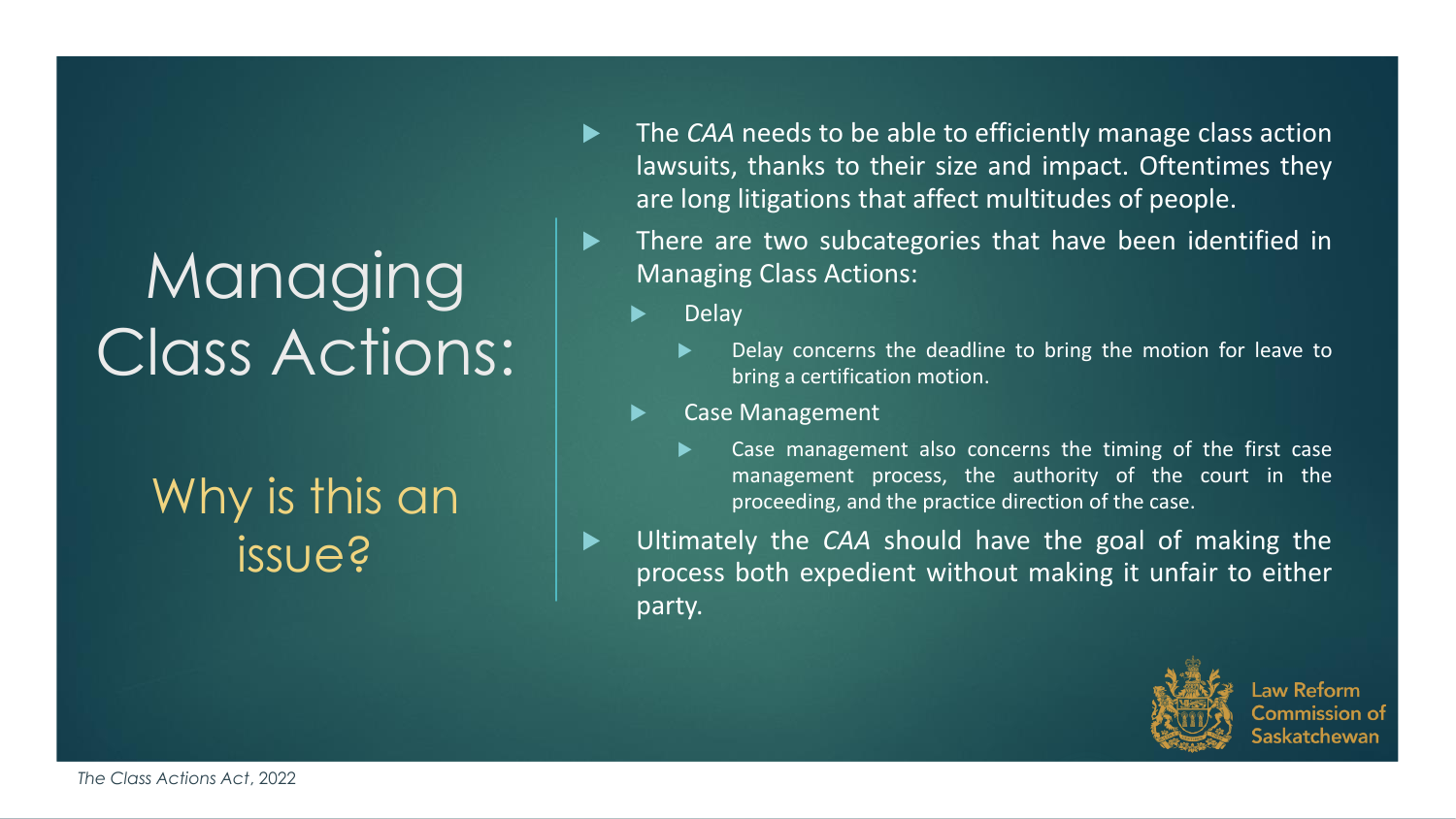#### LCO **recommendations** on Delay

- The LCO made two recommendations pertaining to delay of class actions in its Final Report:
- Amend section  $2(3)$  "to replace the ninety-day rule with a deadline of one year within which the certification motion is to be scheduled and the plaintiff's motion material to be filed."
- Add an "automatic dismissal provision: If a plaintiff does not file their certification material in accordance with the revised s. 2(3) or a case management order, the action should be subject to administrative dismissal."



aw Reform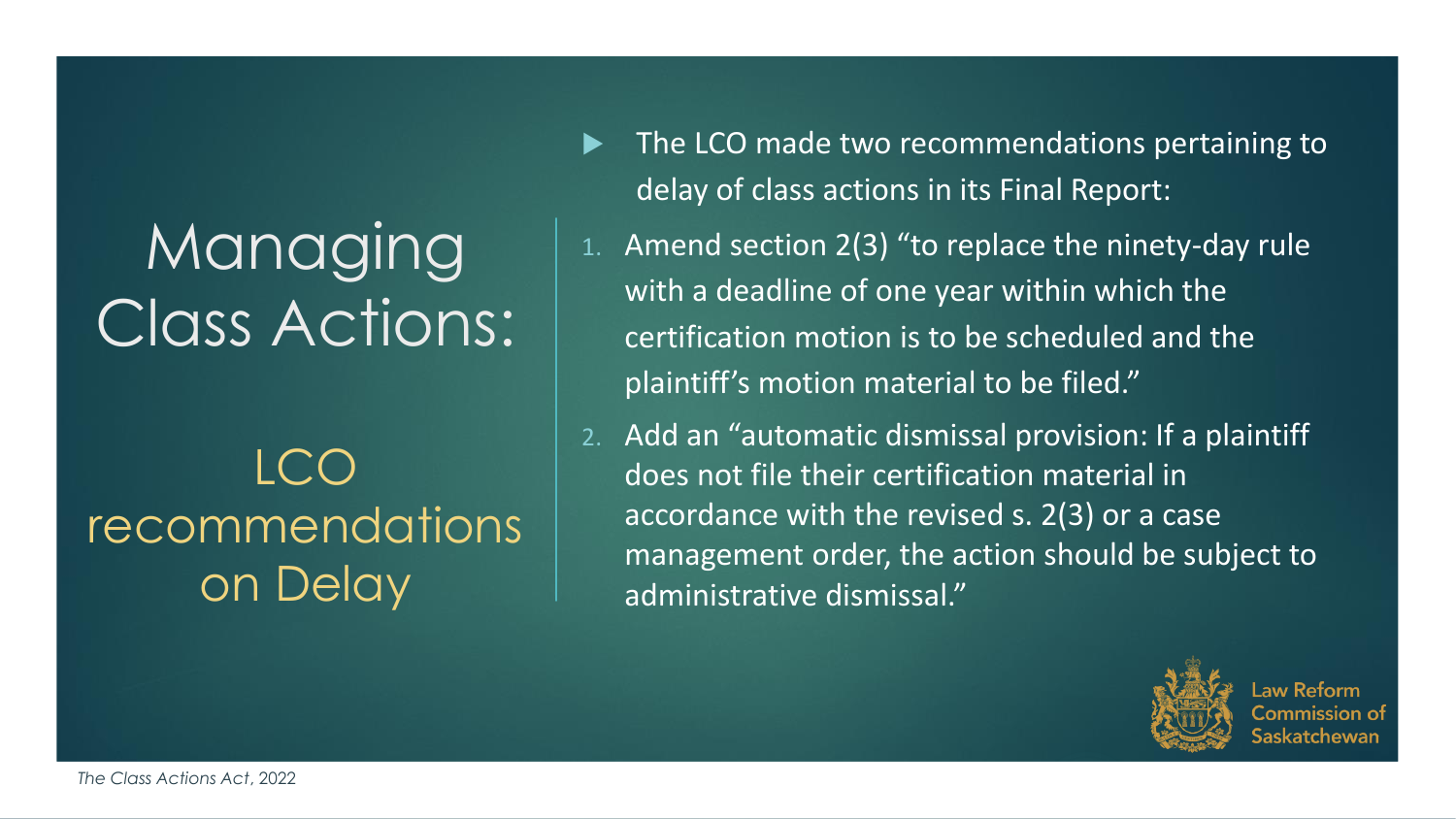## Saskatchewan's Current Provisions on Delay

- Subsection 4(3) of the CAA is similar to former subsection 2(3) of the CPA and contains the ninety-day rule that requires the application to certify the class action and appoint a representative plaintiff to be made:
	- $\blacktriangleright$  (a) within 90 days after the later of:
		- $\blacktriangleright$  (i) the date on which the statement of defence was delivered; and
		- $\blacktriangleright$  (ii) the date on which the time prescribed by The Queen's Bench Rules for delivery of the statement of defence expires without it being delivered; or
	- $\blacktriangleright$  (b) with leave of the court at any other time.
- ▶ The *CAA* does not provide for mandatory dismissal for delay. However, pursuant to section 44 of the *CAA*, The Queen's Bench Rules apply to class actions.



**Law Reform** Commission of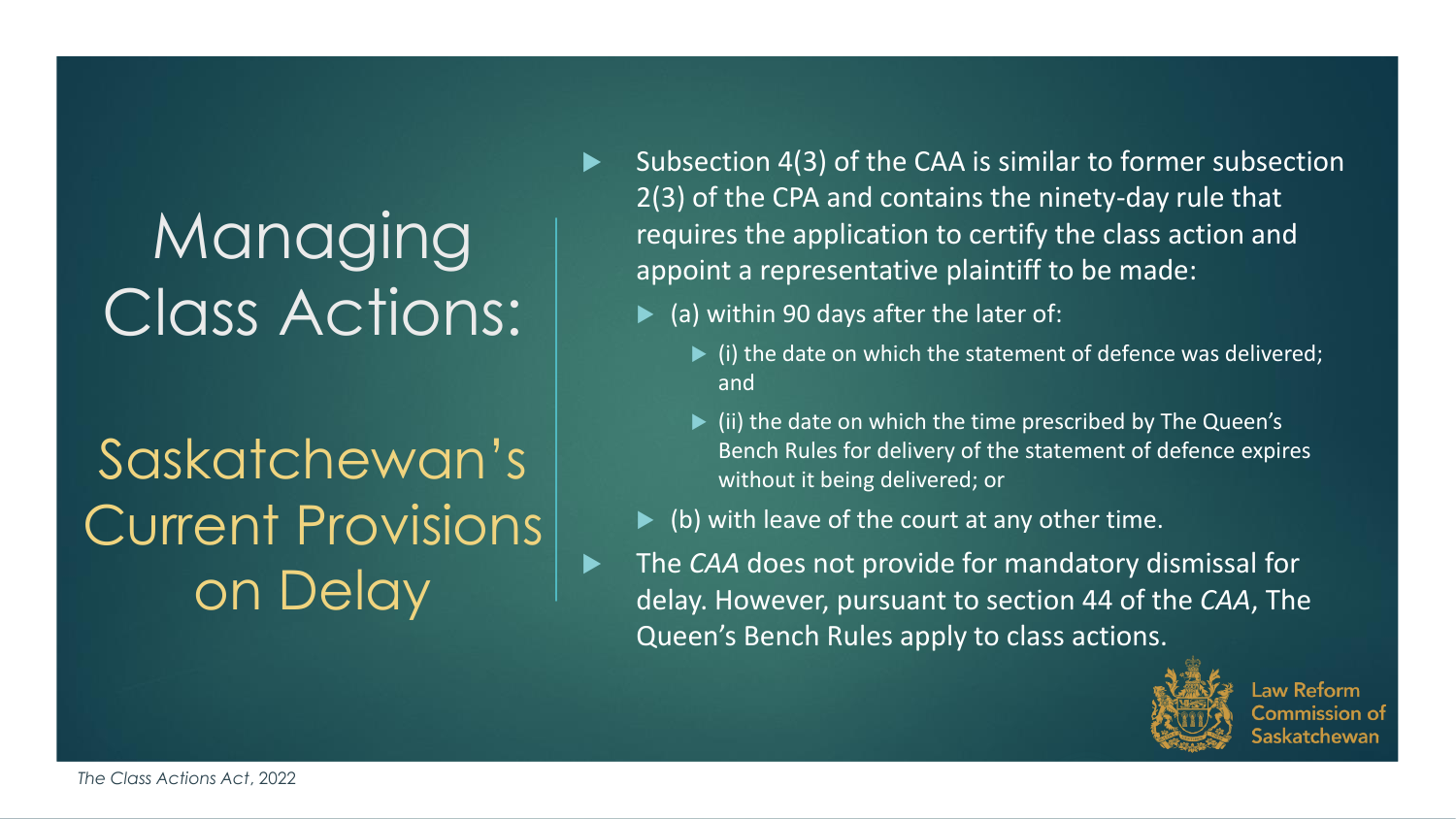**Delay** 

#### CONSULTATION QUESTIONS:

 1. Is pre-certification delay a problem for class actions in Saskatchewan? Should the ninety-day rule be replaced with a one-year deadline within which the certification motion is to be scheduled and the plaintiff's motion material to be filed?

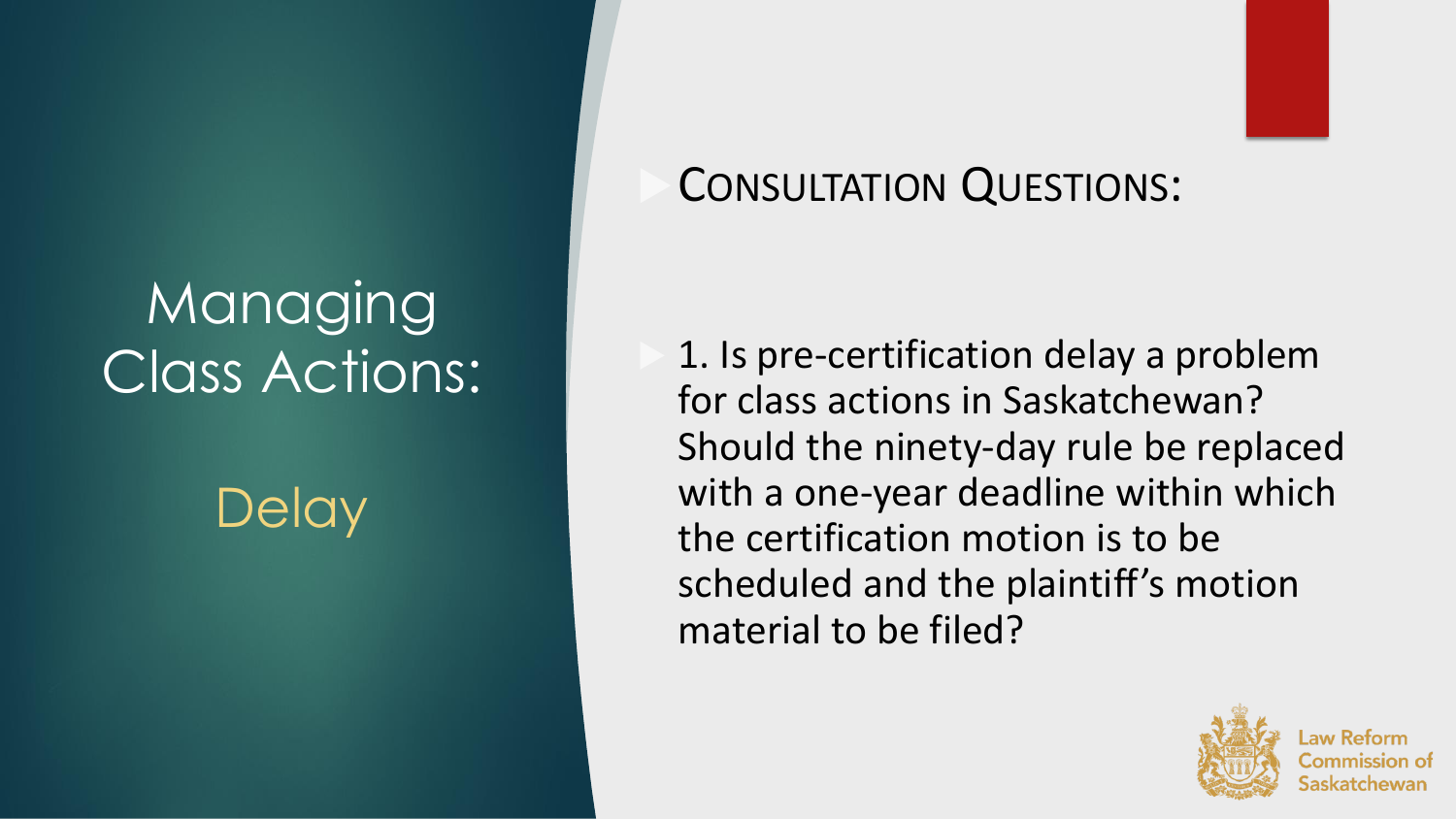**Delay** 

#### CONSULTATION QUESTIONS:

 2. Do dormant class action files pose a problem in Saskatchewan? Should the *CAA* be amended to include a mandatory dismissal provision? Are there any other legislative measures that could be adopted to manage dormant class actions?

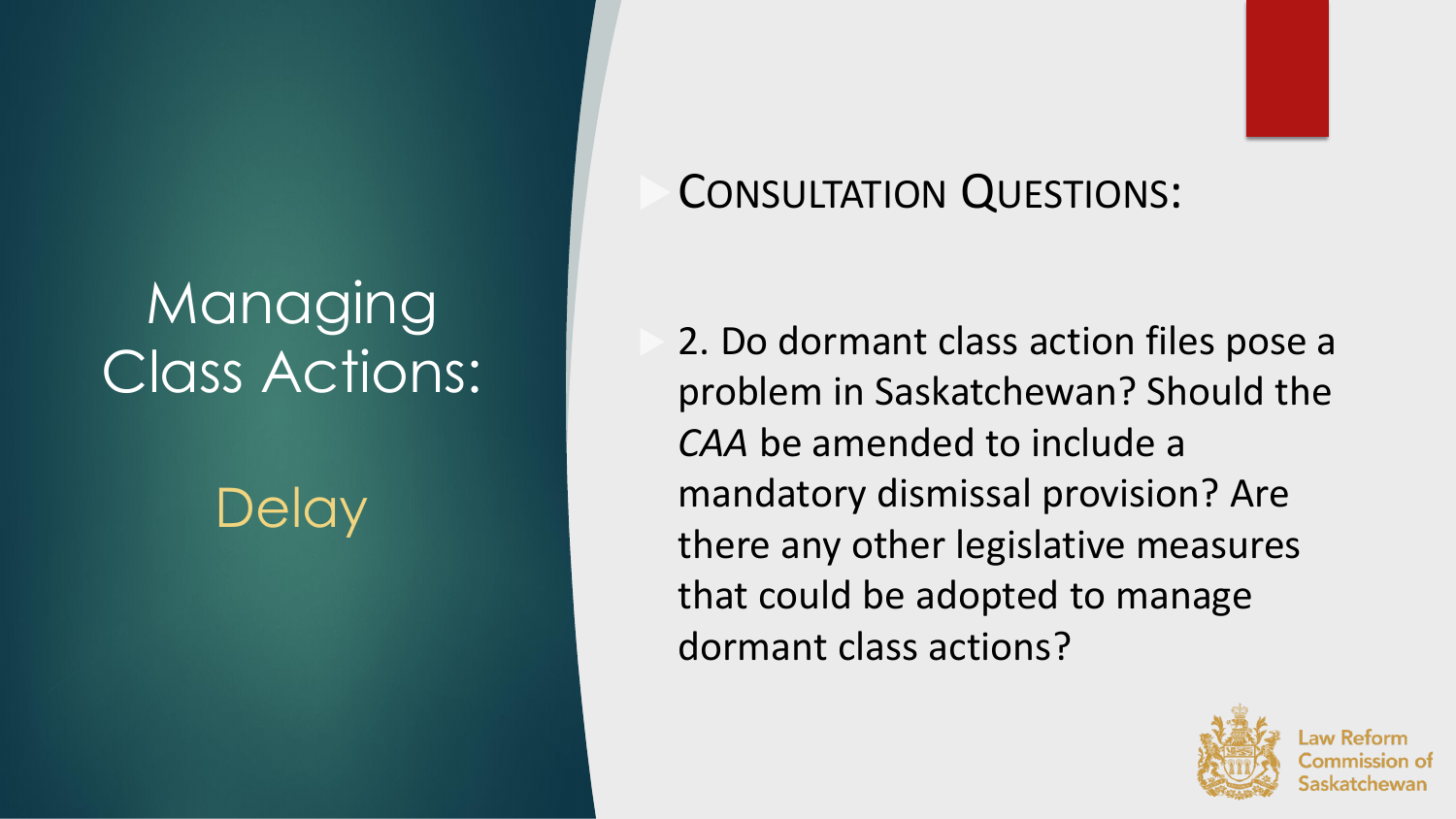LCO **recommendations** on Case Management

- The LCO made three recommendations pertaining to delay and case management of class actions in its Final Report:
	- 1. Add a provision requiring a "first case management conference to be held within sixty days of the last defendant serving a notice of appearance."
	- 2. Amend section 12 of the CPA to "give courts greater authority to control class action proceedings" and "remove the requirement that the motion be brought by a party" to the action.
	- 3. Develop a "Practice Direction" dedicated to the case management of class actions in consultation with stakeholders and "supported by ongoing training and education for the judiciary and class action counsel."



**Law Reform** Commission of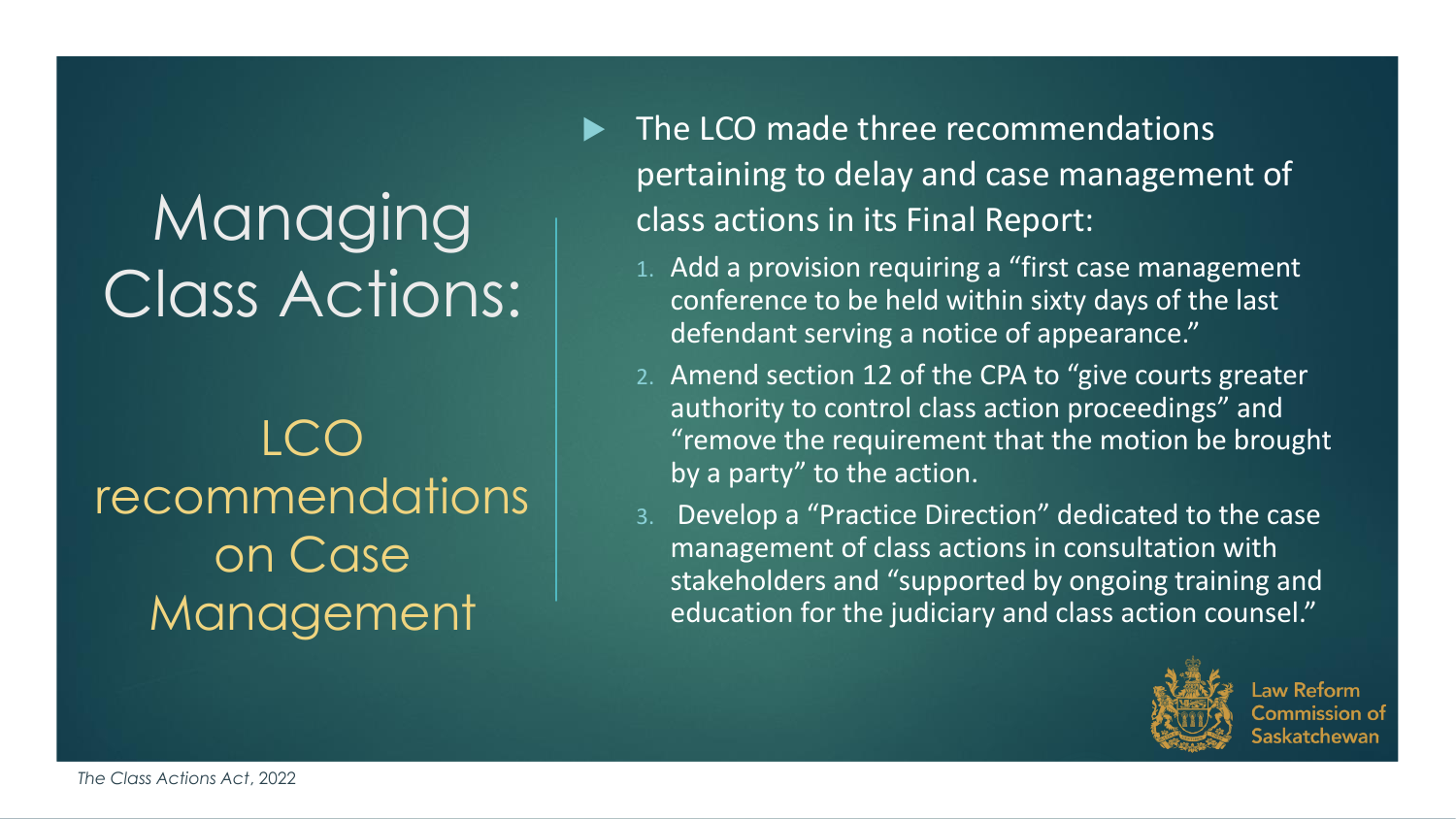Saskatchewan's Current Provisions on Delay

- As mentioned above, pursuant to section 44 of the CAA, The Queen's Bench Rules apply to class actions to the extent the rules are not in conflict with the CAA. Division 2 of The Queen's Bench Rules address court assistance in managing litigation. Rule 4-5(3) allows a request for a case management order to be made once a designated judge for case management has been appointed pursuant to Rule 3-90.58 Case management judges have authority to do any of the following pursuant to Rule 4-7(1):
	- (a) order that steps be taken by the parties to identify, simplify or clarify the real issues in dispute;
	- (b) set or adjust dates by which a stage or a step in the action is expected to be complete and order the parties to comply with the dates;
	- (c) make an order to facilitate an application, proceeding, questioning or pre-trial proceeding;
	- (d) make an order to promote the fair and efficient resolution of the action by trial;
	- (e) facilitate efforts the parties may be willing to take towards the efficient resolution of the action or any issue in the action through negotiation or a dispute resolution process other than trial; and
	- (f) make any procedural order that the judge considers necessary.
	- Section 14 of the CAA is similar to amended section 12 of the CPA and provides as follows:
		- The court may, at any time, make any order it considers appropriate respecting the conduct of a class action to ensure a fair and expeditious determination and, for that purpose, may impose on one or more of the parties any terms it considers appropriate.
- Section 14 of the CAA like amended section 12 of the CPA allows the court on its own initiative to make any order it considers appropriate.



Law Reform Commission of atchewan: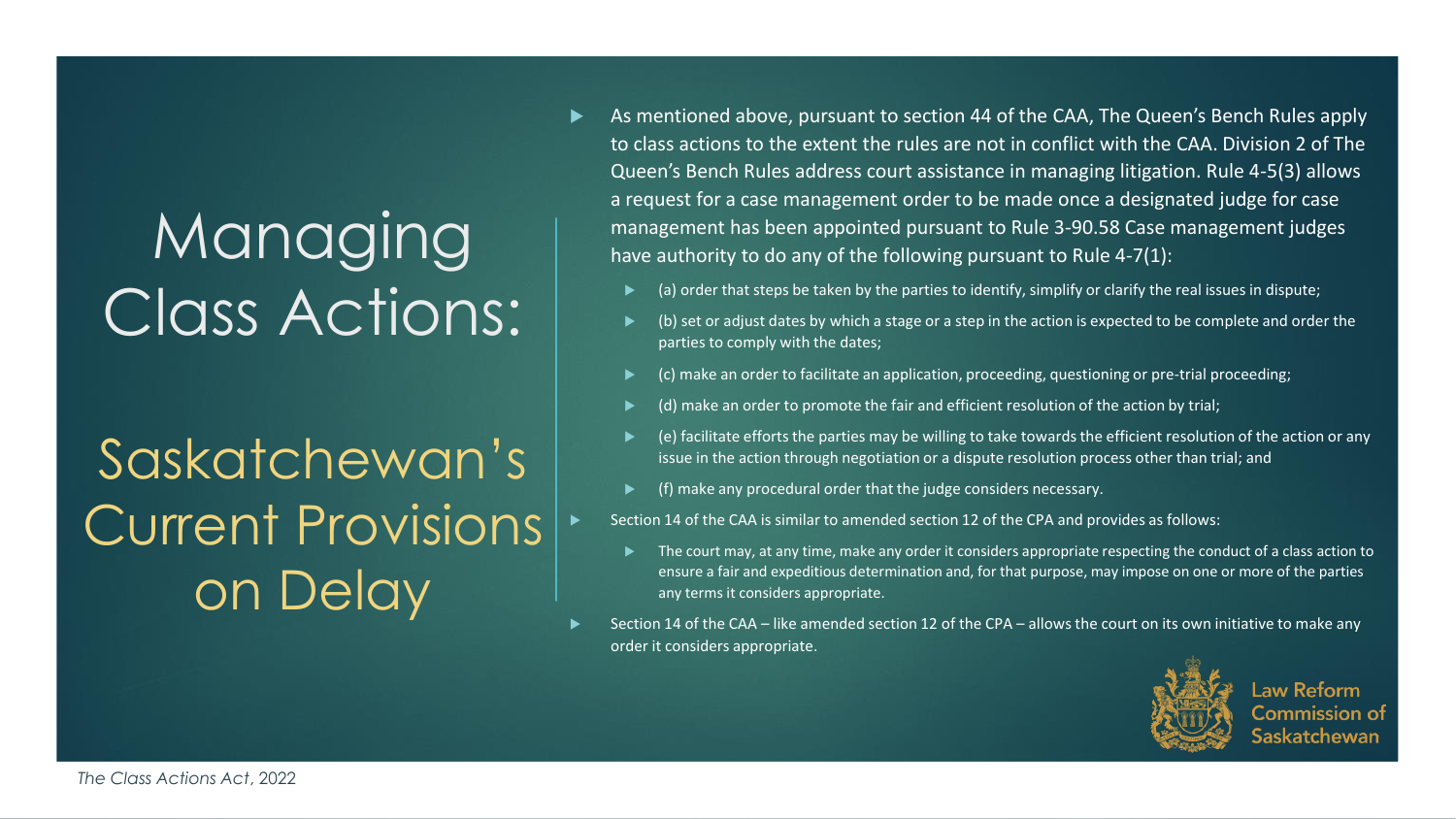## Case Management

## CONSULTATION QUESTIONS:

 3. Are the case management provisions in *The Queen's Bench Rules* sufficient or should Saskatchewan consider amending the *CAA* to include specific provisions regarding case management of class actions? If so, what should those rules be?

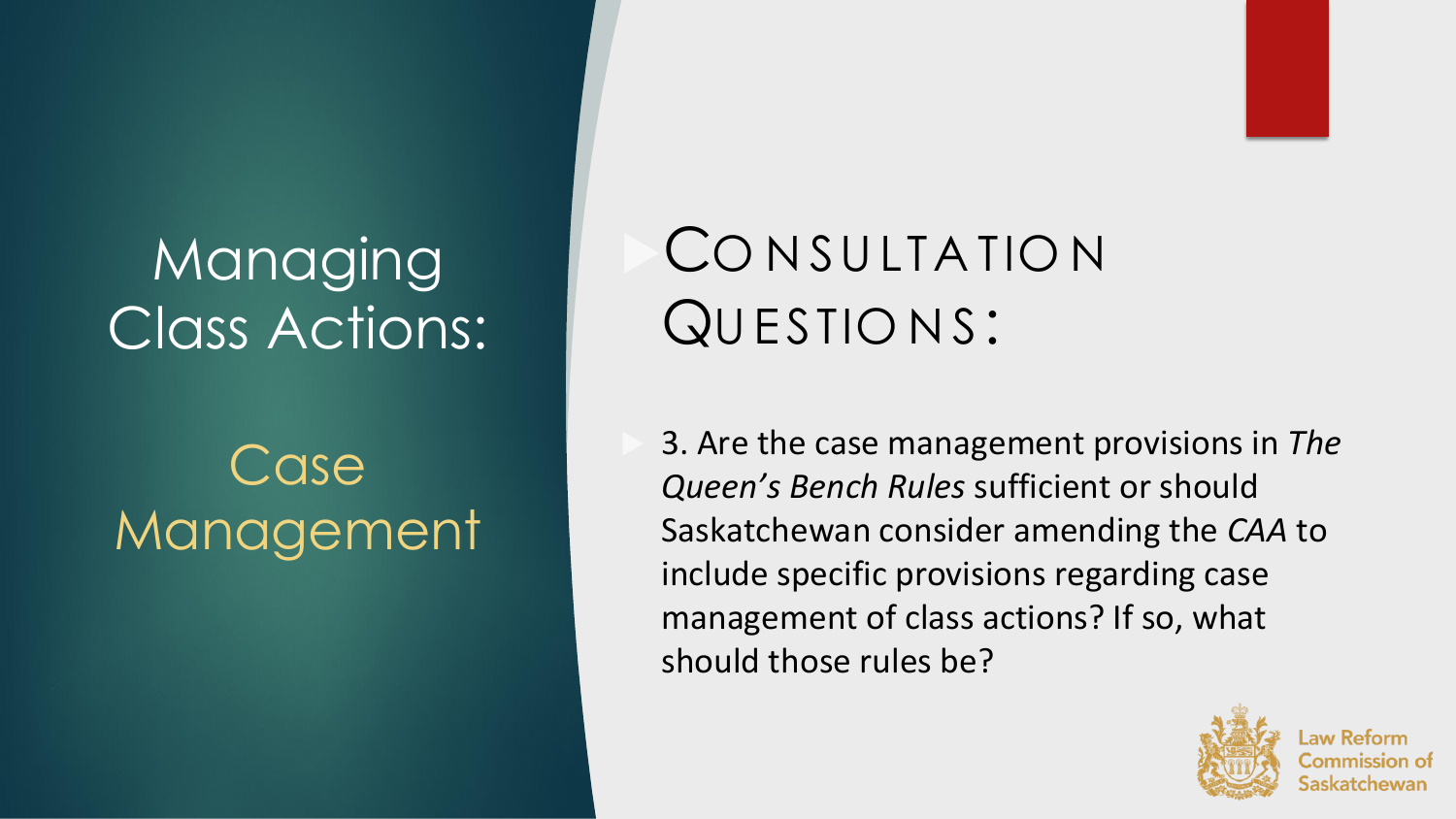## Case Management

## CONSULTATION QUESTIONS:

 4. Would Practice Directives respecting class actions additional to those that now exist for managing class actions in Saskatchewan have value? Why or why not? What matters should be addressed in a Practice Directive instead of in the *CAA*?

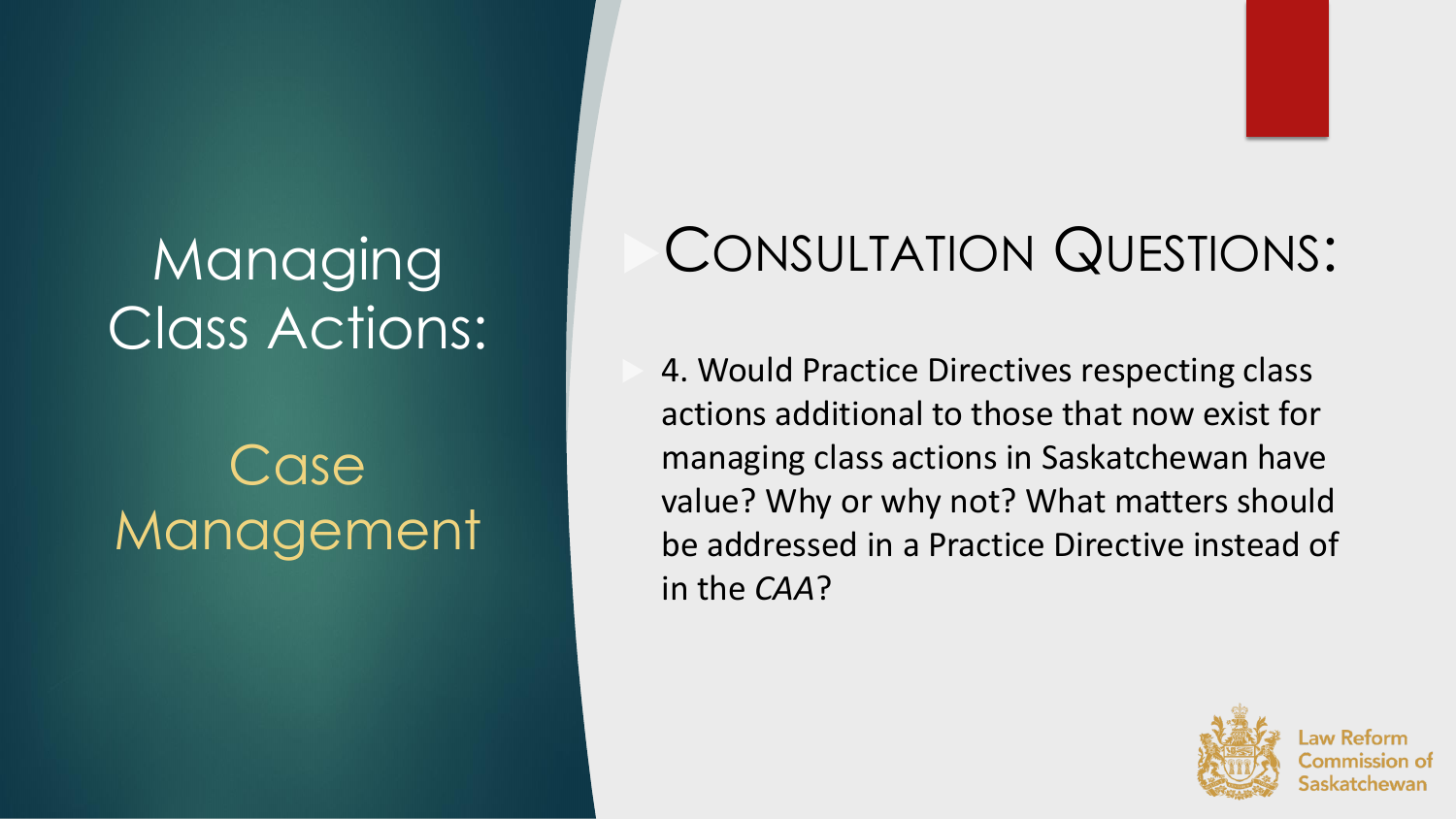## Why is this an issue?

- It is not uncommon for multiple law firms to commence competing class action proceedings, particularly where a class action has a national scope.
	- $\triangleright$  When this happens, the competing firms can negotiate an agreement amongst themselves or seek an order granting carriage to one firm.
- Carriage motions compares the actions as well as the firms.
- This process can lead to abuse of the process. As described by the ONCA:
	- $\blacktriangleright$  "the potential abuse and harm to the integrity of class action proceedings as a whole that could arise from some class counsel taking advantage of the multi-jurisdictional class action landscape in Canada by commencing competing and superfluous class action proceedings for the primary tactical purpose of obtaining an advantageous fee sharing agreement without making any real or legitimate contribution to the benefits received by the class."



Law Reform Commission of atchewan: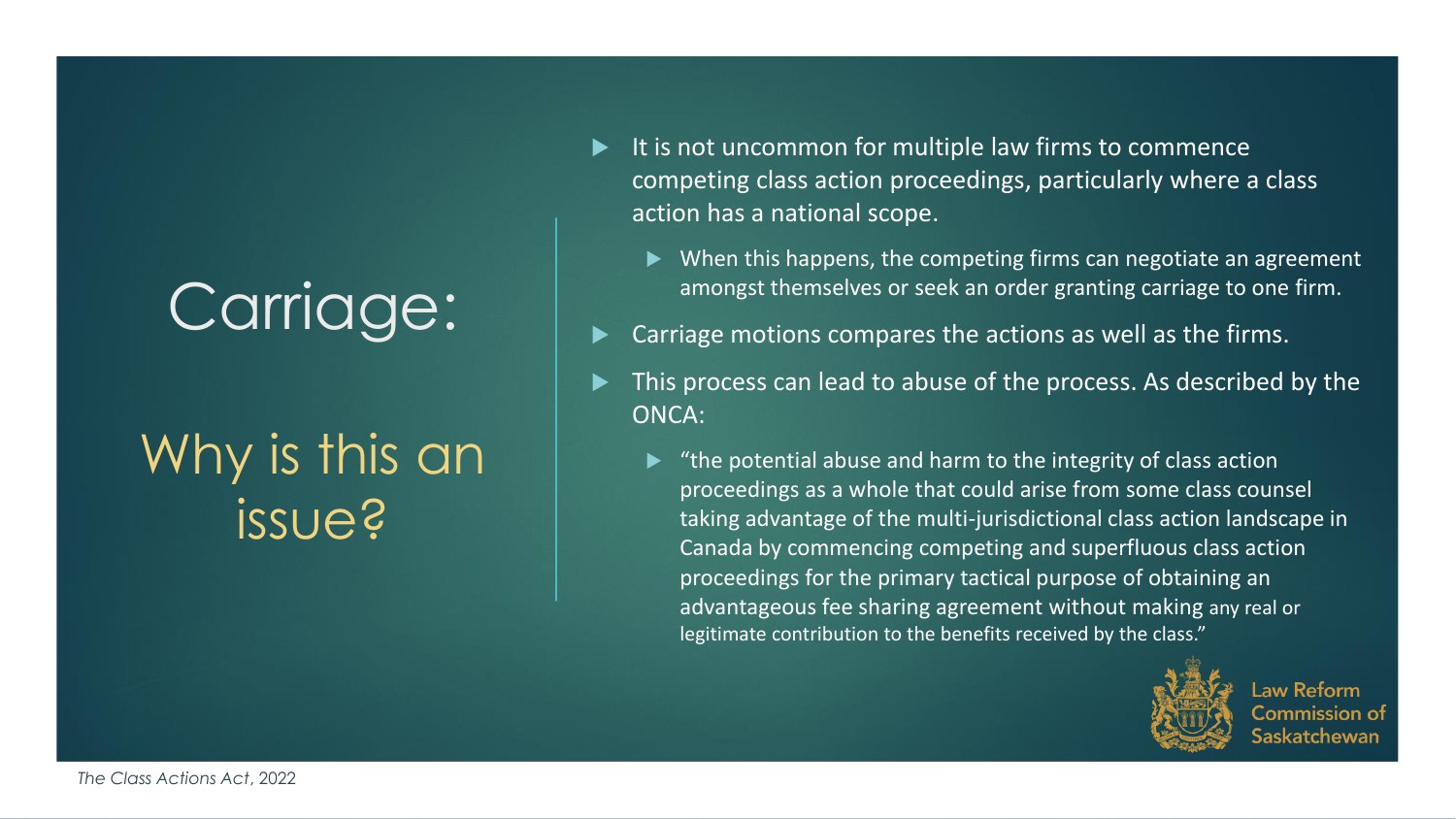#### LCO recommendations

- The LCO's consultations revealed that all class action stakeholders viewed Ontario's system for determining carriage as both "inefficient and unpredictable." Carriage disputes were said to "cause delay, increase costs, and increase uncertainty."
	- ▶ The delay caused by carriage battles is not insignificant; the LCO was advised that carriage motions add approximately one year to the length of a class action, with an additional delay of approximately six months if the carriage order is appealed.
- The LCO considered two options to manage competing class actions more efficiently:
	- 1) Quebec's "first to file" approach and
	- 2) an option inspired by the Australian Law Reform Commission's (ALRC) proposed model involving a mandatory deadline to file a motion for carriage and a resulting claims bar.



Law Reform Commission of tchewan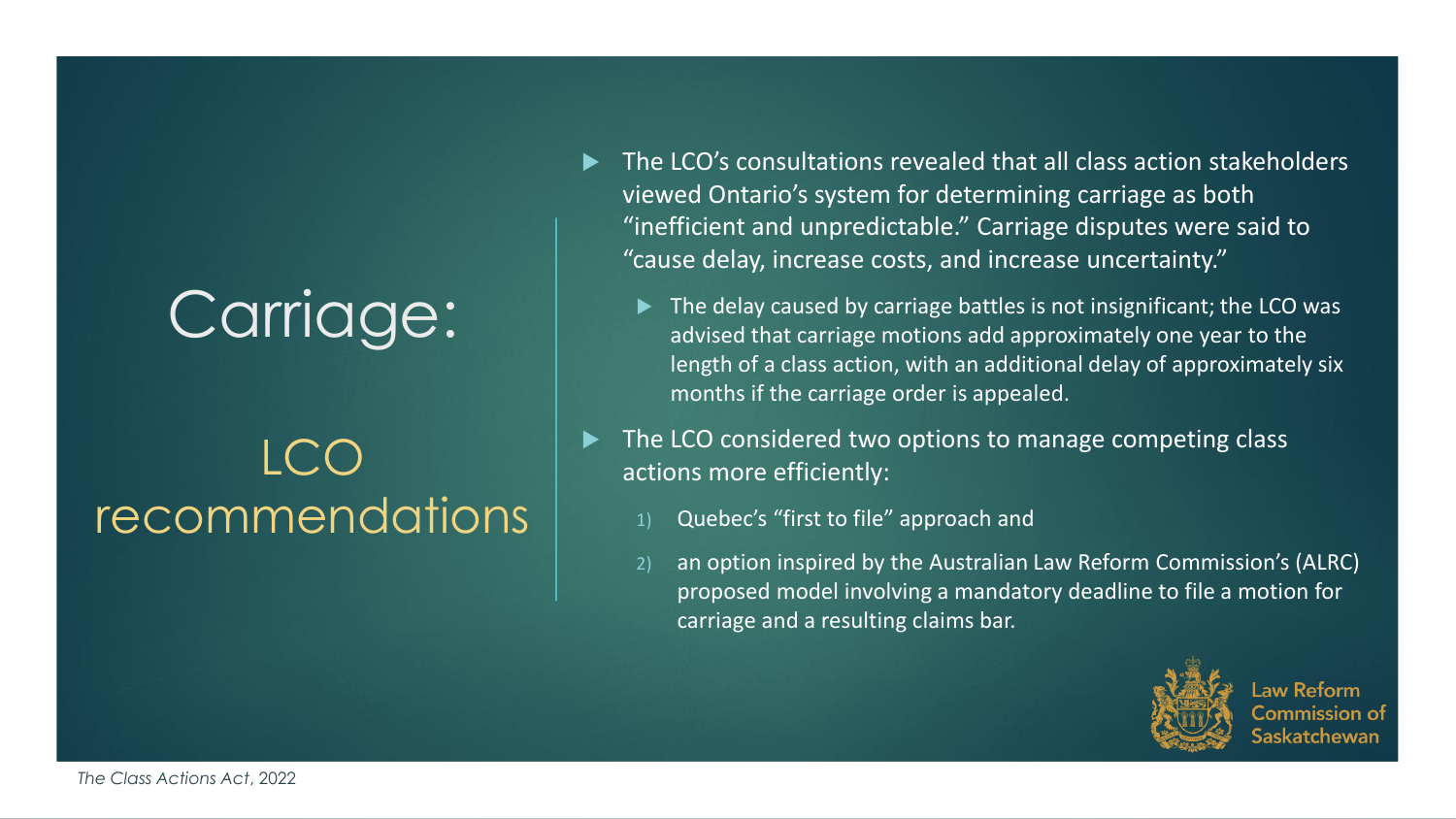#### LCO recommendations

- The LCO made six recommendations pertaining to better manage and focus carriage hearings:
	- 1. The LCO recommends the Act be amended to add specific provisions addressing carriage of class actions.
	- 2. The LCO recommends that the Act be amended to specify that an order determining which firm has carriage for the case will include a claims bar.
	- The LCO recommends the Act be amended to specify that carriage orders are final and cannot be appealed.
	- 4. The LCO recommends the Act be amended to specify that costs of carriage motions are not to be recouped by class counsel from the class.
	- The LCO recommends that carriage motions not be heard by the case management judge overseeing a class action.
	- The LCO recommends the development of uniform or consistent guidance/training for courts considering carriage motions.



**Law Reform** Commission of ratchewan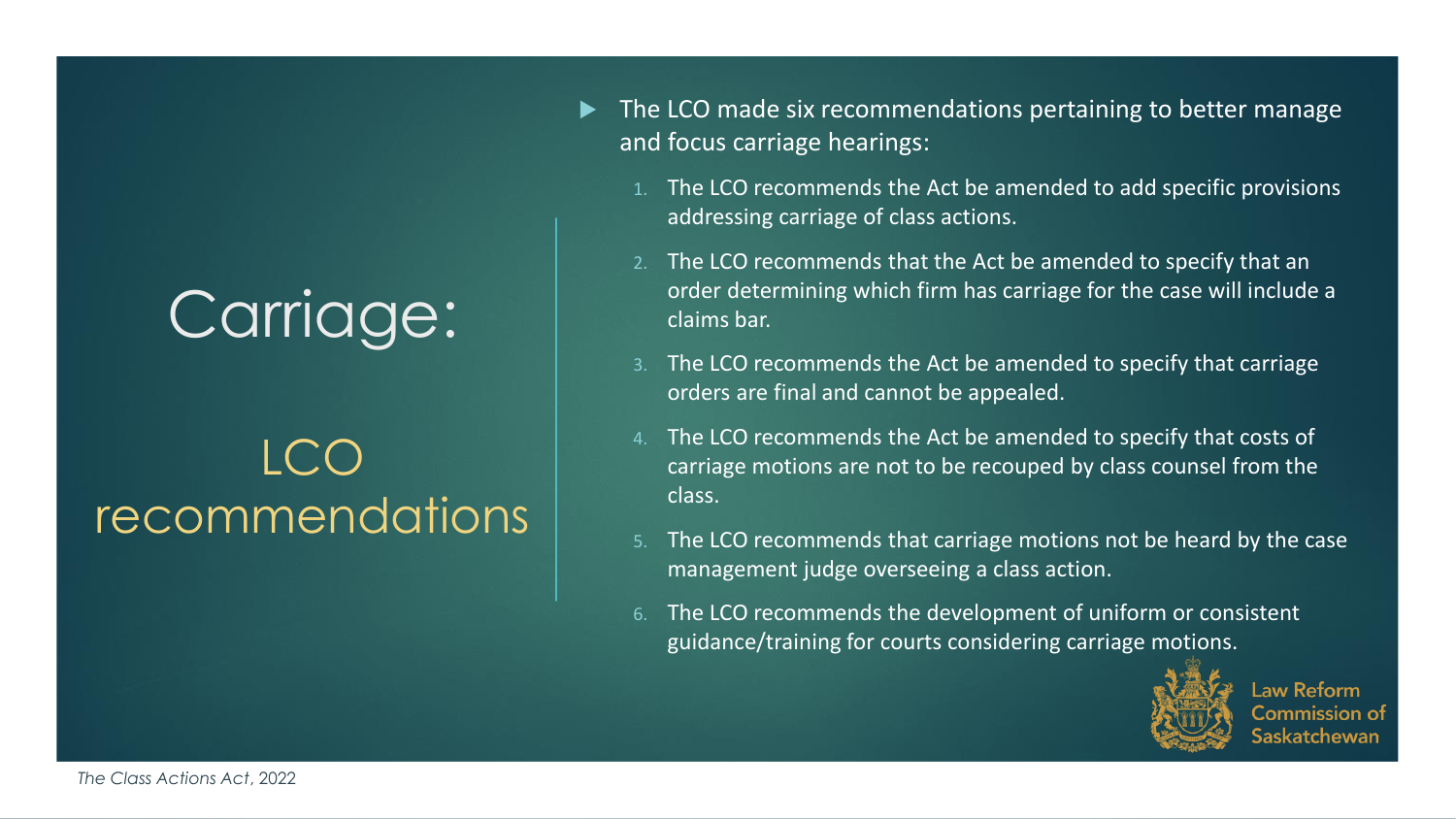## Saskatchewan's Current Provisions

- Similar to the previous version of the CPA, Saskatchewan's CAA does not contain any provisions specific to carriage motions.
	- $\blacktriangleright$  Saskatchewan courts have jurisdiction under section 29 of The Queen's Bench Act, 1998 to hear carriage motions and jurisdiction under section 37 of The Queen's Bench Act, 1998 to direct a stay of proceedings where appropriate.
- Saskatchewan courts have applied the test for carriage as set out by the Ontario Superior Court in *Vitapharm Canada Inc v F. Hoffmann-La Roche Ltd*:
	- $\blacktriangleright$  "[T]he main criterion for the determination of the issue must be keeping in mind the policy objectives of the CPA, what resolution is in the best interests of all putative class members while at the same time fair to the defendants?"
- By relying on the doctrine of abuse of process, Saskatchewan courts – like other courts across Canada - have stayed competing actions filed in multiple jurisdictions for the purpose of tolling limitation periods without any intention to proceed by relying on the doctrine of abuse of process.



**Law Reform Commission of** katchewan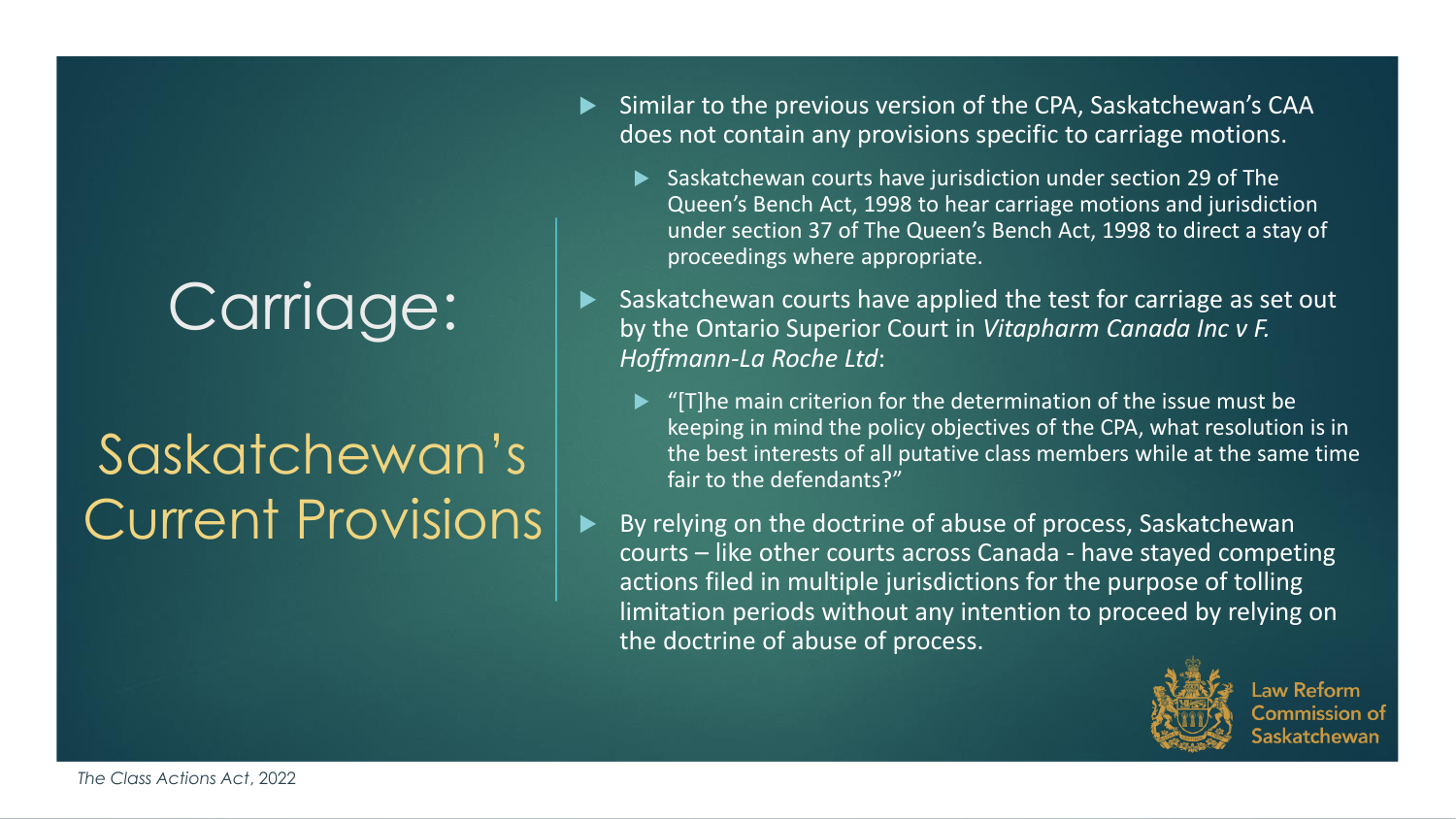## CONSULTATION QUESTION:

 5. Should the *CAA* be amended to include carriage motion specific provisions similar to those recommended by the LCO?

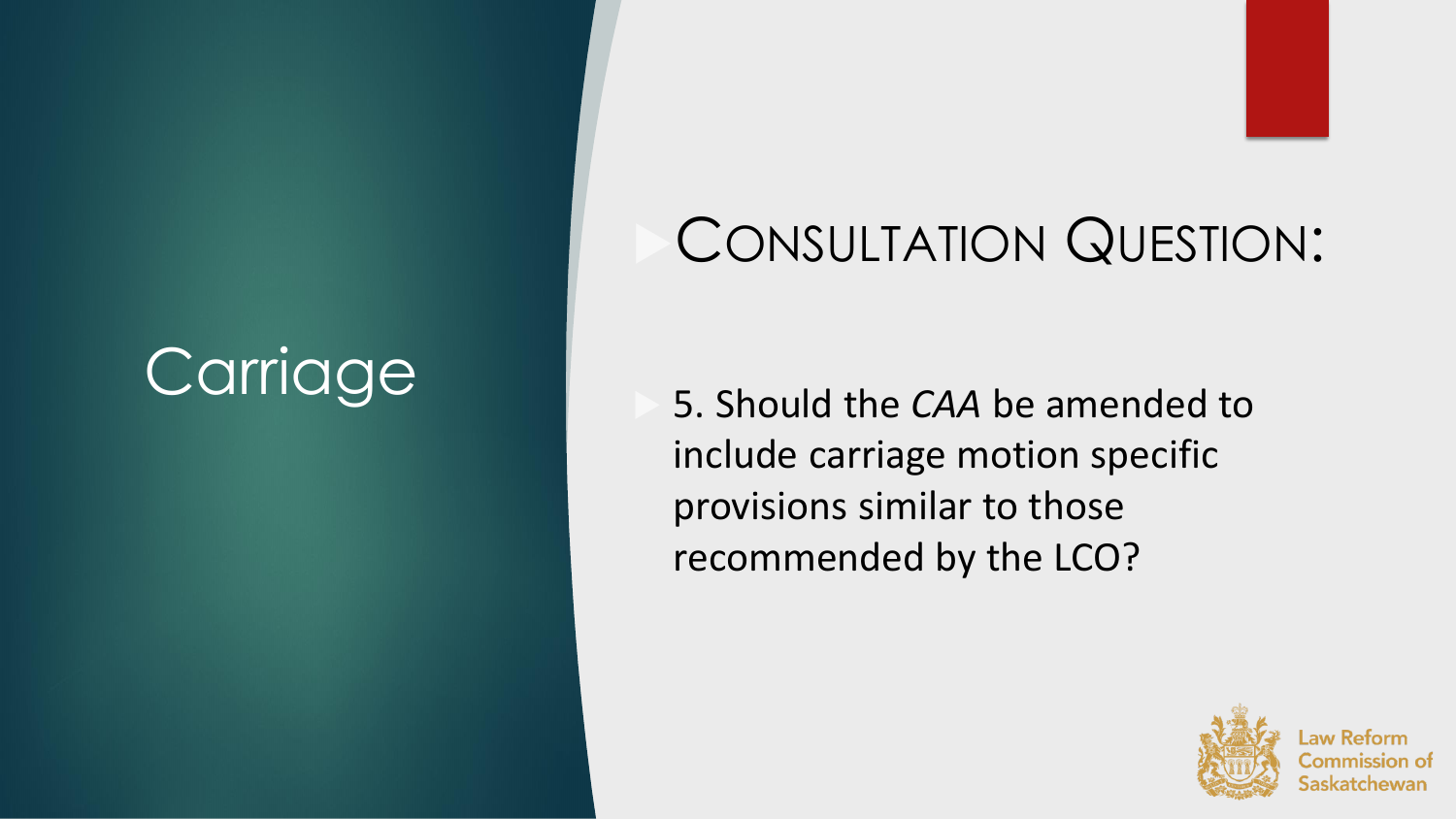#### Why is this an issue?

- Certification is a critical step in a class action. If the plaintiffs fail to obtain certification, the class action cannot proceed. Certification is not intended to be a test of the merits of the class action; instead, it is focused on determining whether a class action is a workable form for the action.
- *Hodgkinson v Simms*, [1994] 3 SCR 377:
	- ► "...equity is not so rigid as to be susceptible to being used as a vehicle for punishing defendants with harsh damage awards out of all proportion to their actual behaviour. On the contrary, where the common law has developed a measured and just principle in response to a particular kind of wrong, equity is flexible enough to borrow from the common law. "
- In 2013, the MLRC decided to not recommend apportionment legislation rendering contributory negligence applicable to breaches of fiduciary duty, stating:
	- $\blacktriangleright$  In the Commission's opinion, it is consistent with principles of fairness to take the fault of the plaintiff into consideration as a relevant factor in appropriate cases of breach of fiduciary duty. However, the courts' equitable jurisdiction currently provides the flexibility to achieve justice and fairness in all of the circumstances, and the Commission does not recommend statutory intervention. Equitable doctrines are being applied satisfactorily by the courts, and should be allowed to continue to develop.



**Law Reform Commission of** iaskatchewan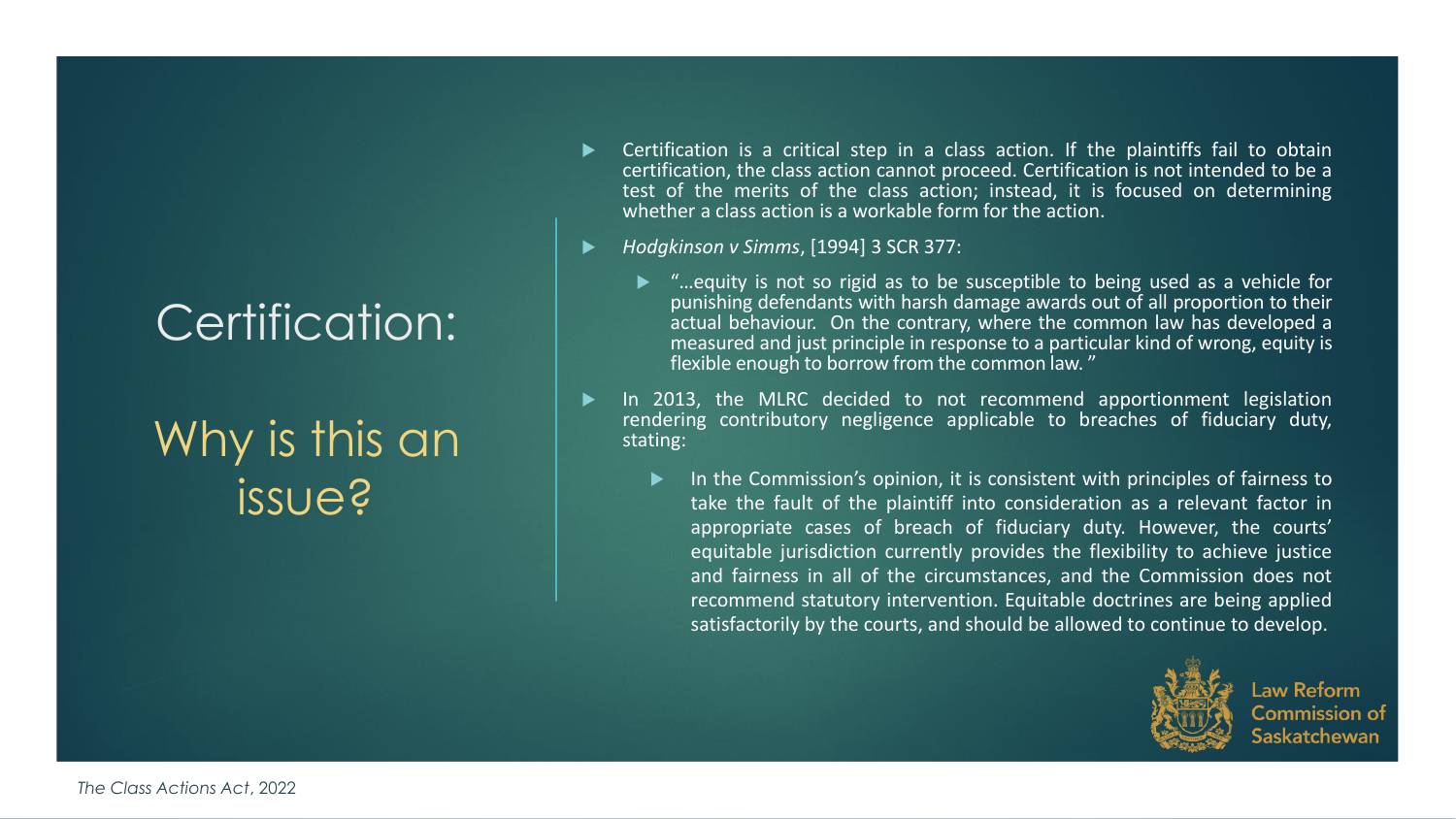#### LCO recommendations

- The LCO considered three potential reforms to the *CPA* in relation to the certification process:
- 1. Whether a preliminary merits test should be introduced into the certification process;
- 2. Whether the evidentiary standard for certification should be modified;
- 3. Whether the certification test in the *CPA* should be improved.
- 4. Whether courts should be less relucent hear motions to strike in advance of certification.



Law Reform Commission of atchewan: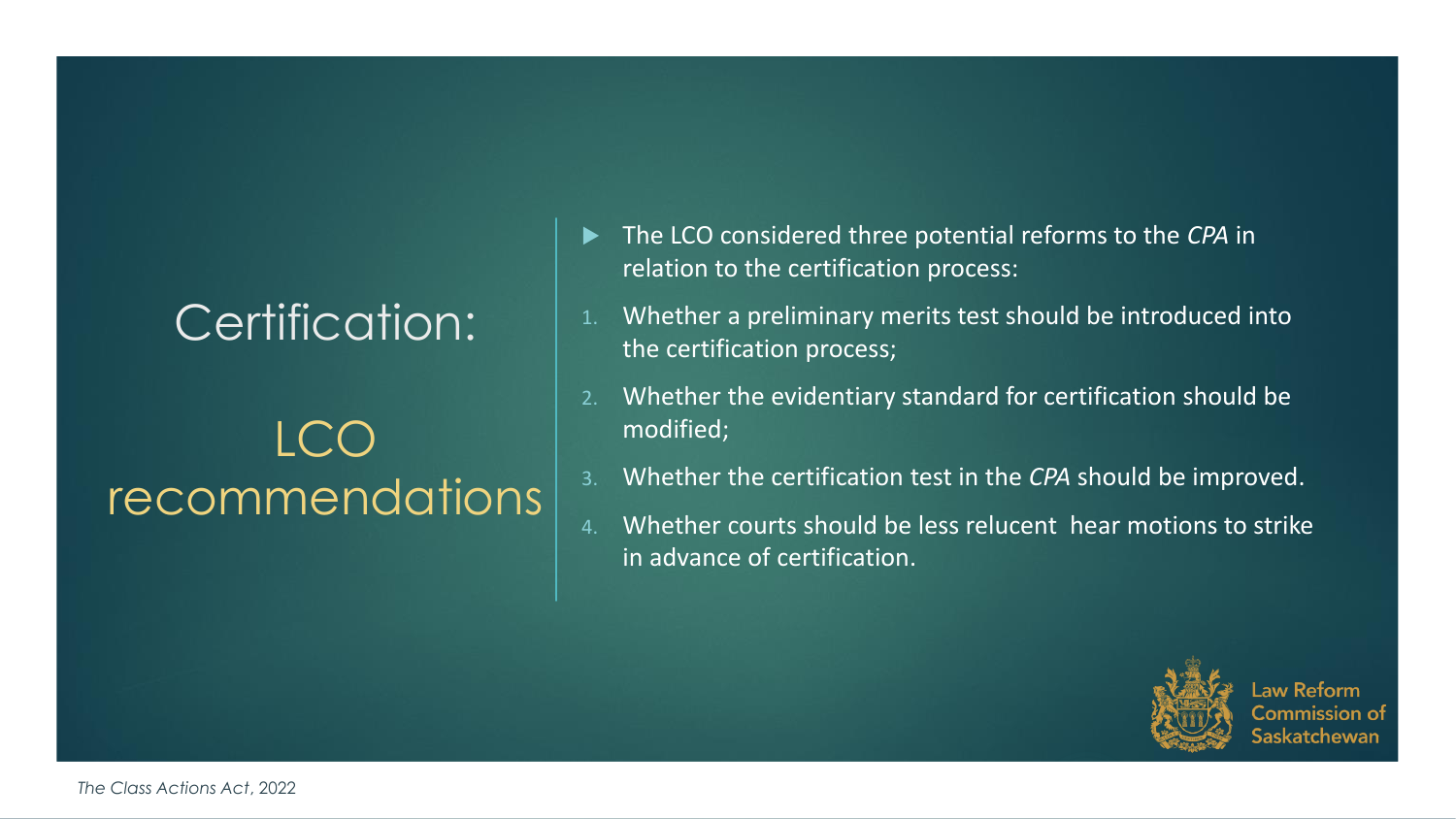#### LCO recommendations

- ▶ The LCO ultimately concluded that there was no need to recommend major reform to the test for certification in the CPA. The LCO thus made three recommendations in relation to certification in its Final Report, none of which were directed specifically at reform of the CPA:
	- That "courts interpret the existing elements of s.  $5(1)(d)$ ('preferable procedure') of the certification test more rigorously" and give weight to alternative options (particularly where regulatory or remedial schemes exist, a reimbursement procedure is completed, and class members have largely been compensated).
	- 2. That "courts support/endorse pre-certification summary judgment motions or motions to strike if such a motion will dispose of the action, or narrow issues to be determined or evidence to be filed at certification."
	- 3. That a "Practice Direction" on class actions include detailed provisions and best practices for certification motions to address expense and delay.



**Law Reform** Commission of askatchewan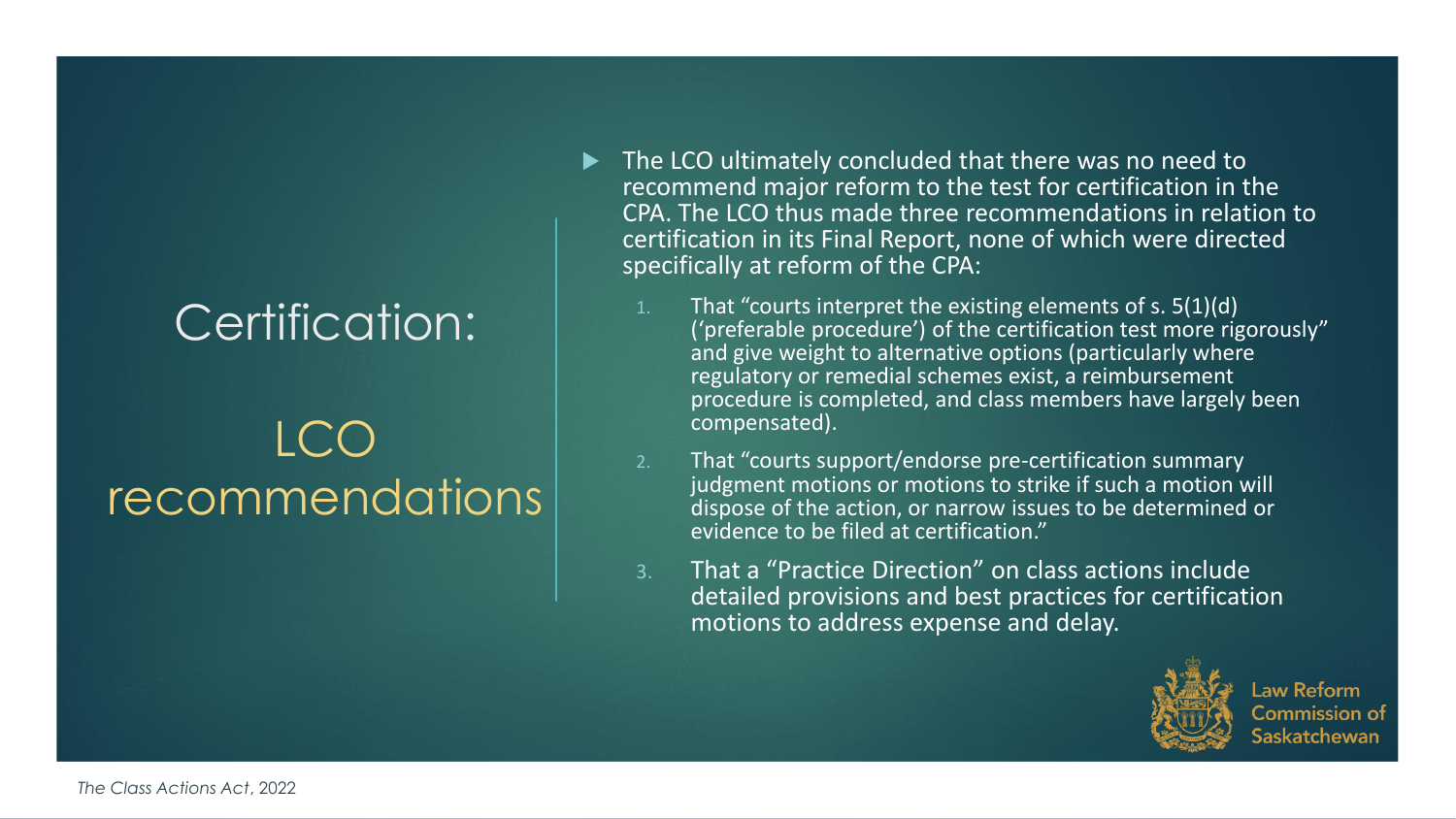#### Saskatchewan's Current Provisions

 $\blacktriangleright$  Section 6(1) of Saskatchewan's CAA requires the court to certify an action as a class action if the court is satisfied that:

- ▶ a) the pleadings disclose a cause of action;
- $\triangleright$  b) there is an identifiable class;
- $\blacktriangleright$  c) the claims of the class members raise common issues, whether or not the common issues predominate over other issues affecting individual members;
- ▶ d) a class action would be the preferable procedure for the resolution of common issues; and
- $\triangleright$  e) there is a person willing to be appointed as a representative plaintiff.



Law Reform Commission of atchewan: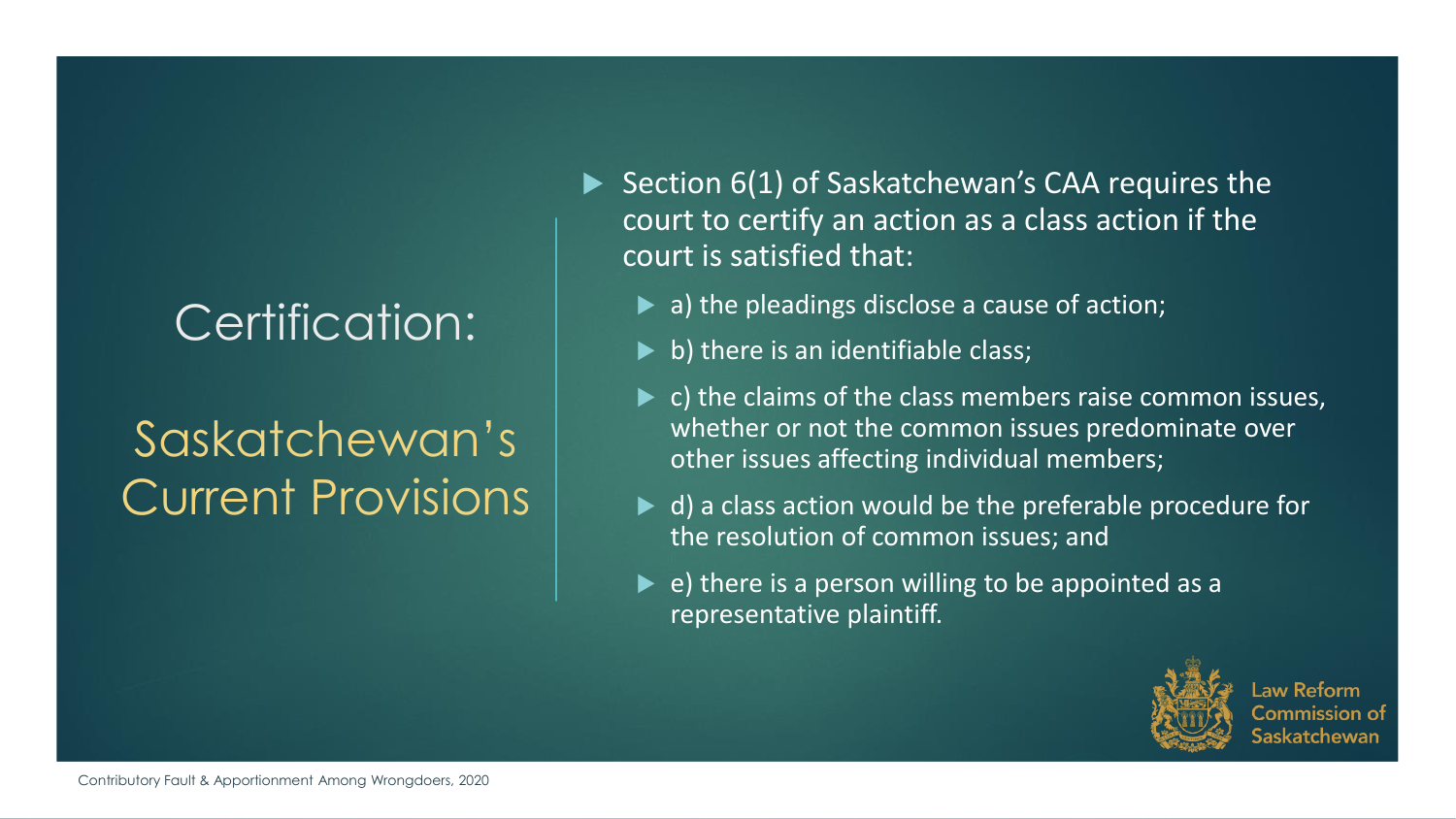#### Saskatchewan's Preliminary Merits Test

- Saskatchewan's CAA like Ontario's CPA does not include a preliminary merits test as part of the certification requirements.
- As of February 2018, Saskatchewan's certification rate was 44%.
	- (a) failing to disclose a cause of action  $(8)$ ;
	- (b) failing to define an identifiable class (9);
	- (c) failing to identify common issues (11);
	- (d) failing to establish that a class action is the preferable procedure (12); and
	- (e) failing to identify a suitable representative plaintiff (7).
- Saskatchewan Court of Appeal has stated that the issues in a certification application are "essentially procedural" and that a "consideration of the merits of the claim is neither necessary nor warranted."
- The Court of Appeal has also stated that the requirement in section 6(1)(a) for the pleadings to disclose a cause of action is an "effective screening mechanism for class action claims."



**Law Reform** Commission of askatchewan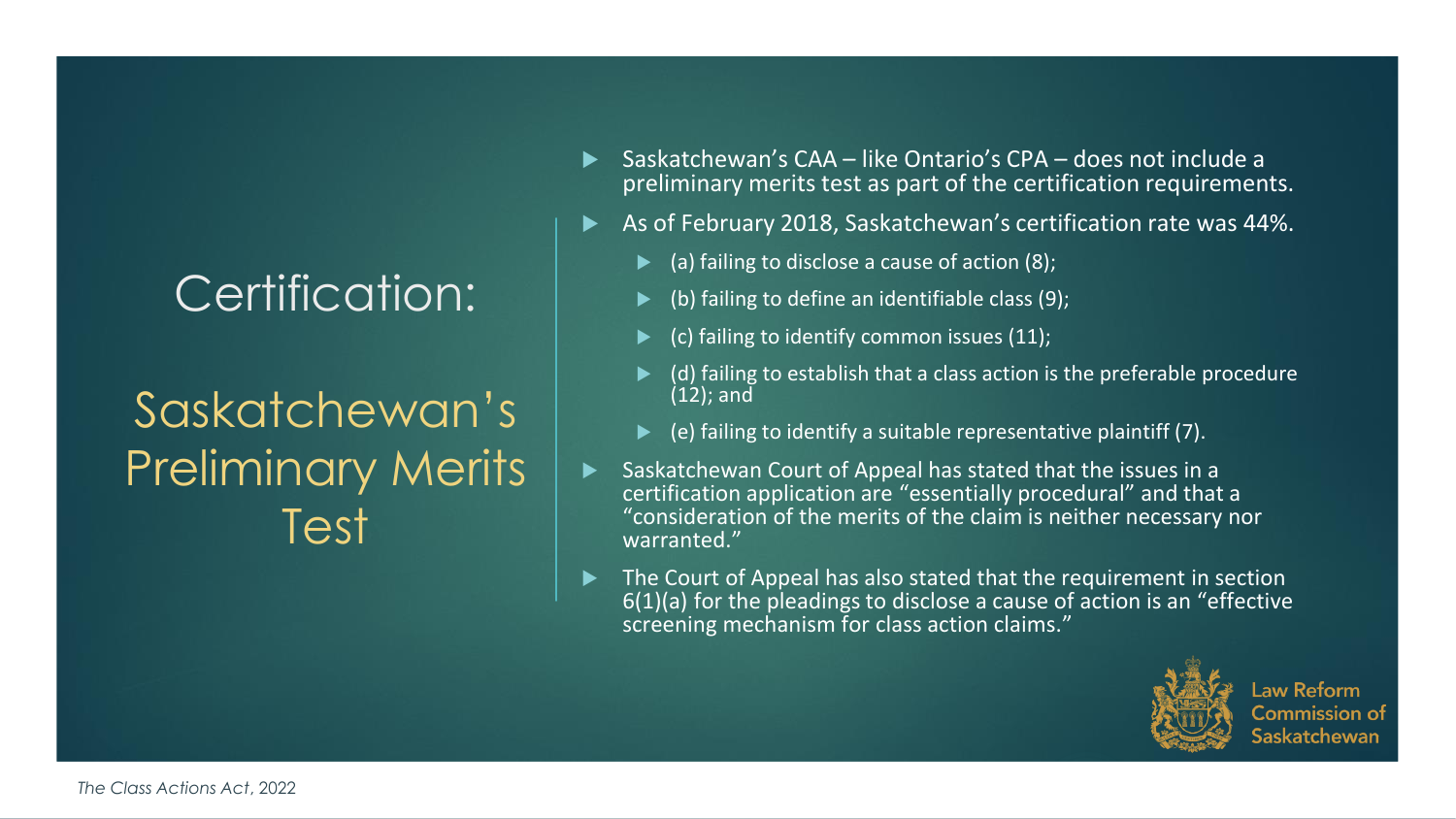# **Preliminary** Merits Test

## CONSULTATION QUESTION:

 6. Are class actions certified too readily in Saskatchewan? If so, is this due to the lack of a preliminary merits test in the *CAA*?

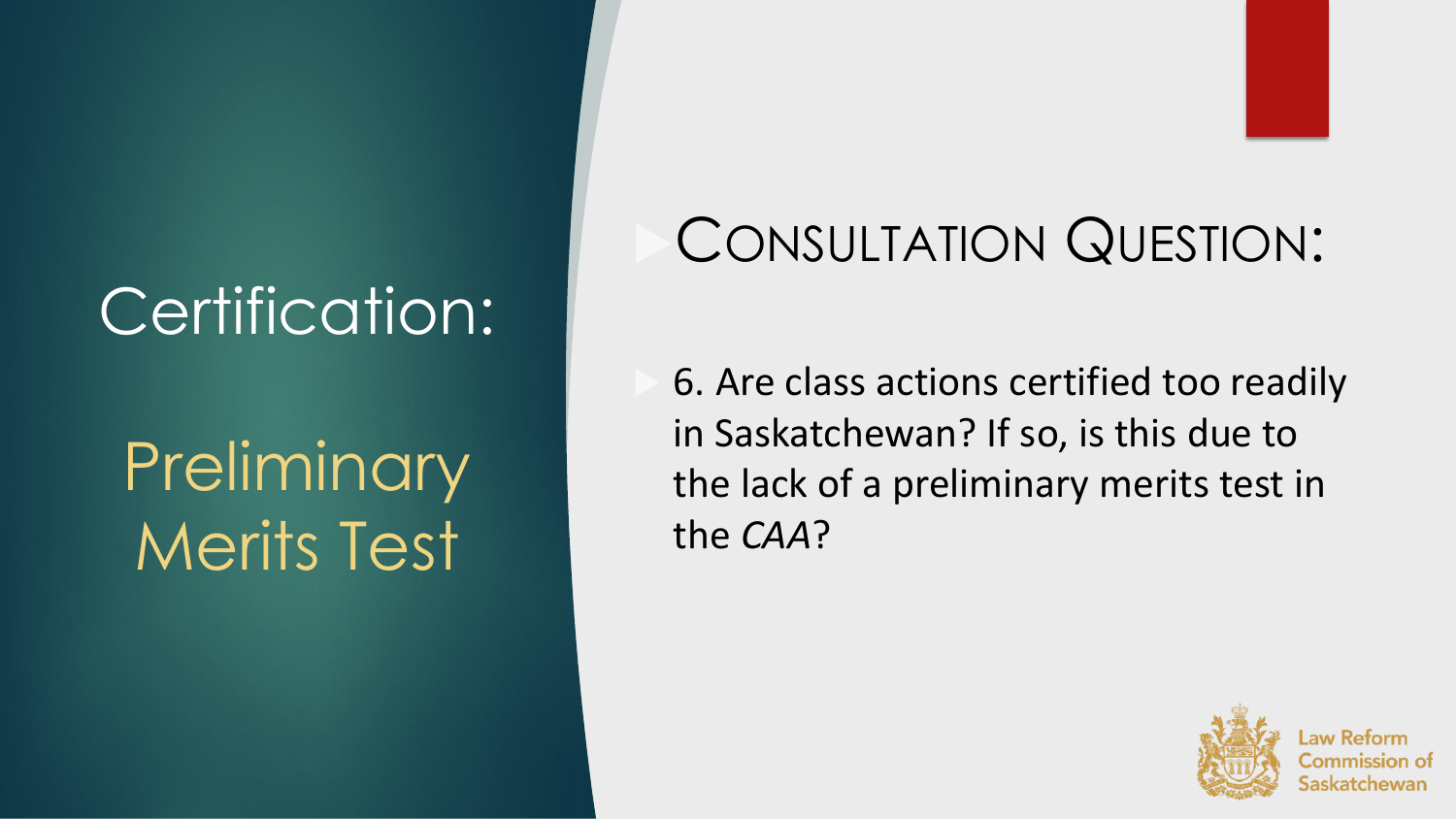Saskatchewan's **Evidentiary Standard** 

- The Supreme Court of Canada reaffirmed its holding in *Hollick* that the standard of proof for establishing each of the certification requirements should be "some basis in fact" in *Pro-Sys Consultants Ltd v Microsoft Corporation*
- The Saskatchewan Court of Appeal has held that while certification hearings do "not allow for an extensive assessment of the complexities and challenges a plaintiff may face in establishing its case," there must be "more than symbolic scrutiny of the evidence."
- Saskatchewan courts apply the "plain and obvious" test to the first criterion – that the pleadings disclose a cause of action – of the certification test.



Law Reform Commission of tchewan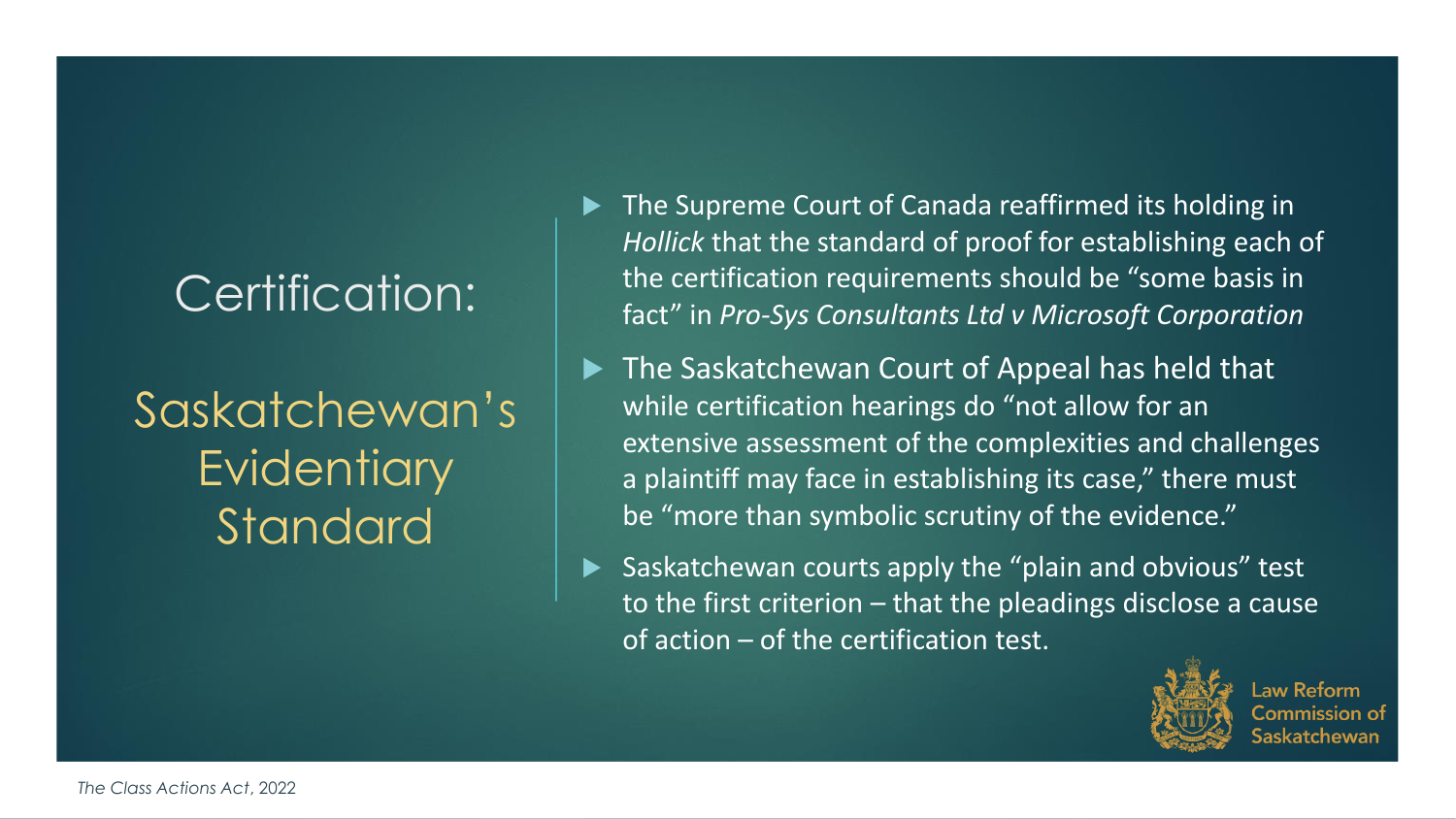## **Evidentiary** Standard

## CONSULTATION QUESTION:

 7. Is reform of the *CAA* necessary to alter the evidentiary standard applied to the certification requirements?

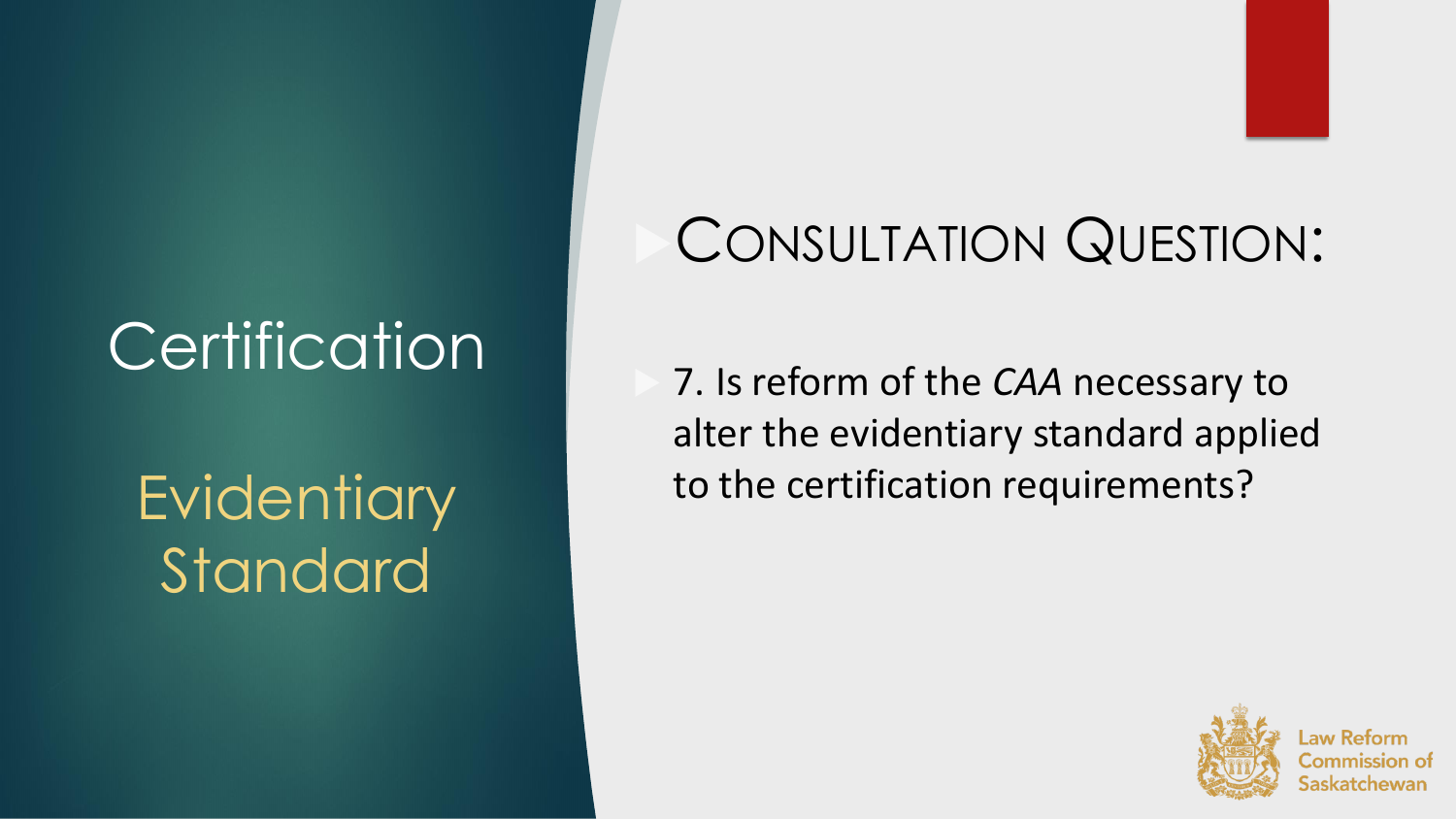Saskatchewan's Preferable **Procedure** Requirement

- $\blacktriangleright$  Saskatchewan courts appear to interpret the preferable procedure requirement in section 6(1)(d) of the CAA fairly rigorously; several class actions have failed to achieve certification based on this requirement.
	- As discussed above, the LCO was of the view that no legislative reform to the preferable procedure certification requirement was required and instead the LCO encouraged courts to consider the availability of alternative remedies when determining whether a class action is the preferable procedure.



 $\mathsf{Law}$  Reform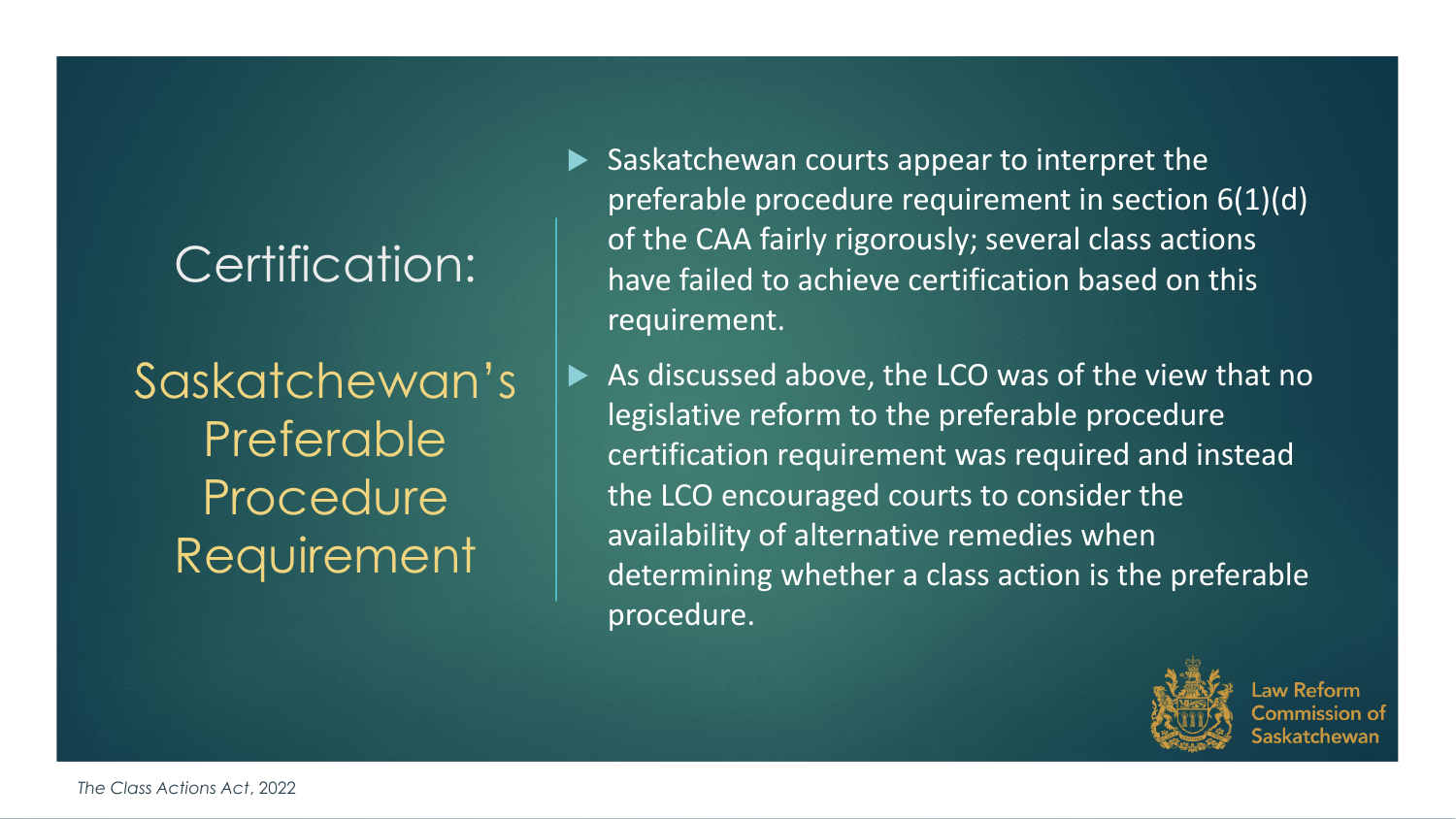**Preferable** Procedure Requirement

## CONSULTATION QUESTION:

 8. Is the preferable procedure criterion in the certification test in the *CAA* in need of legislative reform?

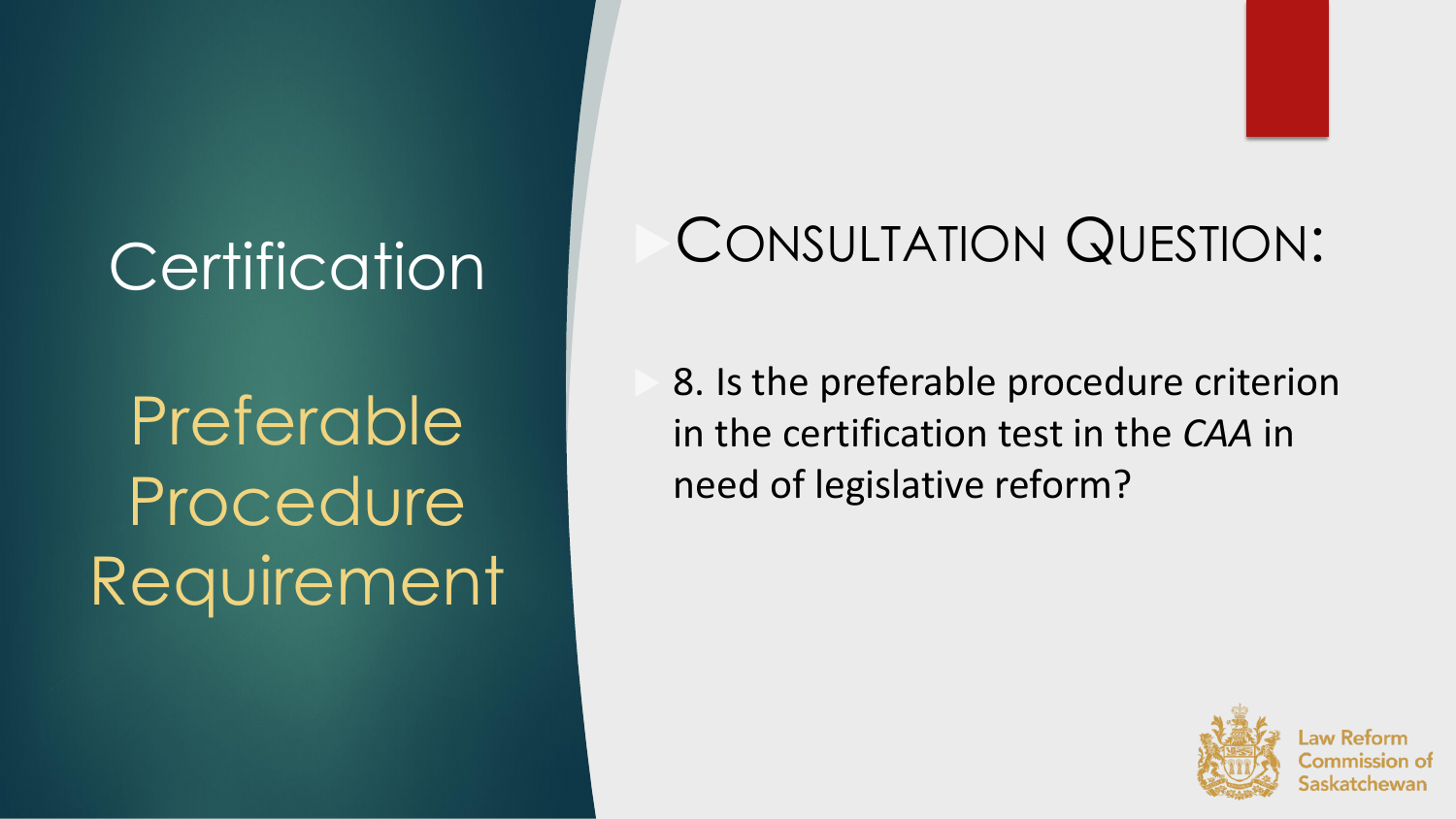Saskatchewan's Pre-certification **Motions** 

- $\blacktriangleright$  The CAA does not contain provisions specifying whether and how preliminary applications are to be heard.
- However, Saskatchewan courts have discretion to decide whether preliminary applications will be heard prior to, or concurrently with, the certification hearing.
	- $\blacktriangleright$  Saskatchewan courts, like courts in other provinces, have determined that the certification application should generally be the first application to be heard.
	- $\blacktriangleright$  In addition, the court will usually defer any preliminary applications to strike or stay class actions to the judge who has been designated to hear the certification application.



Law Reform Commission of atchewan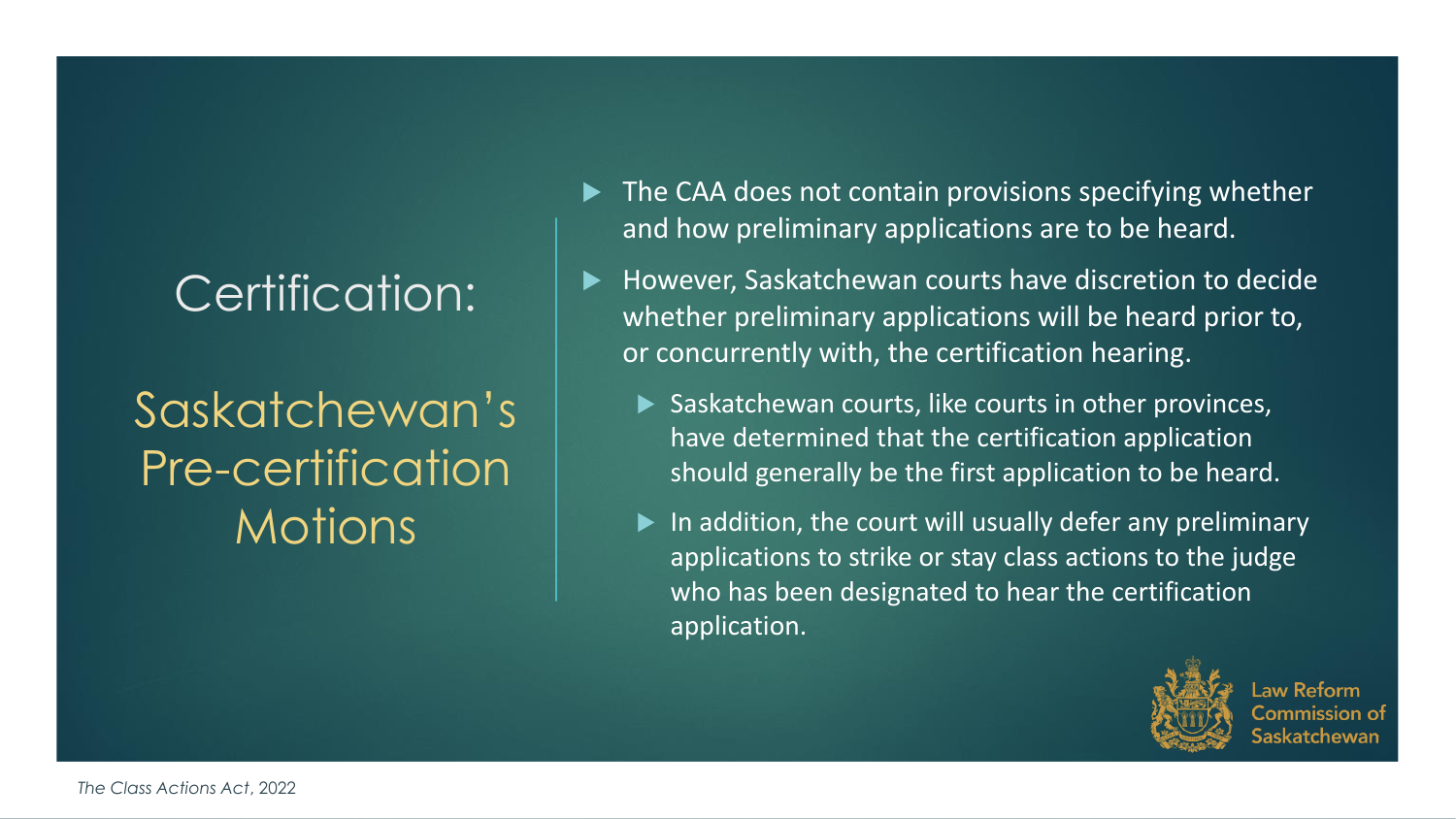Saskatchewan's Preferable Procedure Requirement

- Saskatchewan's summary judgment rules contained in Part 7 of Saskatchewan's Queen's Bench Rules also allow judges to engage in enhanced fact finding, weigh evidence, and order oral evidence.
- As set out above, Saskatchewan courts like other courts across Canada – have developed an extensive test for determining when an exception should be made to the "certification first, with exceptions" rule.
	- ▶ These exceptions are set out in *Piett*.
- Ontario implemented section 4.1 of their *CPA*.



aw Reform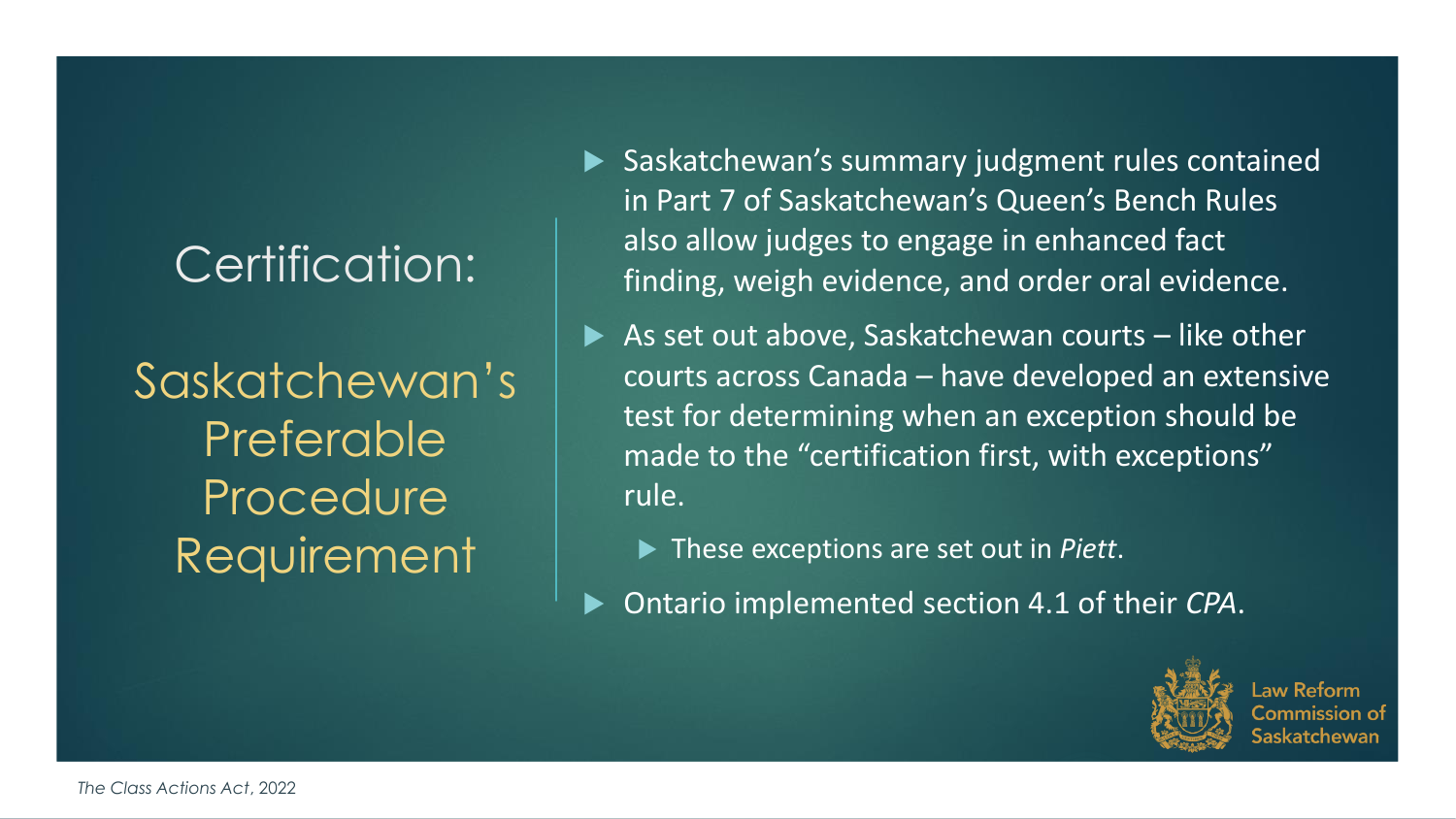Preferable Procedure Requirement

## CONSULTATION QUESTION:

 9. Should the *CAA* be amended to reverse the "certification first, with exceptions" rule currently applied by Saskatchewan courts by adding a provision similar to s. 4.1 of the *CPA*?

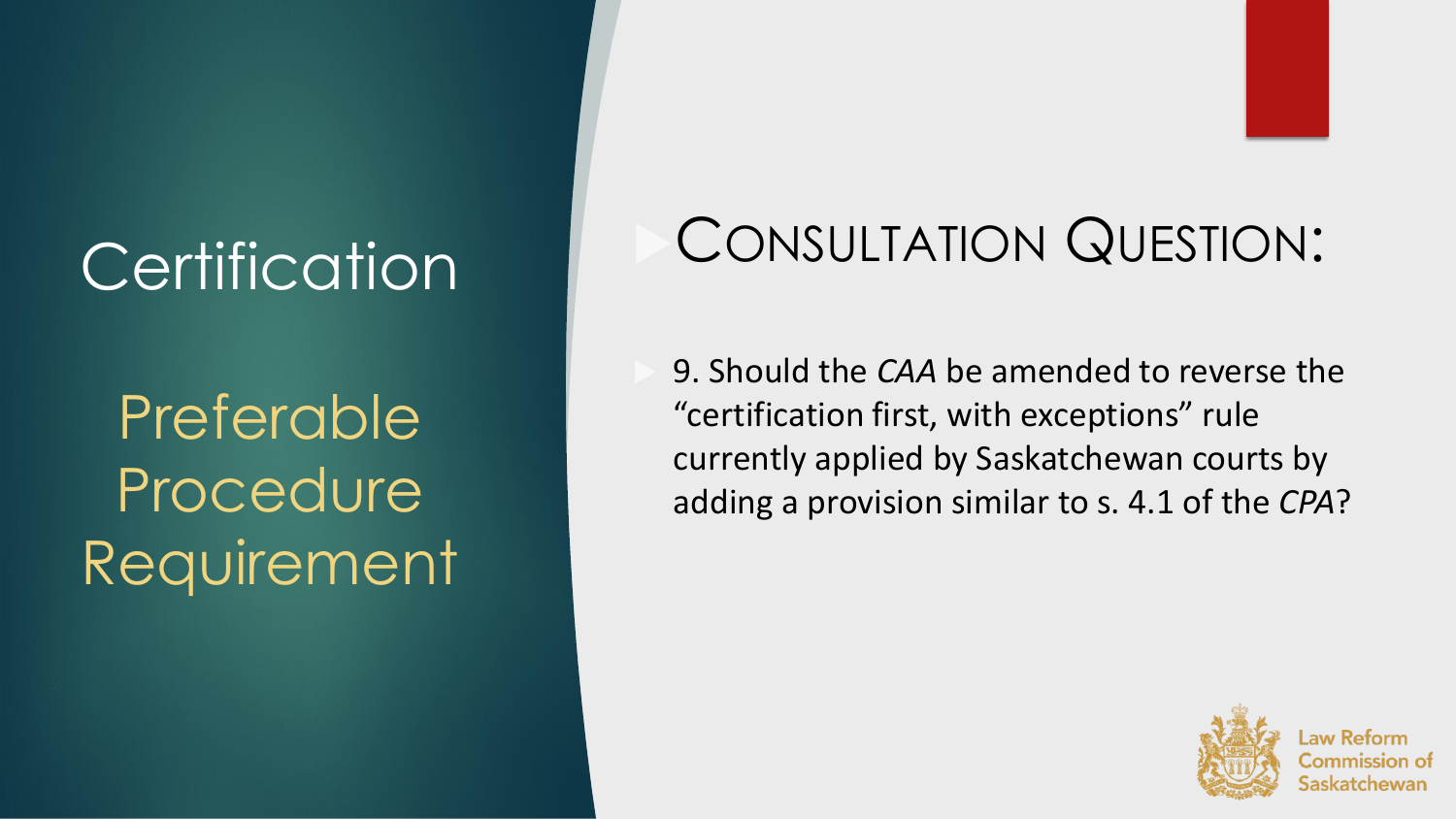Preferable Procedure Requirement

## CONSULTATION QU ESTIO N :

 10. Do you have any other suggestions for how the certification process could be improved in Saskatchewan?

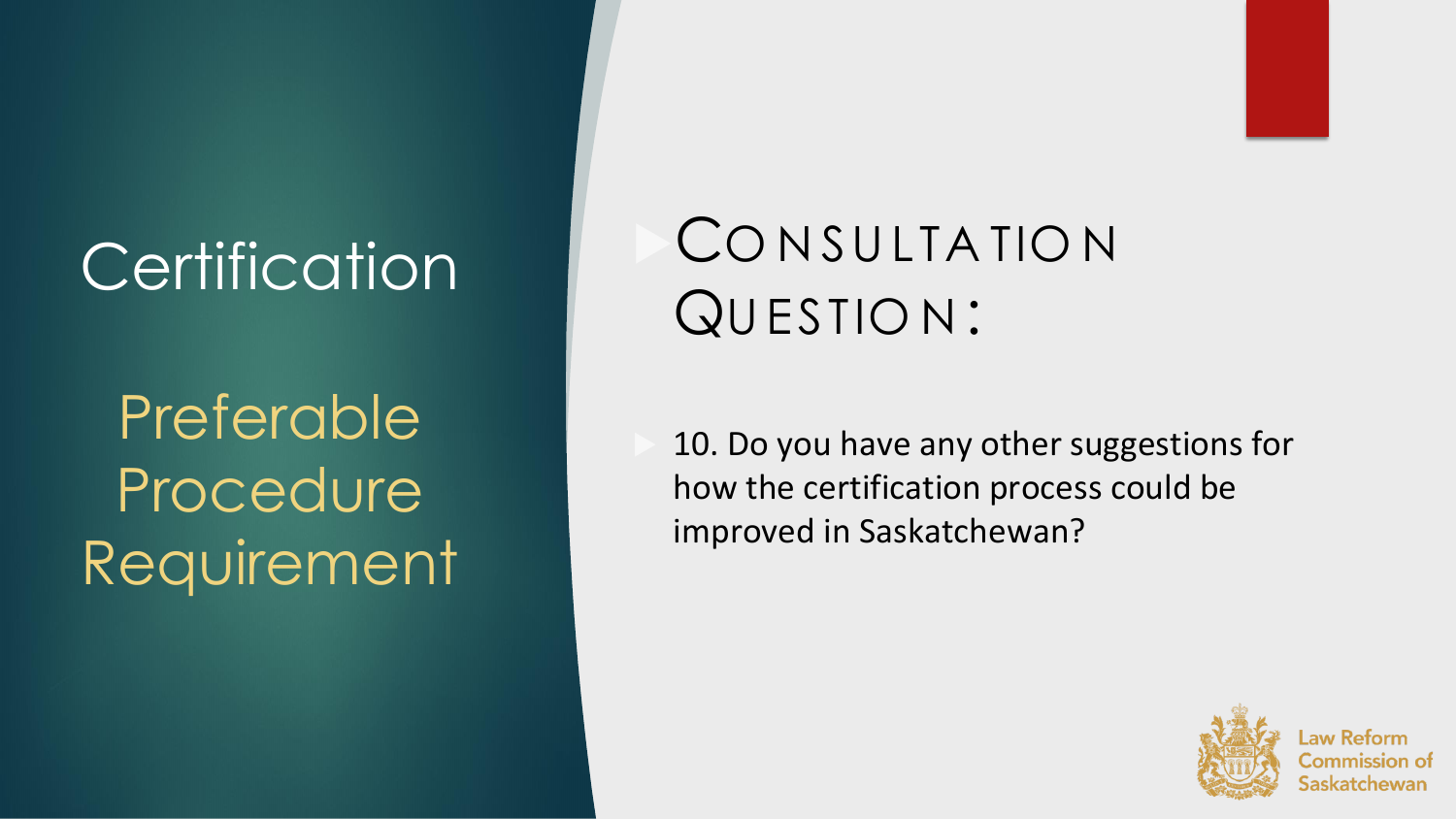#### **Settlement** Approvals:

#### Why is this an issue?

- The majority of class actions that are certified will ultimately be resolved via a settlement without a trial on the merits of the action.
	- **EXEC** Class action legislation across Canada provides that class actions may only be settled, discontinued, or abandoned with the approval of the court and on the terms the court considers appropriate.
- A lack of a proper settlement approval process can lead to two principle concerns:
	- First is the concern that the entrepreneurial elements of class proceedings not be abused;
	- $\blacktriangleright$  Second is the concern that class members, who are not usually involved in the prosecution of the class action, receive substantive justice for the wrong done to them.



Law Reform Commission of tchewan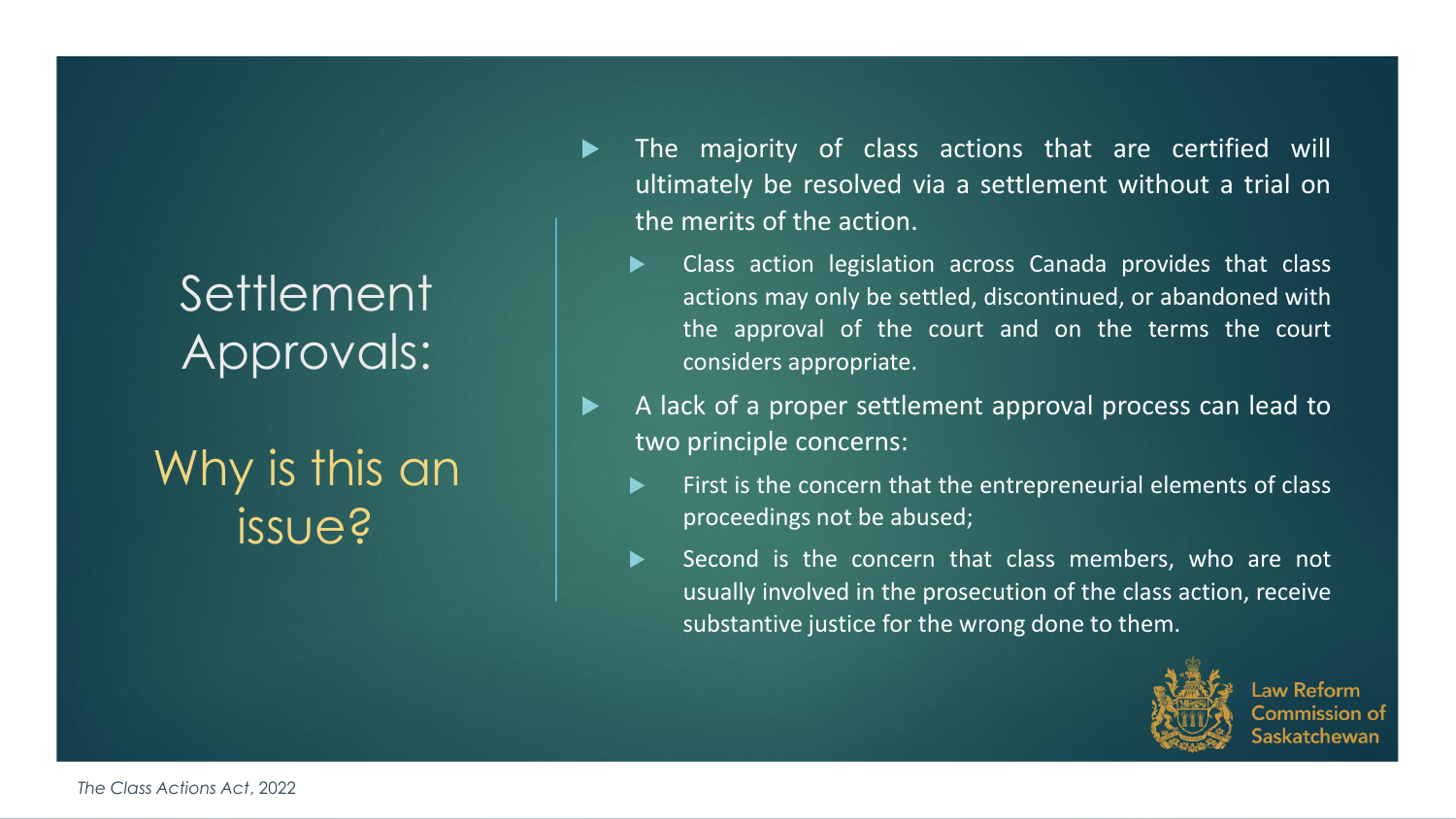## Settlement<sup>'</sup> Approvals:

## $ICO$ Recommendations

- Section 29(2) of Ontario's CPA was similar to the settlement approval provisions found in class actions legislation across Canada
	- It required court approval of a settlement of a class proceeding but did not set out criteria that the court must consider when deciding to approve a settlement.
- The LCO report found that the settlement process required improvement and that such reforms would :
	- **EX**  "create higher expectations and responsibilities for counsel proposing settlements, promote evidence-based best practices, improve settlement outcomes for class members, and establish the empirical record necessary to evaluate class actions more thoughtfully."



Law Reform iommission of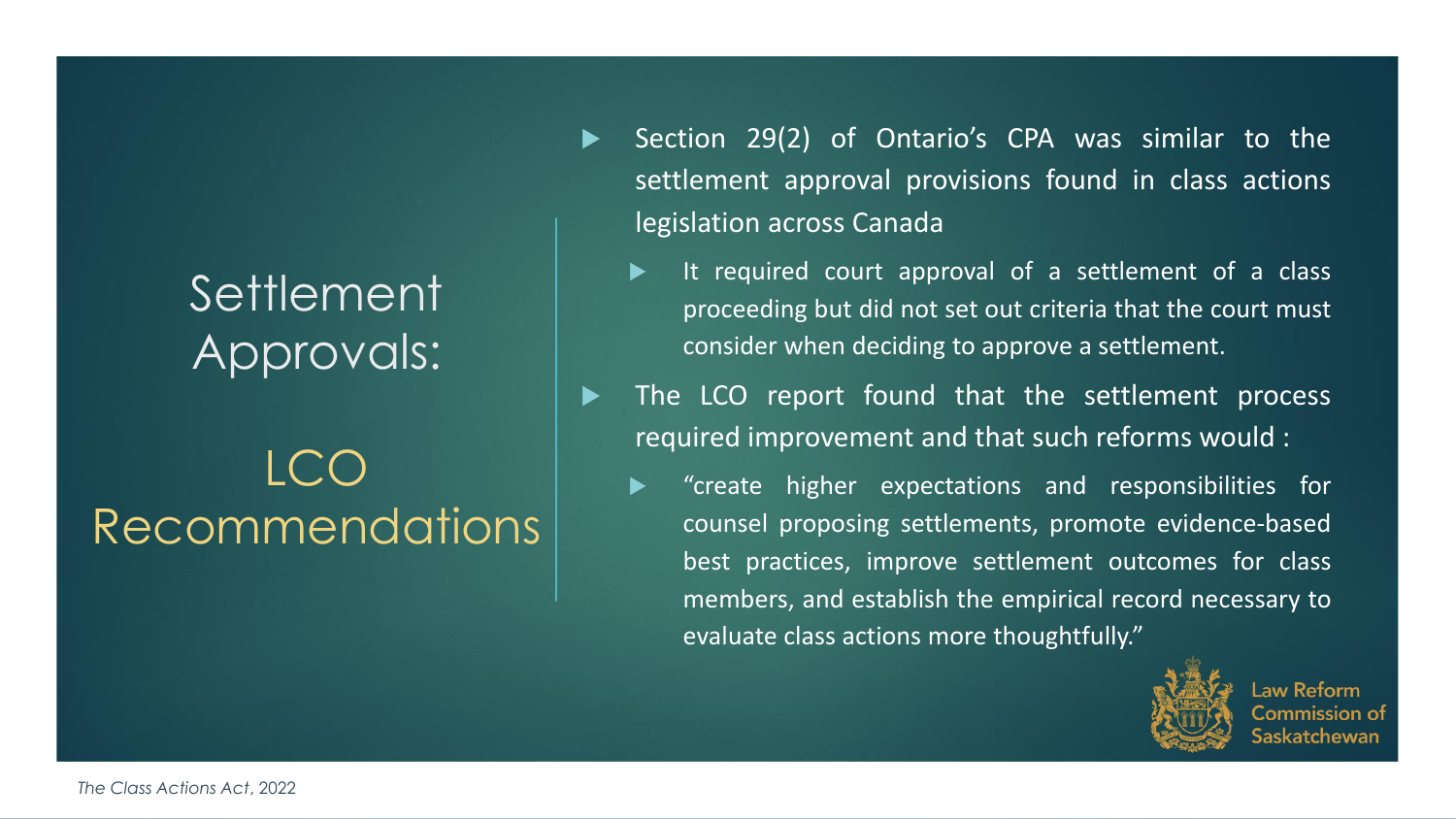#### **Settlement** Approvals:

## LCO Recommendations

- 1. Section 29(2) "be amended to specify that when considering whether to approve a settlement, the court is required to consider whether the proposed settlement is 'fair, reasonable, and in the best interests of the class.'"
- 2. Section 29 "be amended to provide class counsel seeking approval of settlement be required to provide independent affidavit evidence that includes, but is not limited to, evidence respecting the settlement approval criteria, the risks of litigation, the range of possible recoveries, and the method of valuation of the settlement."
- 3. Section 29 "be amended to provide that class counsel seeking approval of a settlement have a duty to make full and frank disclosure of all material facts and that failure to do so may be sufficient ground for not approving or setting aside a settlement approval order."
- 4. Section 29 "be amended to give the court the discretion to appoint an *amicus curiae* to assist the court in considering whether to approve a proposed settlement. The court should have the discretion to determine payment for the *amicus* as the court may deem just."
- 5. Section 19 of the Act "be amended to specifically require notice of an action to the Office of Public Guardian and Trustee, the Office of the Children's Lawyer or any other statutory agency where there is a reasonable possibility that some class members are represented by such an agency. In these circumstances, the OGPT, OCL or others should be given notice of the proceedings as early as possible."



**Law Reform Commission of**  $\mathsf{\small\textsf{s}}$ askatchewan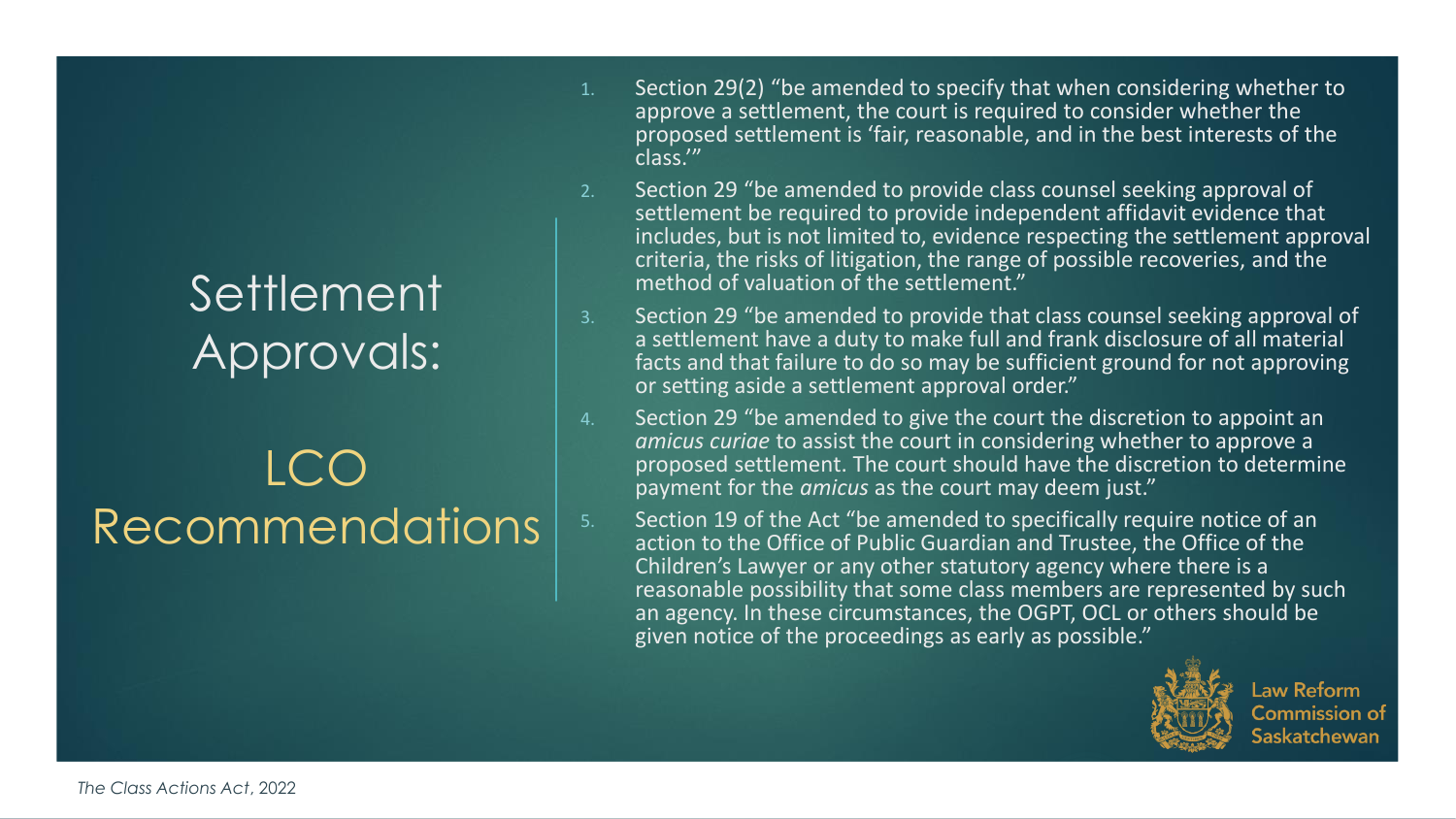## Settlement<sup>'</sup> Approvals:

## LCO Recommendations

- The *Dabbs* criteria sets out how courts should asses whether settlements are "fair, reasonable and in the best interests of the class." The criteria is:
	- The amount and nature of discovery evidence;
	- $\blacktriangleright$  Settlement terms and conditions;
	- Recommendation and experience of counsel;
	- $\blacktriangleright$  Future expense and likely duration of litigation;
	- $\blacktriangleright$  Recommendation of neutral parties;
	- ▶ Number of objectors and nature of objections; and
	- ▶ The presence of good faith, arms' length bargaining and the absence of collusion.
- The LCO was of the view that there was no need to codify the "Dabbs" criteria.



 $\mathsf{\mathsf{\mathsf{\mathsf{L}AW}}}$  Reform ommission of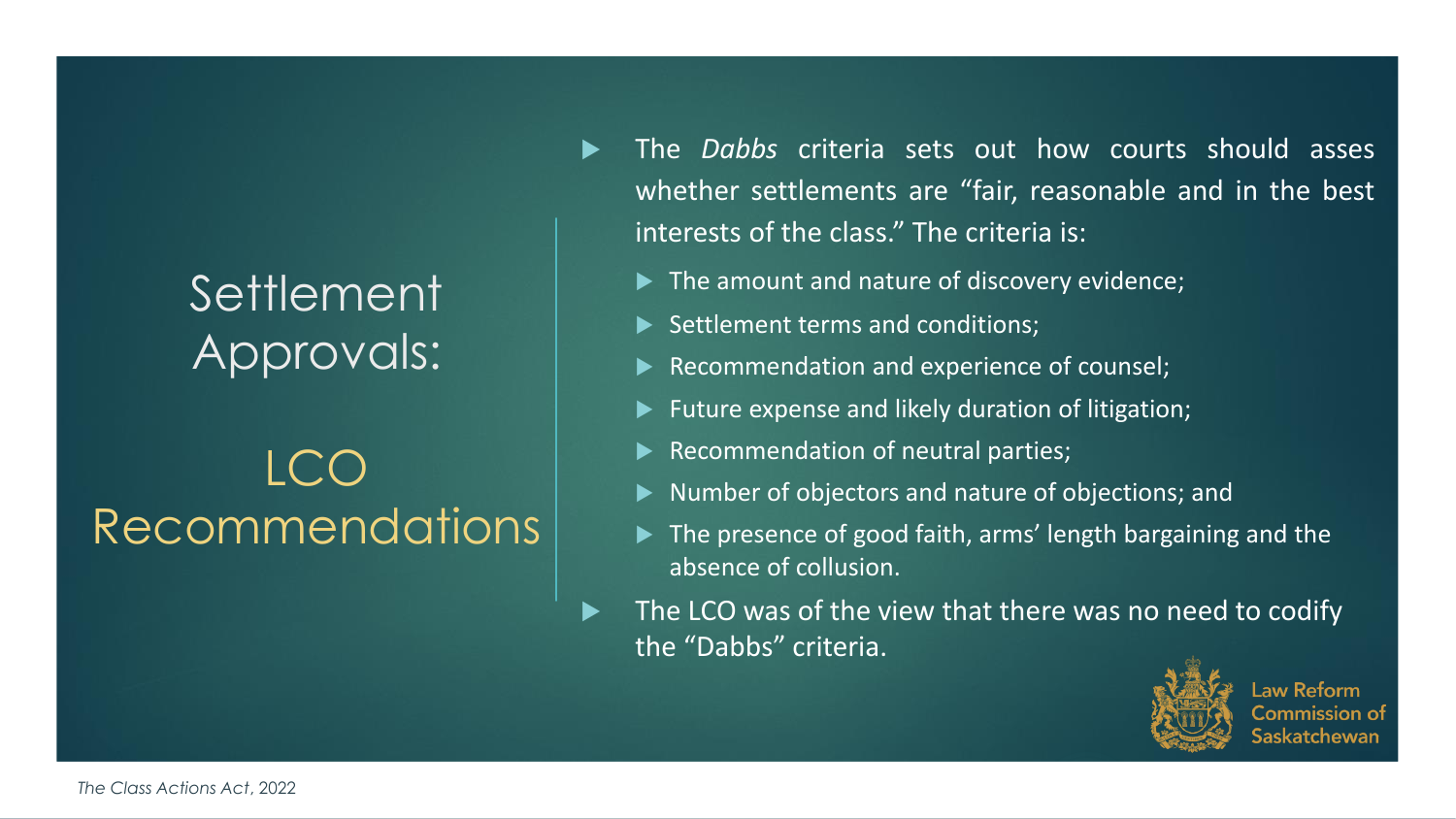#### Settlement Approvals:

## Saskatchewan's Current Provisions

- 38 of the *CAA* requires court approval of settlements in class actions, and provides as follows:
- (1) A class action may be settled, discontinued or abandoned only:
	- (a) with the approval of the court; and
	- (b) on the terms the court considers appropriate.
- (2) A settlement may be concluded in relation to the common issues affecting a subclass only:
	- (a) with the approval of the court; and
	- (b) on the terms the court considers appropriate.
- (3) A settlement pursuant to this section is not binding unless approved by the court.
- (4) A settlement of a class action or of common issues affecting a subclass that is approved by the court binds every member of the class or subclass who has not opted out of the class action, but only to the extent provided by the court.
- ▶ (5) In dismissing a class action or in approving a settlement, discontinuance or abandonment, the court shall consider whether notice should be given pursuant to section 22 and whether the notice should include:
	- (a) an account of the conduct of the action;
	- (b) a statement of the result of the action; and
	- (c) a description of any plan for distributing any settlement funds.



**Law Reform Commission of** askatchewan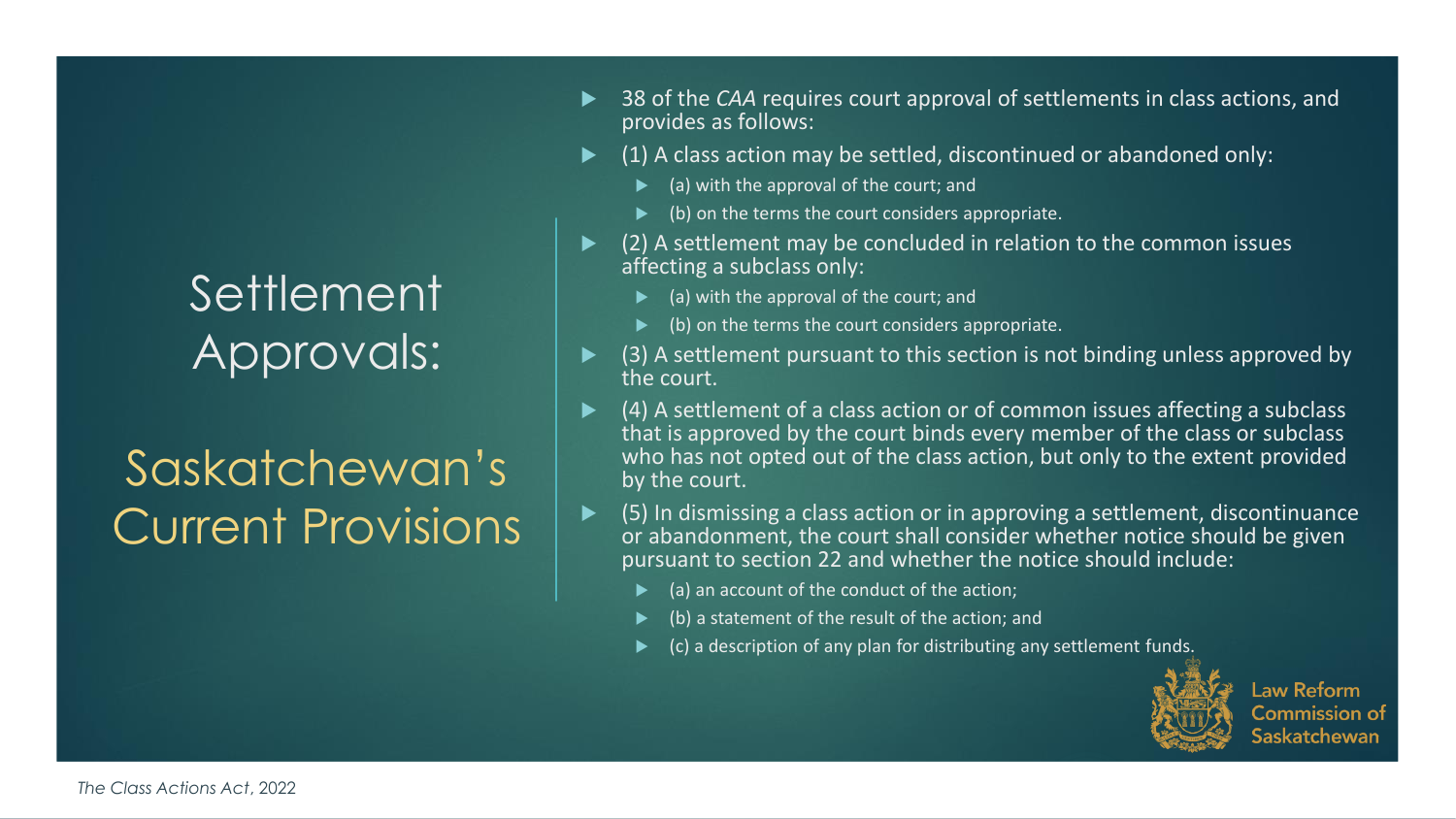#### Settlement Approvals:

## Saskatchewan's Current Provisions

- ▶ Saskatchewan is a "class action" is defined as "an action certified as a class action."
	- ▶ Section 38 of the *CAA* applies only to class actions that have been certified; class actions settled prior to certification do not require judicial approval of the settlement.
	- Section 38 of Saskatchewan's CAA does not specify any criteria that the court should consider in determining whether to approve a proposed class action settlement.
		- Saskatchewan courts must be satisfied that the settlement is fair, reasonable, and in the best interests of the class.
- The *CAA* does not contain a provision specifically describing the court's ability to appoint an *amicus curiae* to assist in the consideration of a proposed settlement or in any other context. Law Reform

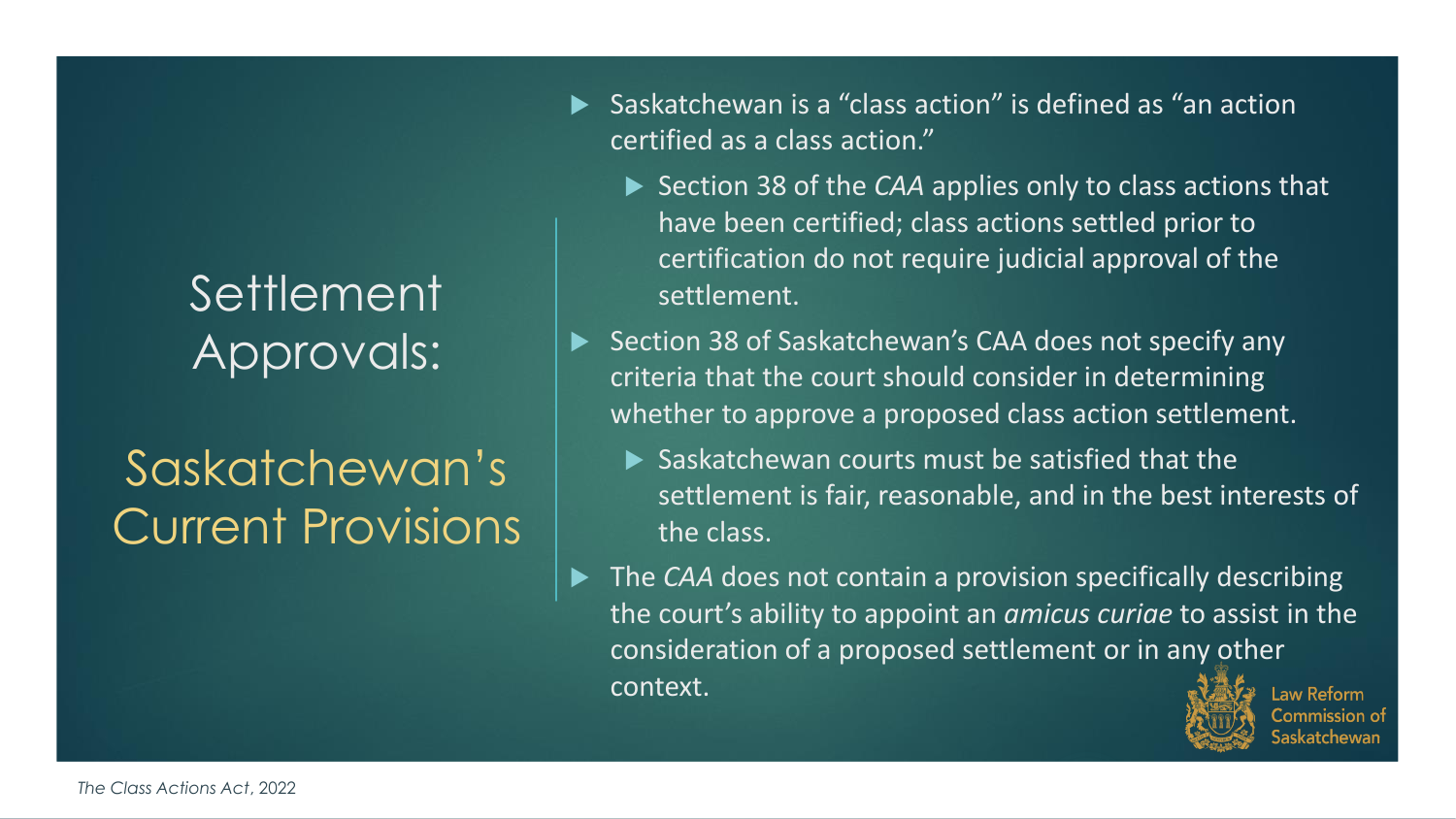## **Settlement** Approvals

## CONSULTATION QUESTION:

 11. Should Saskatchewan's legislation be amended to require court approval of settlements pre-certification? Why or why not?

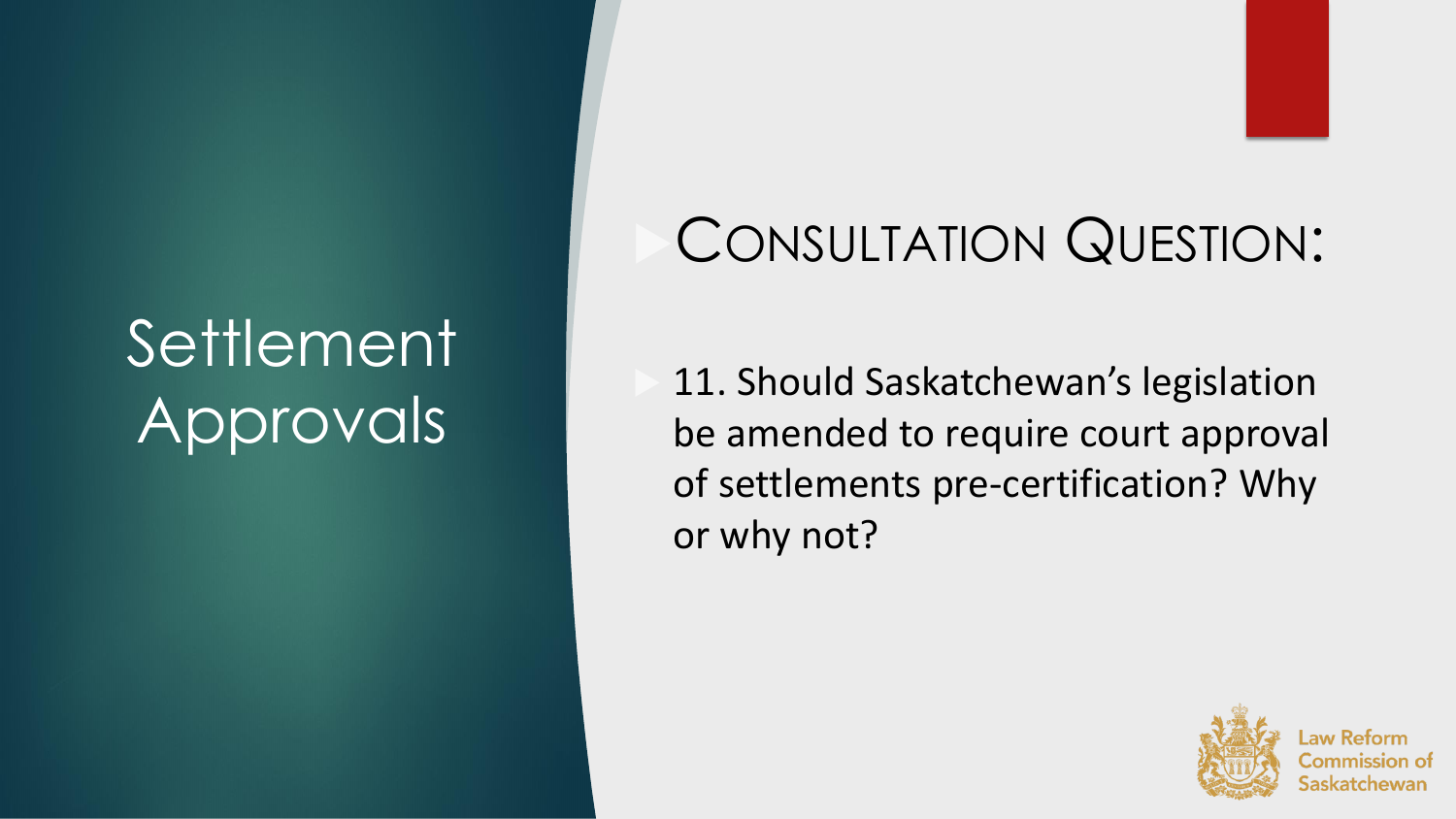## Settlement Approvals

# CONSULTATION QUESTION:

 12. Should Saskatchewan's legislation be amended to require the court to consider whether the proposed settlement is "fair, reasonable and in the best interests of the class"? Why or why not?

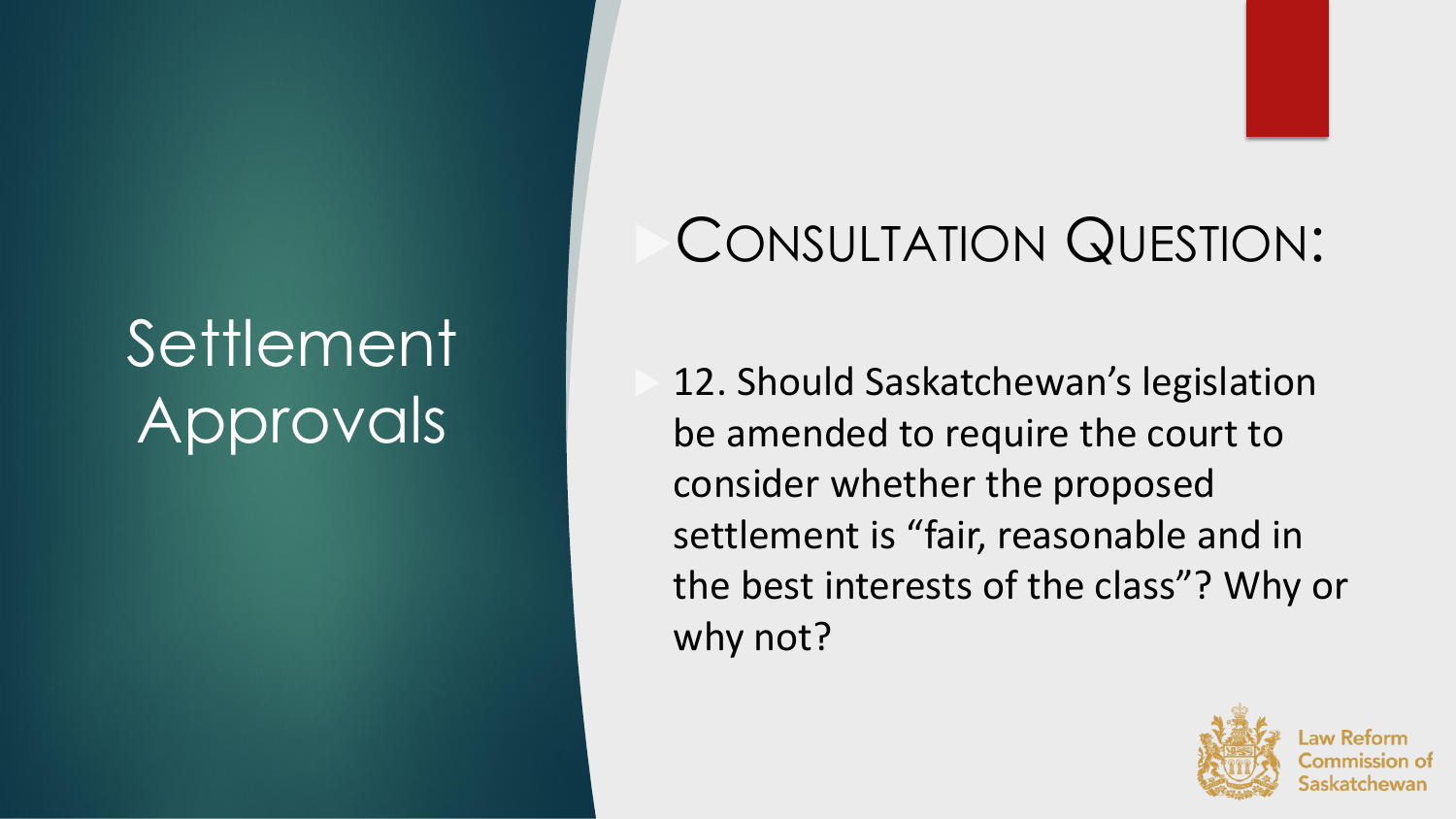## Settlement Approvals

## CONSULTATION QU ESTIO N :

 14. Are other any other criteria that the court should be required to consider in deciding whether to approve a proposed settlement?

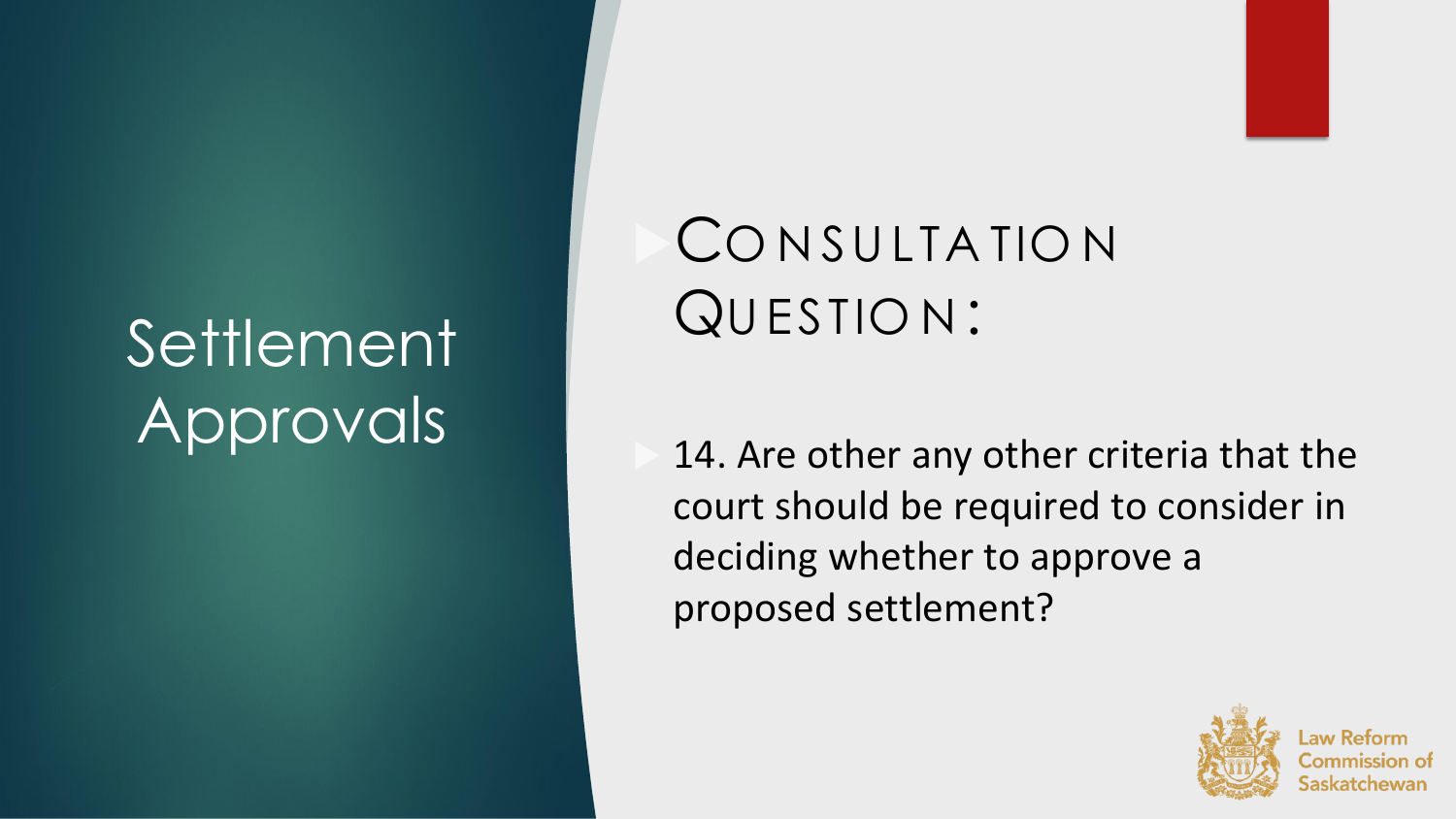## Settlement Approvals

## CONSULTATION QUESTION:

 15. What, if any, evidentiary requirements should be added to the *CAA* respecting settlements?

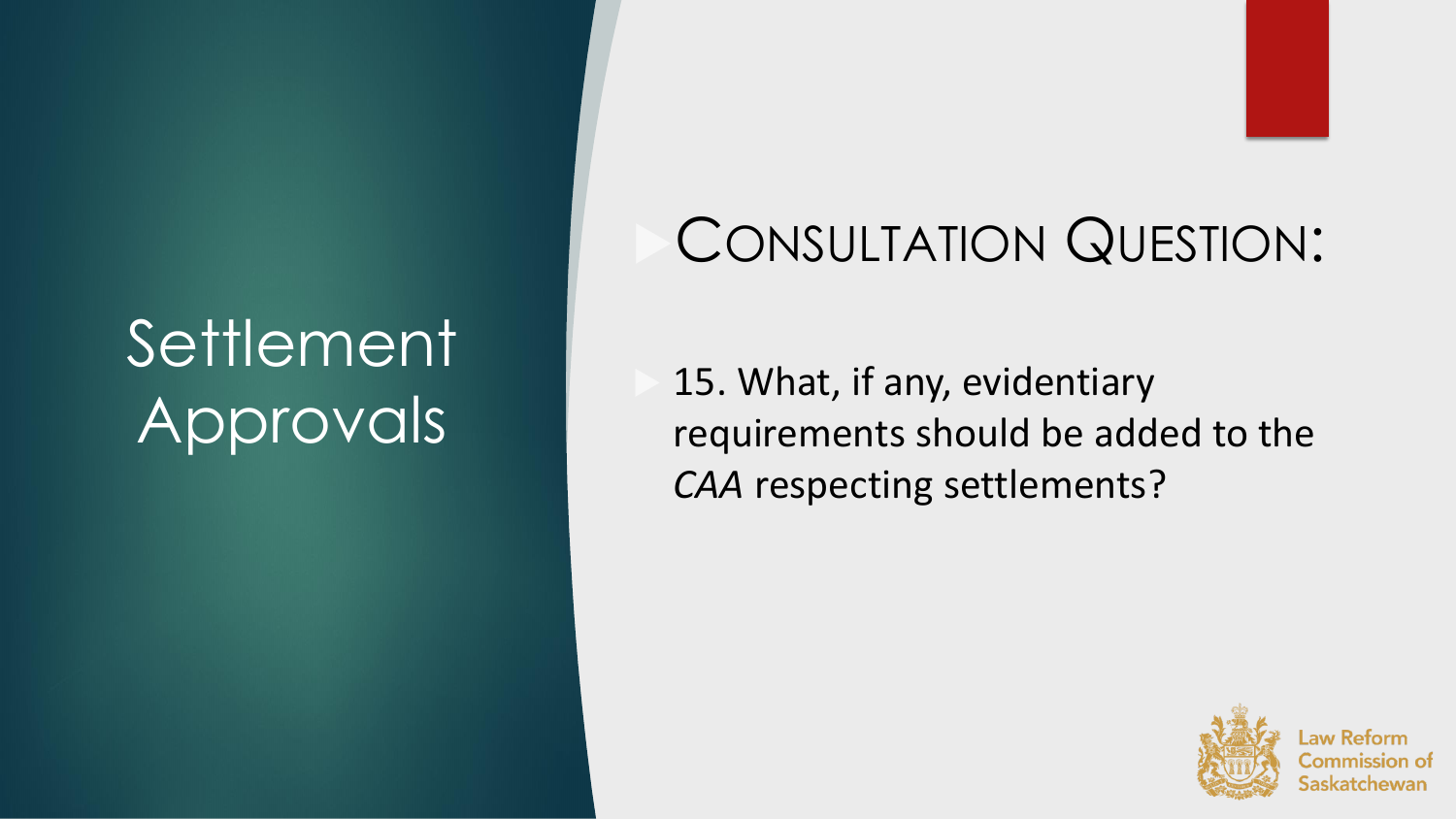## Why is this an issue?

- As observed by the LCO in its Final Report, "lack of compensation to class members is one of the most common and trenchant criticisms of class actions."
- Without distribution of sufficient compensation or implementation of other substantive outcomes, it is difficult to claim that class actions further access to justice for class members, and thus, it is important that settlements are distributed as effectively as possible amongst class members.



aw Reform ommission of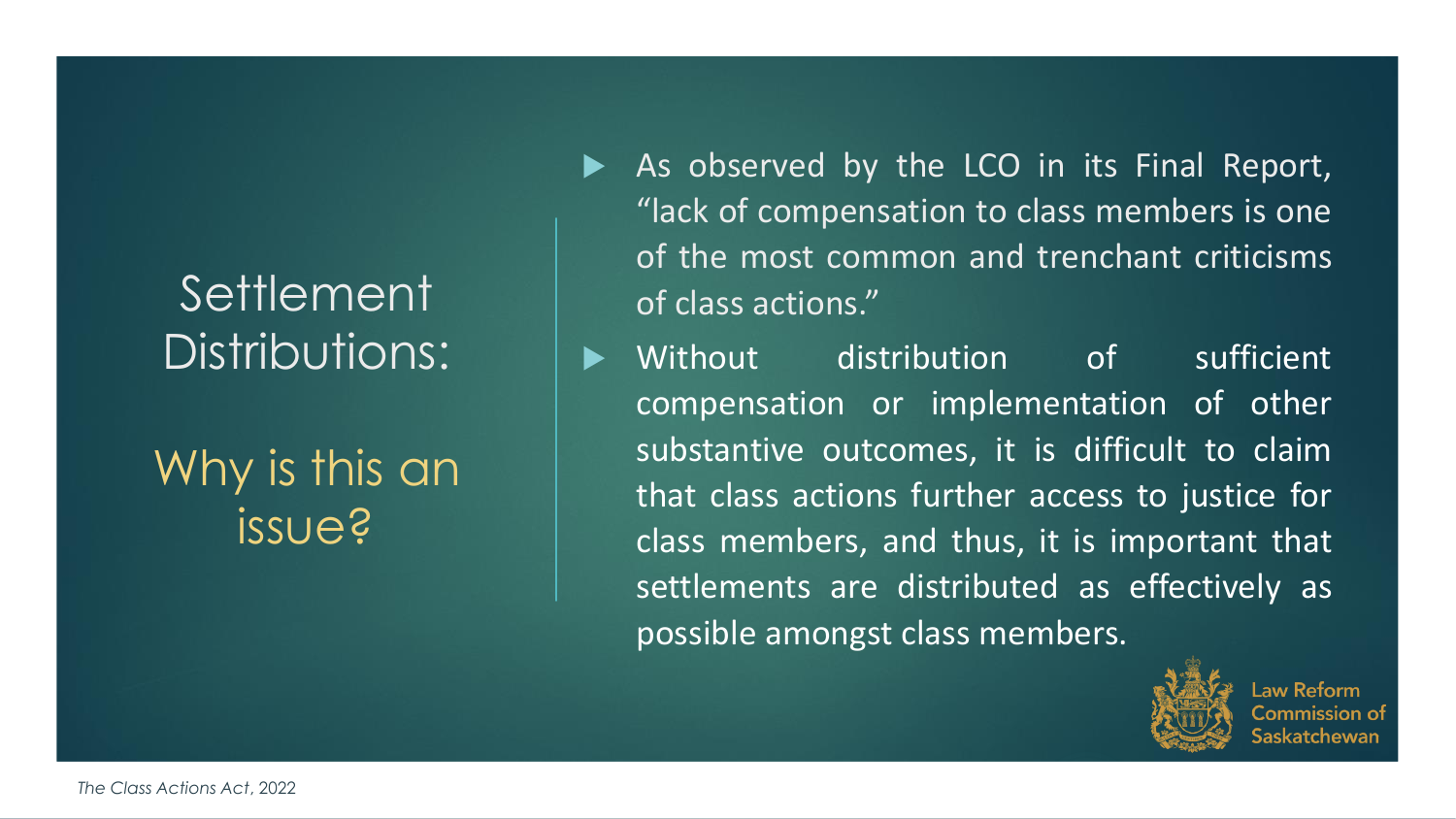## LCO Recommendations

- The LCO was of the view that settlement distribution cannot be a summary afterthought and instead must be a "comprehensive feature of class action litigation and class settlements."
- Without distribution of sufficient compensation or implementation of other substantive outcomes, it is difficult to claim that class actions further access to justice for class members, and thus, it is important that settlements are distributed as effectively as possible amongst class members.
- The LCO split its recommendations into 4 distinct sections:
	- *1. Court Approval and Direction of Distribution Plans*
	- *2. Notice Requirements*
	- *3. Cy près Distributions*
	- *4. Regulating and Monitoring Claims Administrators*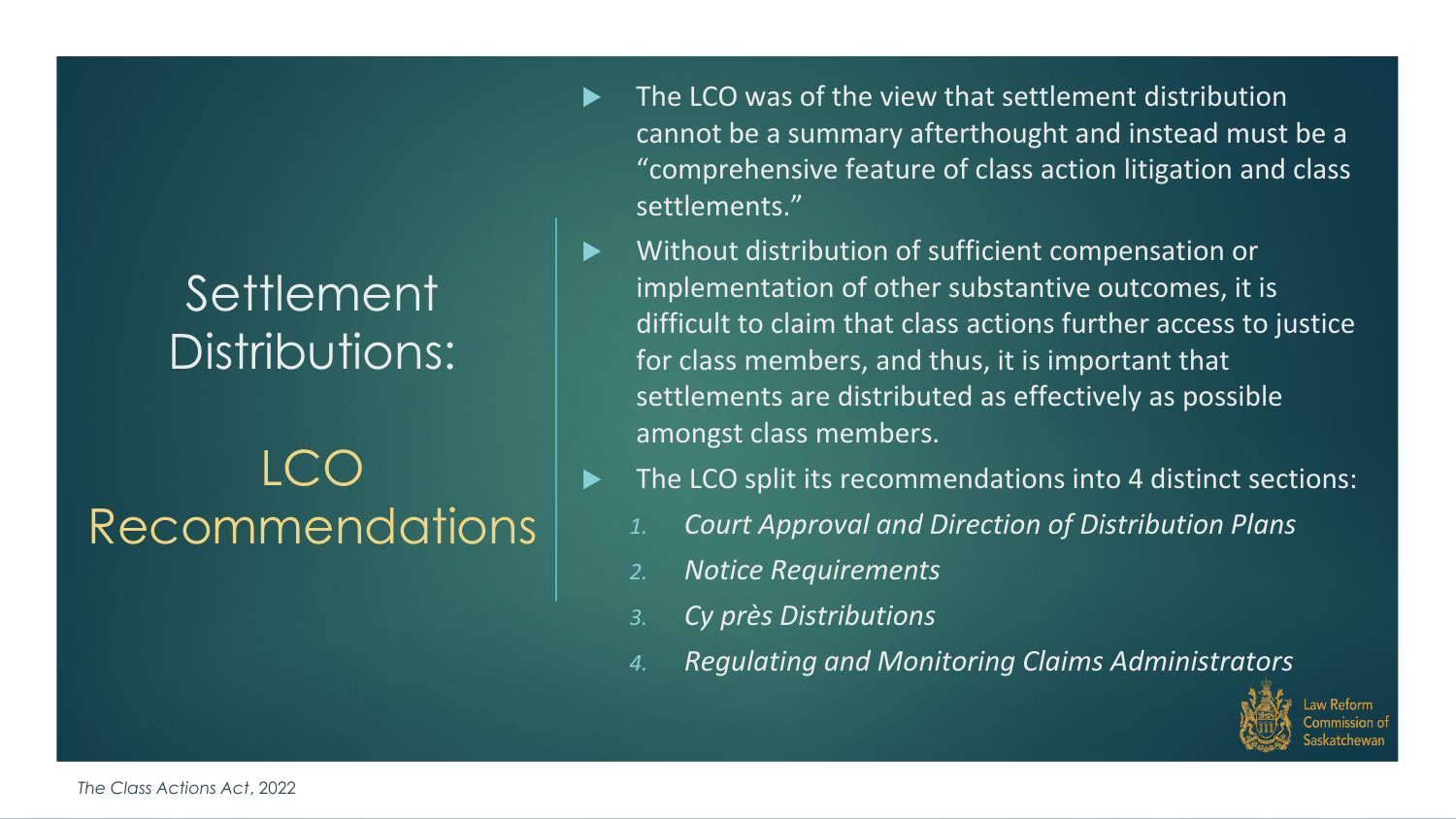LCO Recommendations: Court Approval and Direction of Distribution Plans

- Section 26 of the CPA authorizes the court to direct any means of distribution where there has been an aggregate assessment or an individual issues trial.
- ▶ The section does not set out criteria to be used when evaluating a proposed settlement, instead providing that the court should direct any means of "appropriate" distribution.
	- The *CPA* also does not include explicit requirements pertaining to the frequency or mandatory nature of reporting
- The LCO recommended that a Practice Direction be created for settlement distribution for class actions.
	- The LCO further recommended that courts be given the discretion to delay or deny a proposed settlement if it does not comply with the Practice Direction,
	- $\blacktriangleright$  the Practice Direction specify that parties have an obligation to promote efficient and effective distributions,
	- and that monitoring and reporting on distributions be an ongoing obligation of the court and parties.



**Law Reform** Commission of atchewan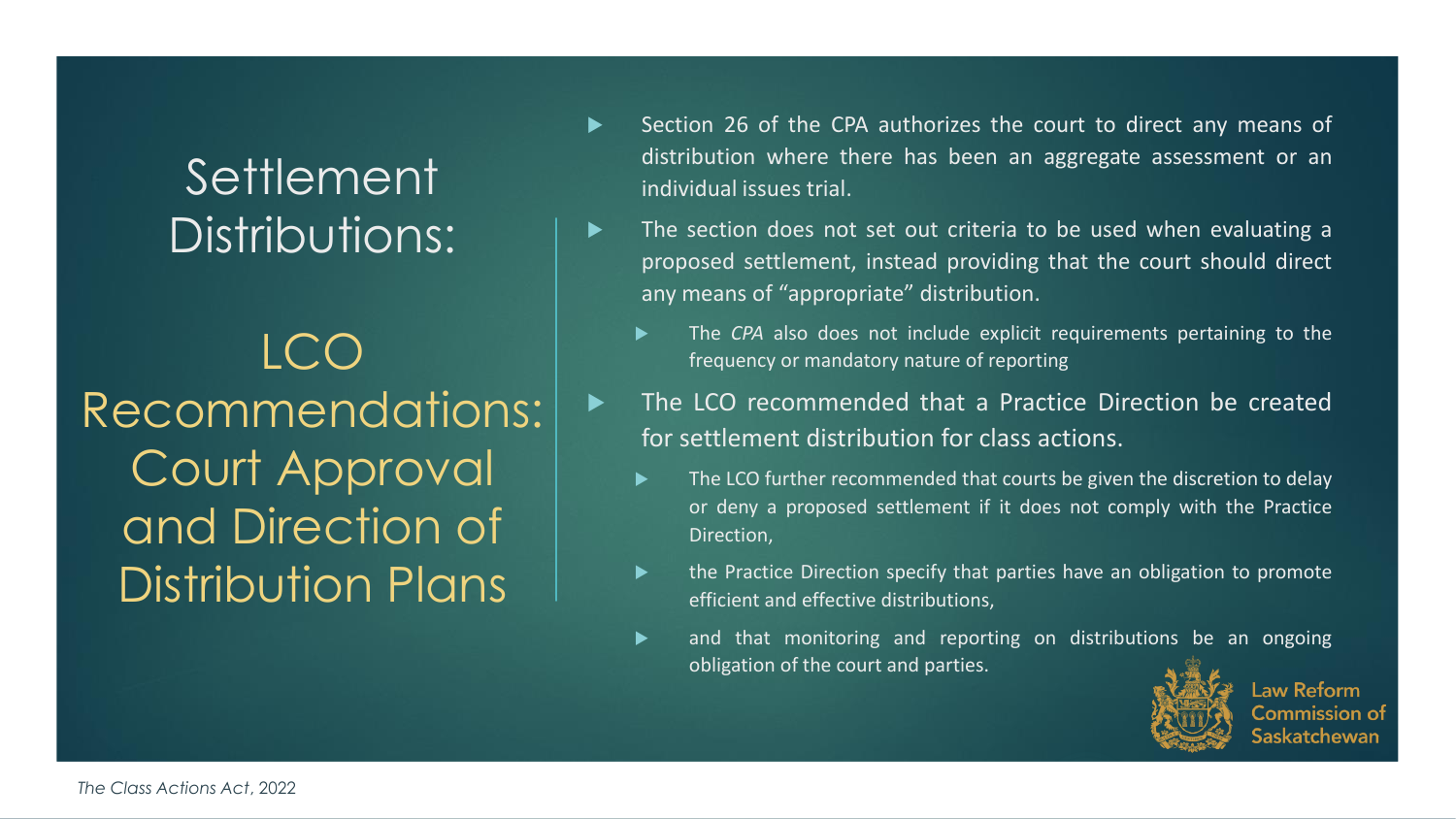Saskatchewan's Current Provisions: Court Approval and Direction of Distribution Plans

- Section 36(1) of the *CAA* allows the court to direct any means of distribution of amounts awarded that it considers appropriate.
- The LCO's assessment of section 26 of Ontario's *CPA* is equally applicable to section 36 of Saskatchewan's *CAA*.
- Saskatchewan's CAA does not provide statutory standards for approving a settlement distribution or allocation plan.
	- However, Canadian courts have developed a substantial body of case law guiding this process, and have held that a proposed distribution plan will be appropriate "if in all the circumstances, the plan of distribution is fair, reasonable, and in the best interest of the class."
	- The distribution plan need not be perfect, but "must fall within a range of reasonableness" to be approved by the court.
	- Courts also allow class counsel to act as administrator if "satisfied that class members will receive the promised benefits in a timely and efficient manner." Class counsel acting as administrator are subject to the court's supervision.



**Law Reform** Commission of katchewan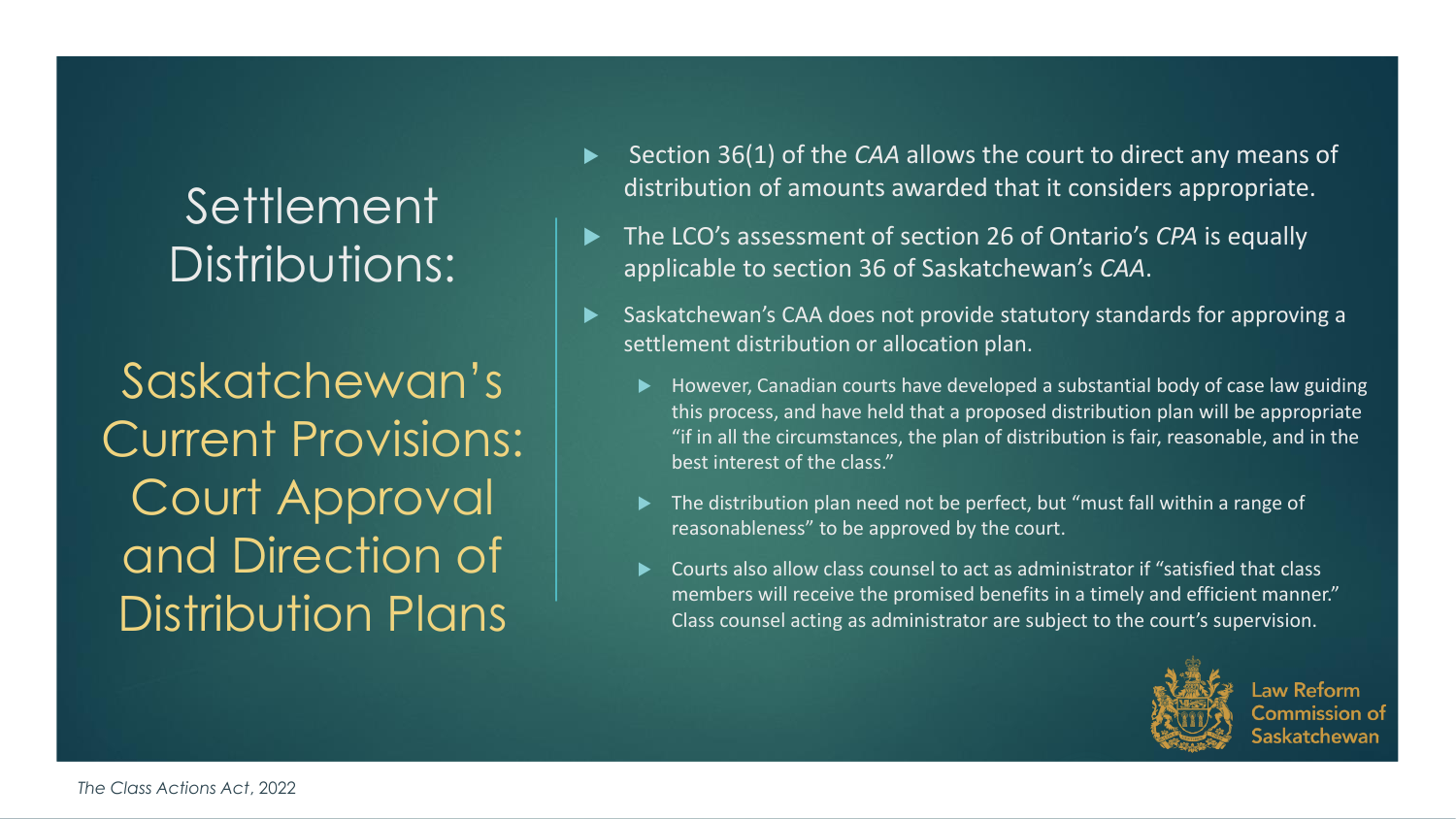#### CONSULTATION QUESTIONS:

 18(a). Should the *CAA* be amended to include criteria the court must consider when deciding whether to approve a distribution plan?

18(b). What should those criteria be?

 18(c). Would such criteria be better placed in a Practice Directive than in the *CAA*?



catchewan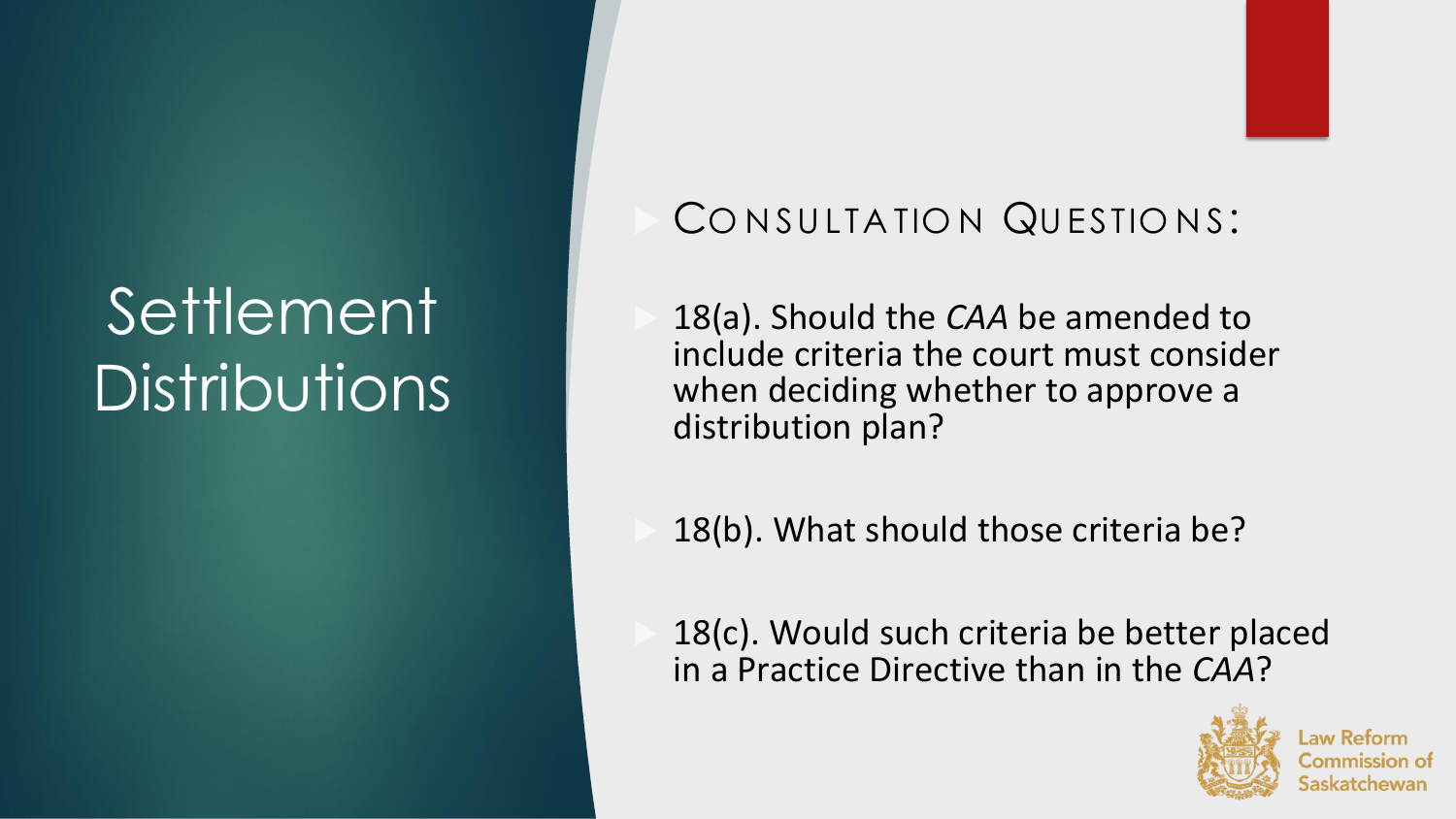## LCO Recommendations: **Notice** Requirements

- ▶ The LCO discovered during its research and consultation on its class actions project that extent, quality, and effectiveness of notices in class actions varies tremendously, and that unclear and inaccessible notices can lead to low take up rates.
- ▶ The LCO made the following recommendations for reform of the CPA regarding notice requirements:
	- Section 17 of the CPA be amended "to include a plain language requirement and a requirement that the court be required to order the 'best notice practicable.'"
	- Section 17(4) of the CPA be amended to "provide for publication using digital technology, including but not limited to websites."



Law Reform iommission of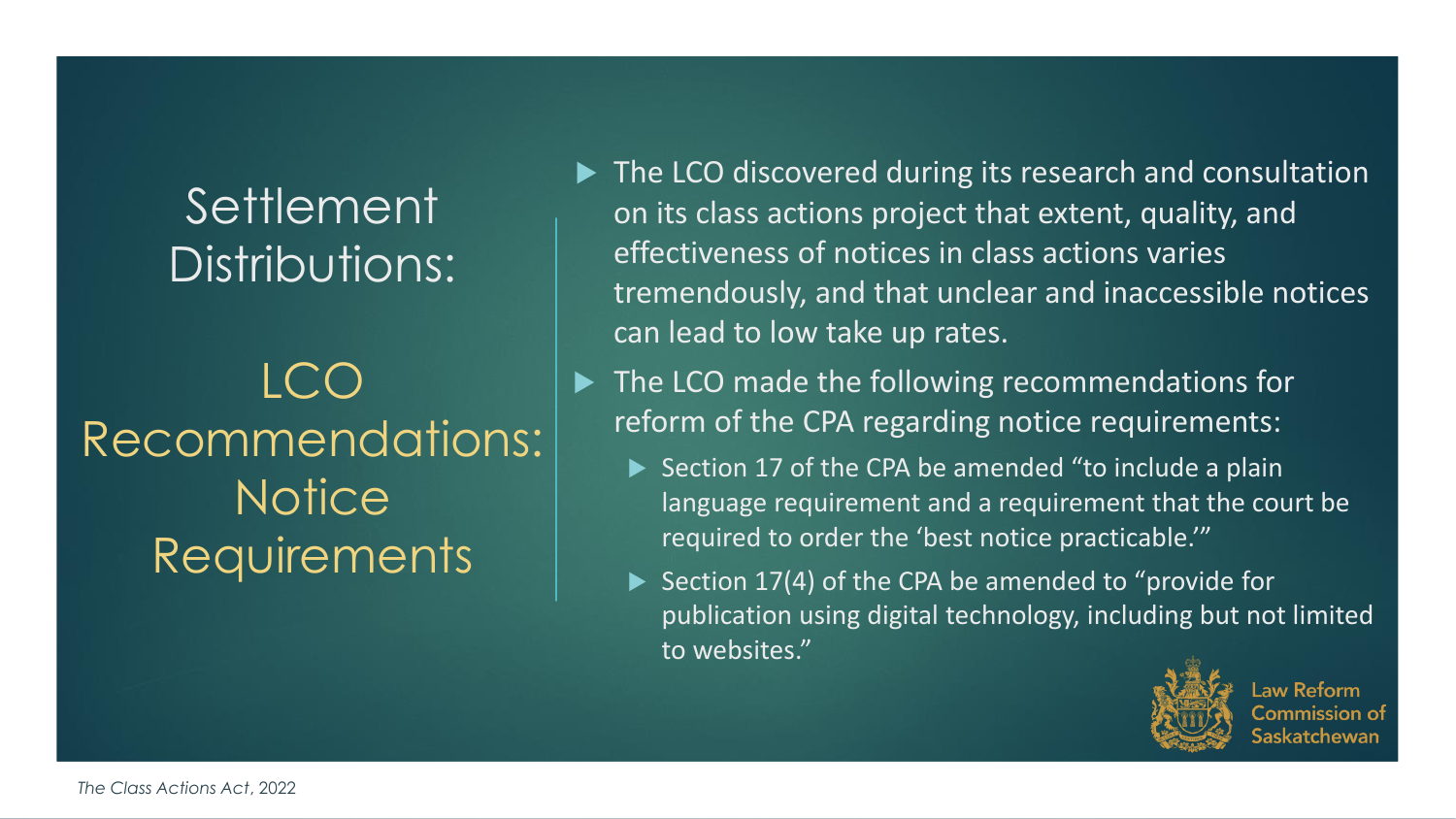#### Settlement<sup>'</sup> Distributions:

Saskatchewan's Current Provisions: **Notice** Requirements

- When a court is approving a settlement, subsection 38(5) of the *CAA*  requires the court to consider whether notice should be given pursuant to section 22 of the *CAA* and whether the notice should include:
	- (a) an account of the conduct of the action;
	- (b) a statement of the result of the action; and
	- (c) a description of any plan for distributing any settlement funds.
- Section 22 of the CAA contains several requirements for the content of a notice. Section 22 of the CAA is similar to section 17(5) of Ontario's CPA.
- In Saskatchewan there is no current provision requiring that notice of settlement be provided using digital technology, including websites.
- However, *Queen's Bench Rules* Rule 3-96(4) specifies that the court may order "any appropriate means of giving notice" pursuant to clause 21(4)(e) of the *CAA* including "creating and maintaining an Internet site."
- There is also no requirement in the *CAA* for plain language in the notice or a requirement that the notice be the "best notice practicable."



Law Reform Commission of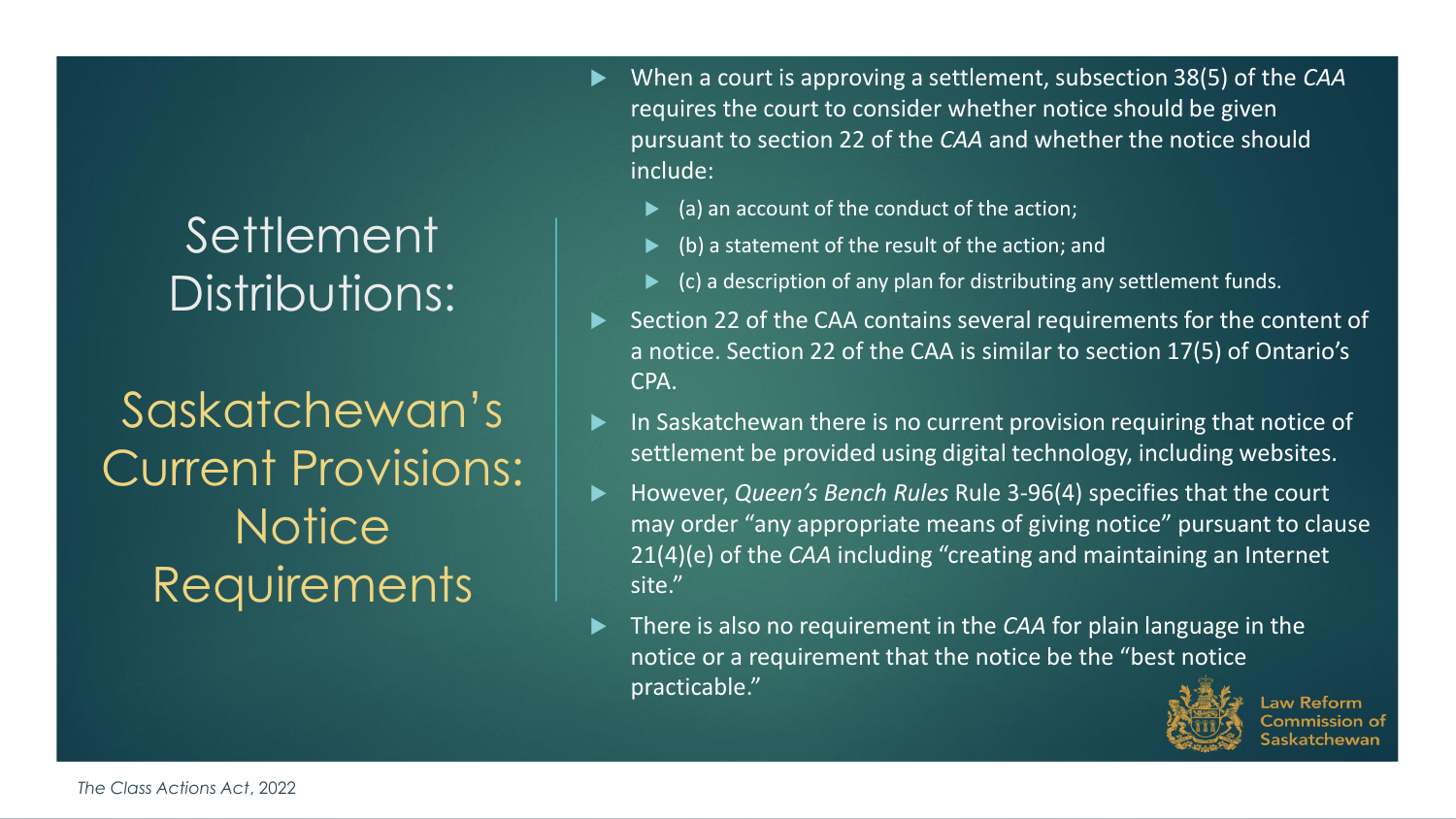#### CONSULTATION QUESTION:

 19(a). Should the *CAA* be amended to require that notice be the best notice practicable? Why or Why not?

 19(b). Should the *CAA* be amended to require notice to be provided using plain language? Why or Why not?

 19(c). Do you have any recommendations for how the notice procedures for class actions could be improved?

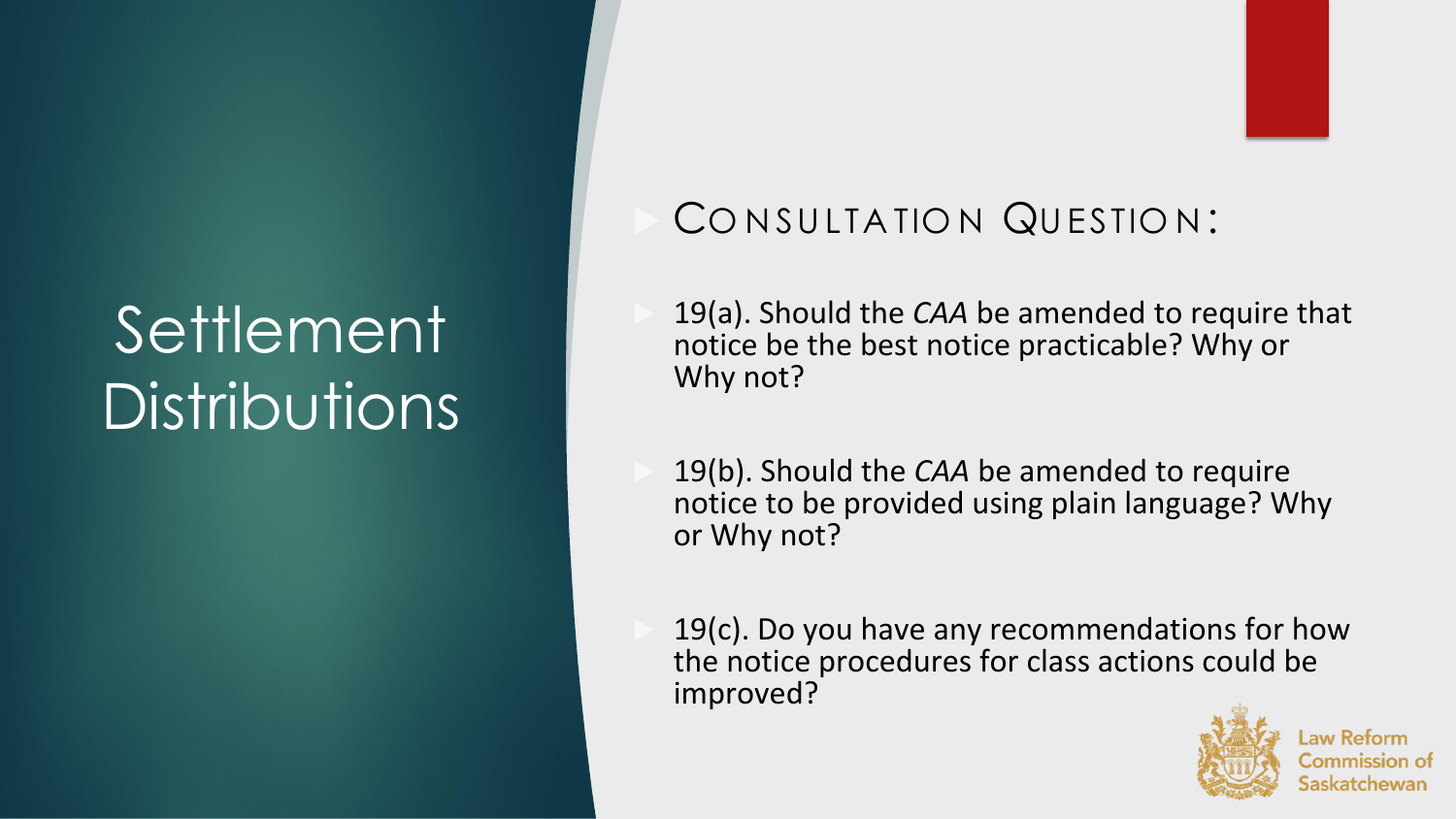## LCO Recommendations: Cy près **Distributions**

- Where it is impractical to disburse settlement funds to class members, the court may order a cy près distribution of the funds to public interest organizations or charities.
- $\blacktriangleright$  There is no specific provision for cy près in the Ontario, but courts in Ontario have interpreted sections 24 and 26 of the *CPA* as giving the court jurisdiction to order such distributions.
- ▶ The LCO recommended that sections of the CPA be added confirming the authority of the court to order cy près distributions.



Law Reform Commission of tchewan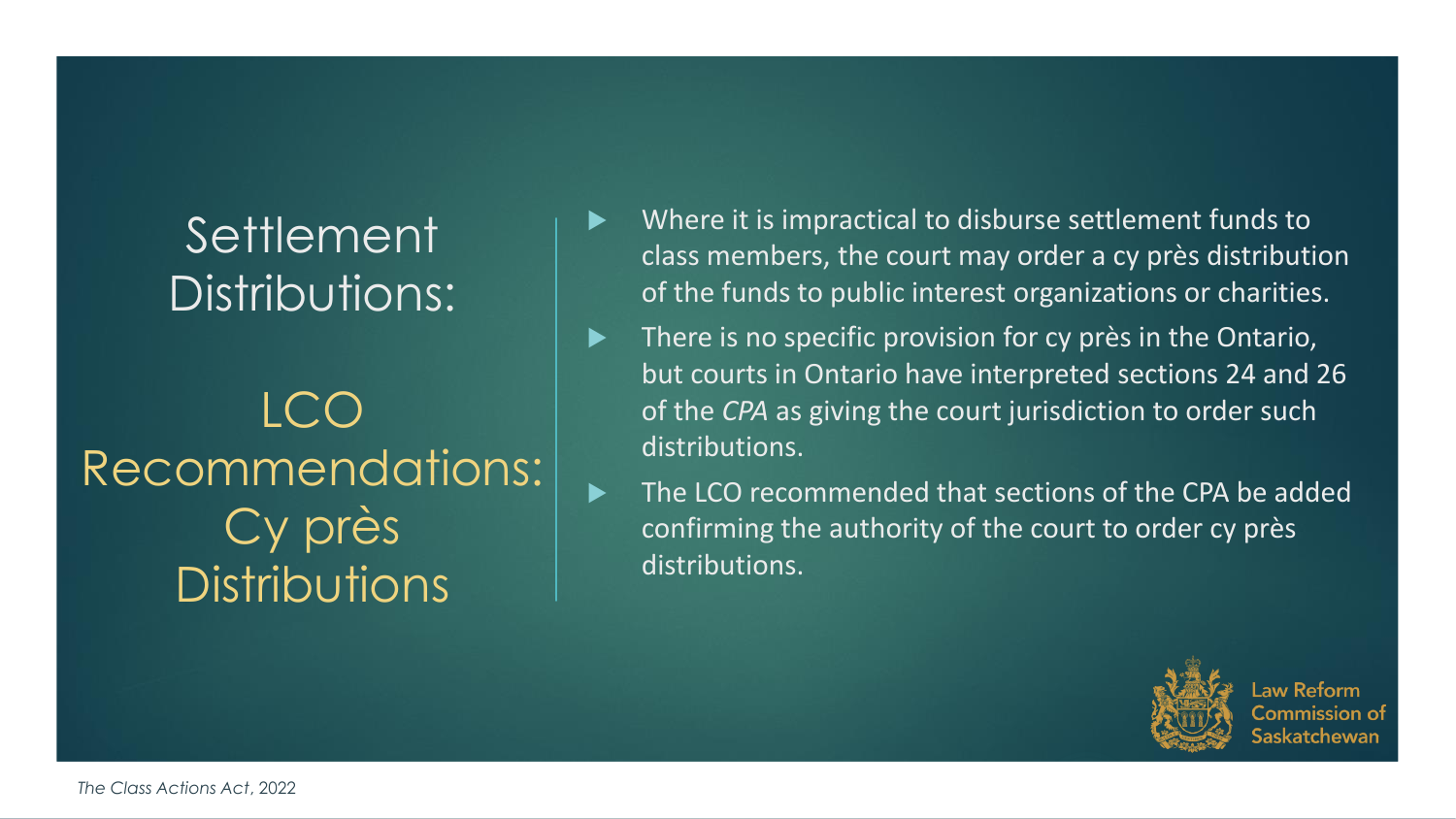## Saskatchewan's Current Provisions: cy près

- Saskatchewan's *CAA* provides for *cy près* distribution in section 37.
- 37(1) The court may order that all or any part of an award pursuant to this Part that has not been distributed within the time set by the court be applied in any manner that may reasonably be expected to benefit class or subclass members, even though the order does not provide for monetary relief to individual class or subclass members.
- (2) The court shall consider, when determining whether to make an order pursuant to subsection (1):
	- (a) whether the distribution would result in unreasonable benefits to persons who are not class or subclass members; and
	- (b) any other matter the court considers relevant.
	- (3) The court may make an order pursuant to subsection (1) whether or not all the class or subclass members can be identified or all their shares can be exactly determined.
	- (4) The court may make an order pursuant to subsection (1) even if the order would benefit:
	- (a) persons who are not class or subclass members; or
	- (b) persons who might otherwise receive monetary relief as a result of the class action.
	- (5) If any part of an award that, pursuant to subsection 35(1), is to be divided among individual class or subclass members remains unclaimed or otherwise undistributed after a time set by the court, the court may order that part of the award to be:
	- (a) applied against the cost of the class action;
	- (b) paid to the Crown in right of Saskatchewan; or
	- (c) returned to the party against whom the award was made.



**Law Reform** Commission of askatchewan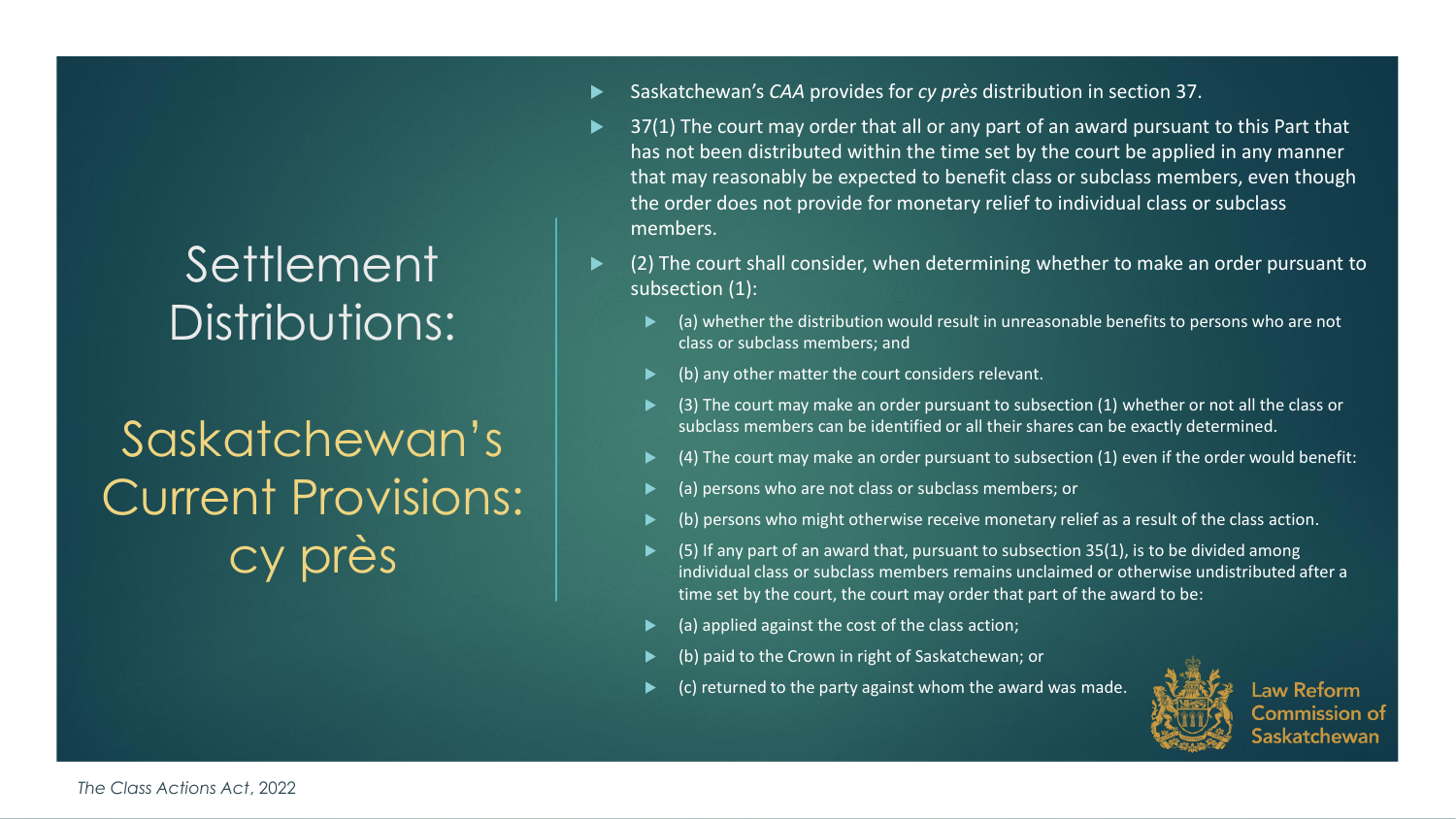## CONSULTATION QU ESTIO N :

 20. Do you have any recommendations for how the *cy près* legislative framework for settlement distributions in Saskatchewan could be improved?

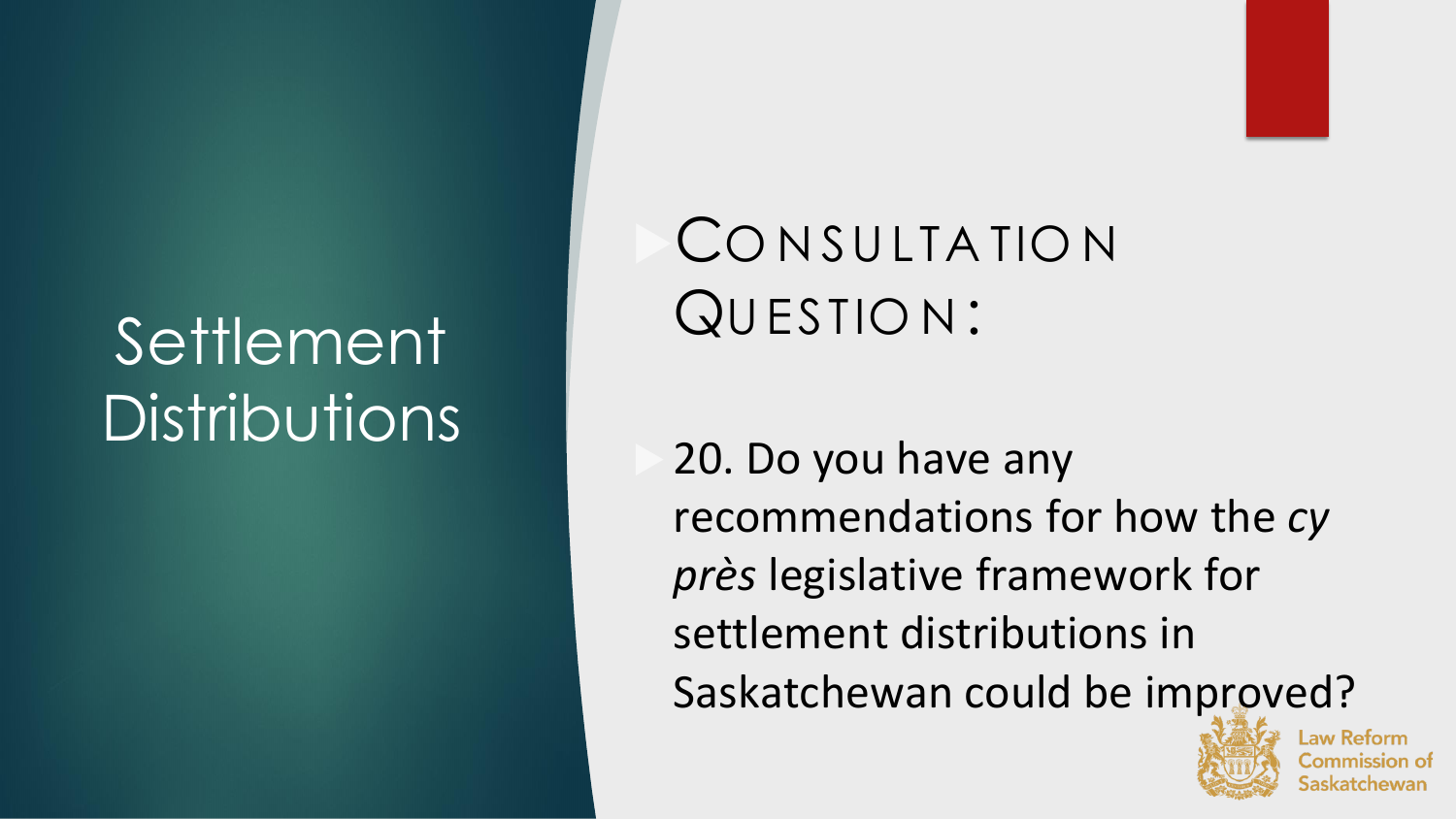LCO Recommendations: Regulating and Monitoring Claims Administrators

- $\blacktriangleright$  Claims administrators are appointed by the court to manage settlement distribution, which can entail distributing notice to class members, reviewing and approving or denying claims, and providing distributions.
- ▶ The LCO made the following recommendations regarding regulating and monitoring claims administrators:
	- **Fight** [P]rovisions be added to the [*CPA*] confirming the authority of the court to appoint a claims administrator upon the recommendation of the parties. The [*CPA*] should further specify that claims administrators have a duty of competence and diligence.
	- [T]he [*CPA*] be amended to require that parties file an outcome report with the court and all parties no later than 60 days after the end of the distribution period.



Law Reform iommission of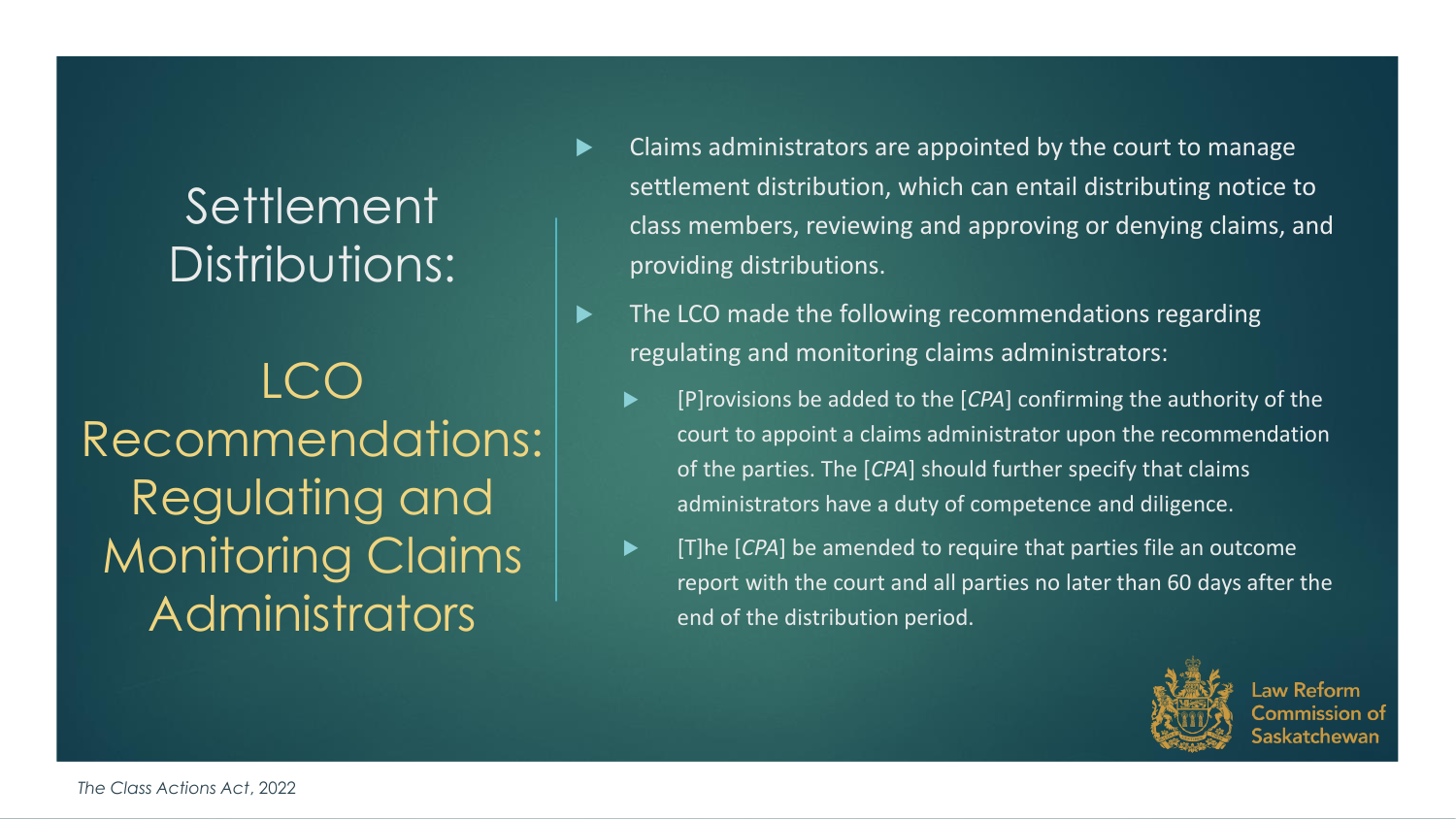Saskatchewan's Current Provisions: Regulating and Monitoring Claims Administrators

- Much like Ontario's former *CPA,* Saskatchewan's *CAA* does not contain provisions requiring oversight of claims administrators, or requiring reporting and monitoring of the distribution process.
- The questions that our jurisdiction faces is whether these should be added.



Law Reform Commission of atchewan: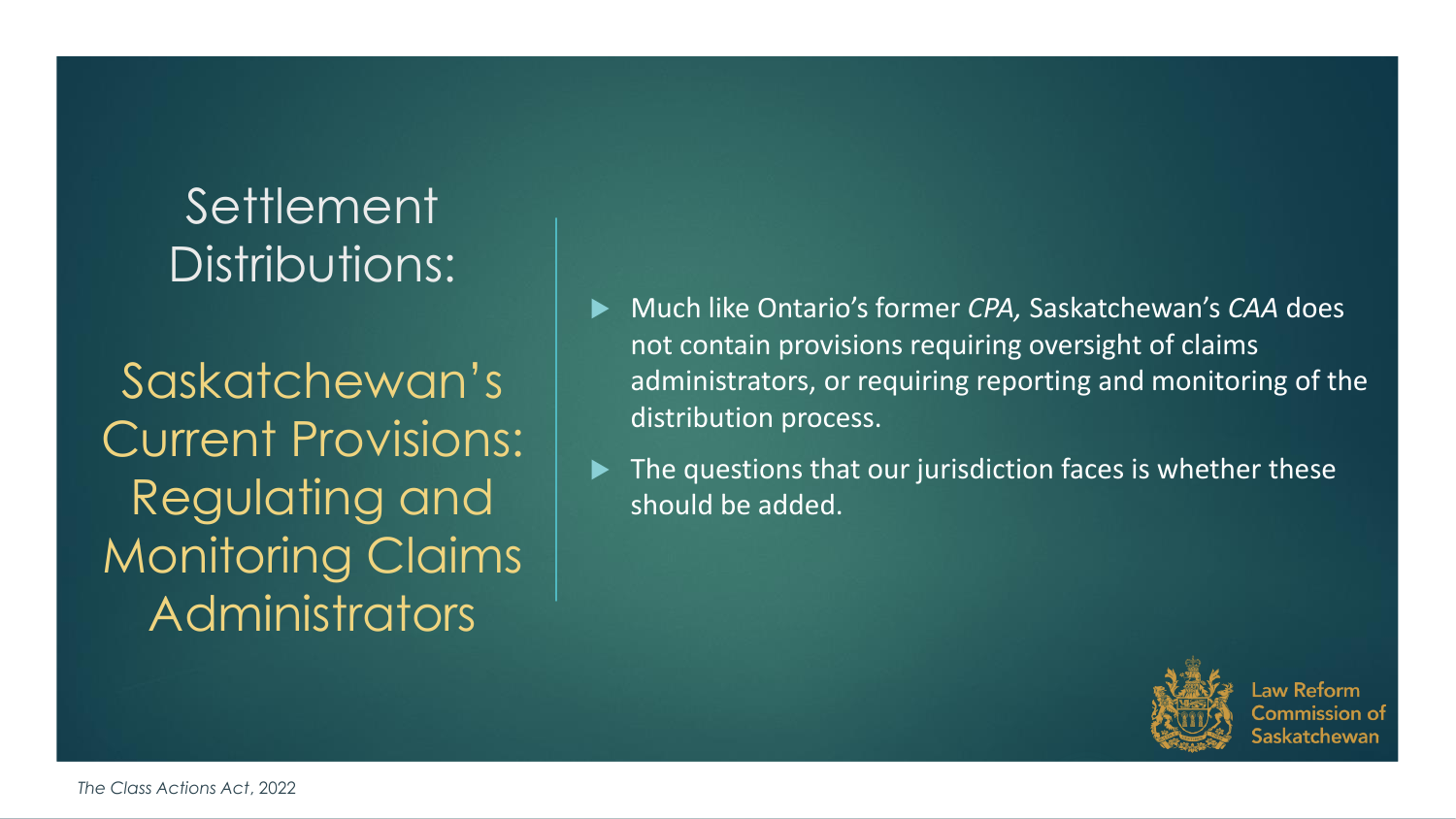## CONSULTATION QU ESTIO N :

 21(a). Should Saskatchewan consider implementing mandatory outcome reporting similar to the newly added s. 27.1(16) of Ontario's *CPA*? What are some challenges and/or benefits you anticipate resulting from this type of outcome reporting?



\_aw Reform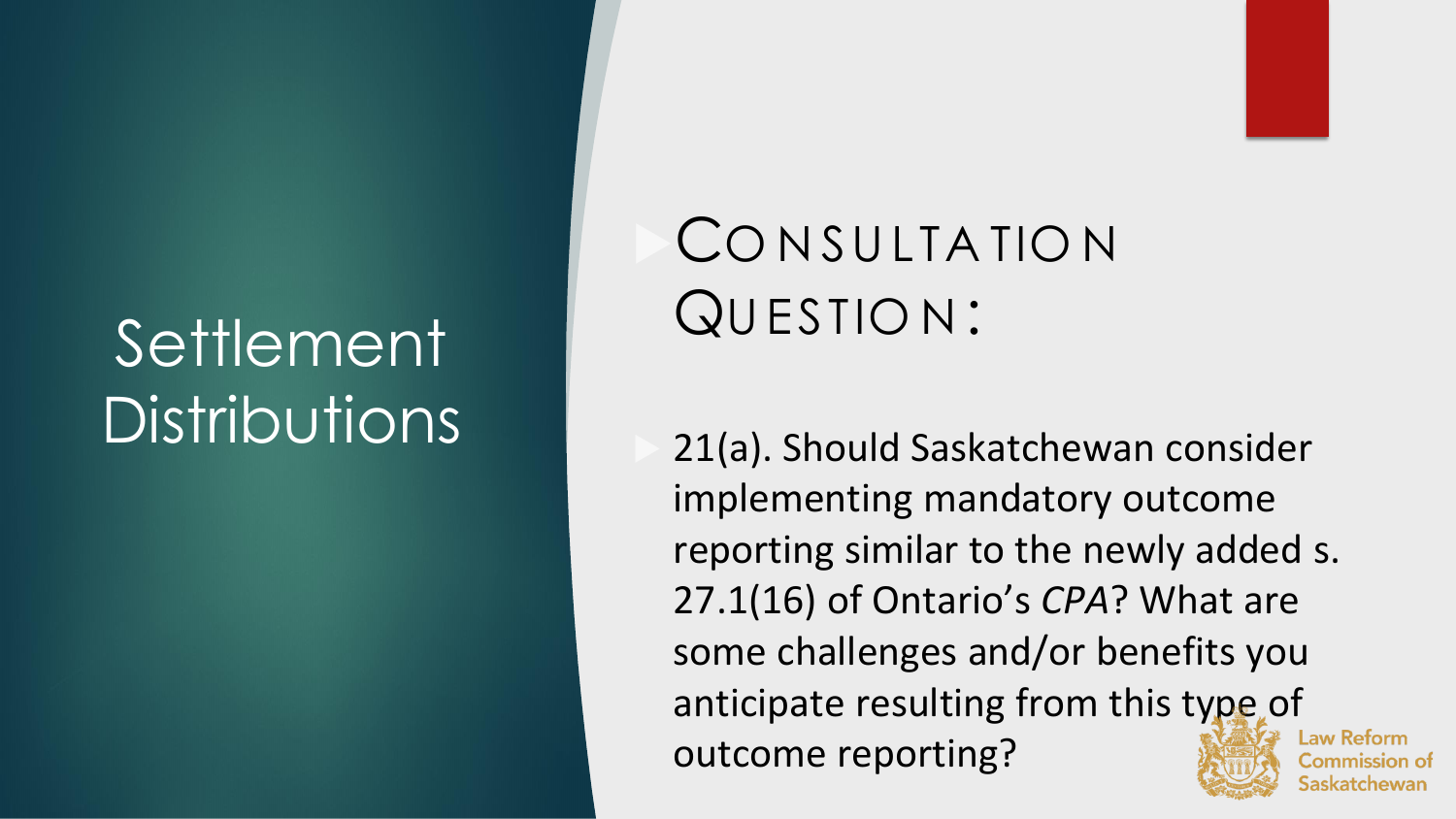## CONSULTATION QUESTION:

 21(b). Should the *CAA* be amended to provide that claims administrators have a duty of competence and diligence?

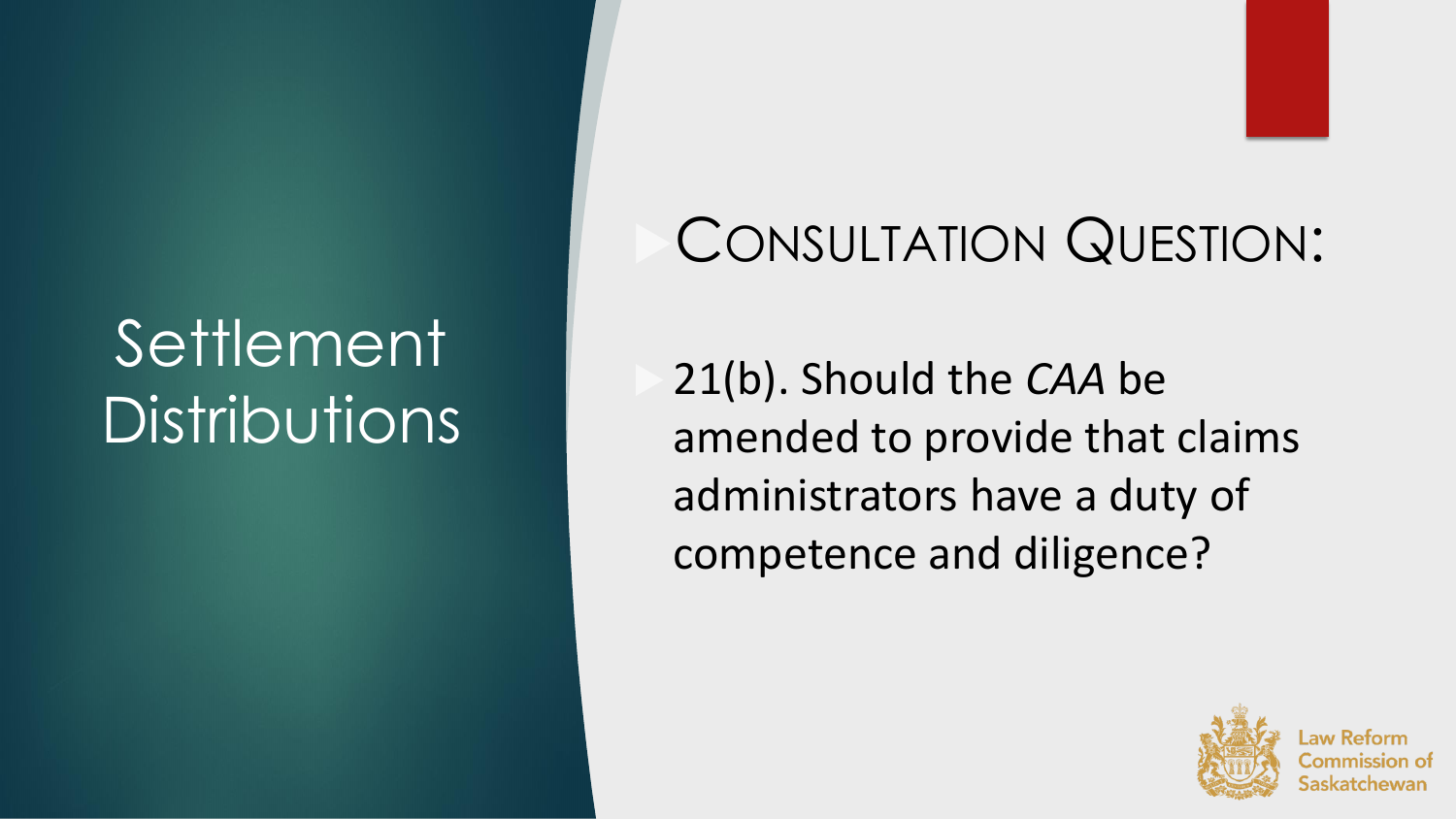## Why is this an issue?

- A frequent criticism of class actions is that plaintiff counsel often appear to earn millions in counsel fees while individual class members receive comparatively little.
	- Over-compensation of lawyers has obvious access to justice implications in that it can result in under-compensation of class members.
- ▶ These fees can be a significant burden to access to justice on the other side as if the fees were too low then lawyers might not take on these cases.
	- The economic model of class action financing also requires plaintiff firms to advance significant sums over the course of many years before their fees are collected in a settlement, following a trial or at the end of an appeal.



Law Reform iommission o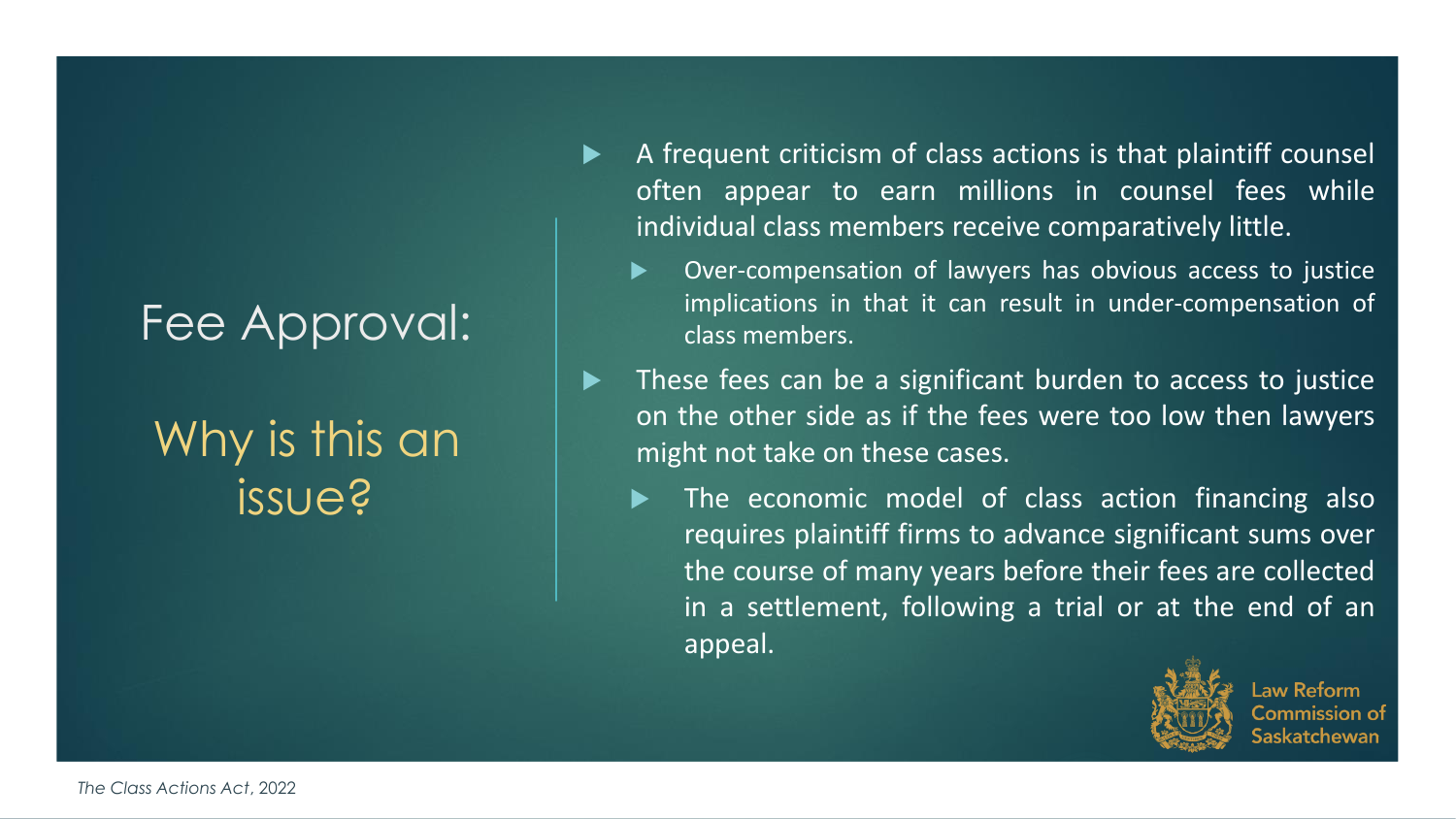## **LCC** Recommendations

- The LCO began its discussion of fee agreement approval by observing that amounts paid to class counsel need to balance:
	- $\blacktriangleright$  The need to promote access to justice;
	- $\blacktriangleright$  The interests of the class...;
	- ▶ The interest of plaintiff firms...; and
	- $\blacktriangleright$  The interests of the administration of justice [(and the need to avoid facilitating windfall recoveries)].
- The LCO also noted that fee awards should be consistent, predictable, and fair.
- The LCO considered a statutory rule, but ultimately rejected it.
- Instead they recommended that courts be given the explicit authority to adjust counsel fees to ensure the fee "bears an appropriate relationship to the amount recovered."



Law Reform Commission of tchewan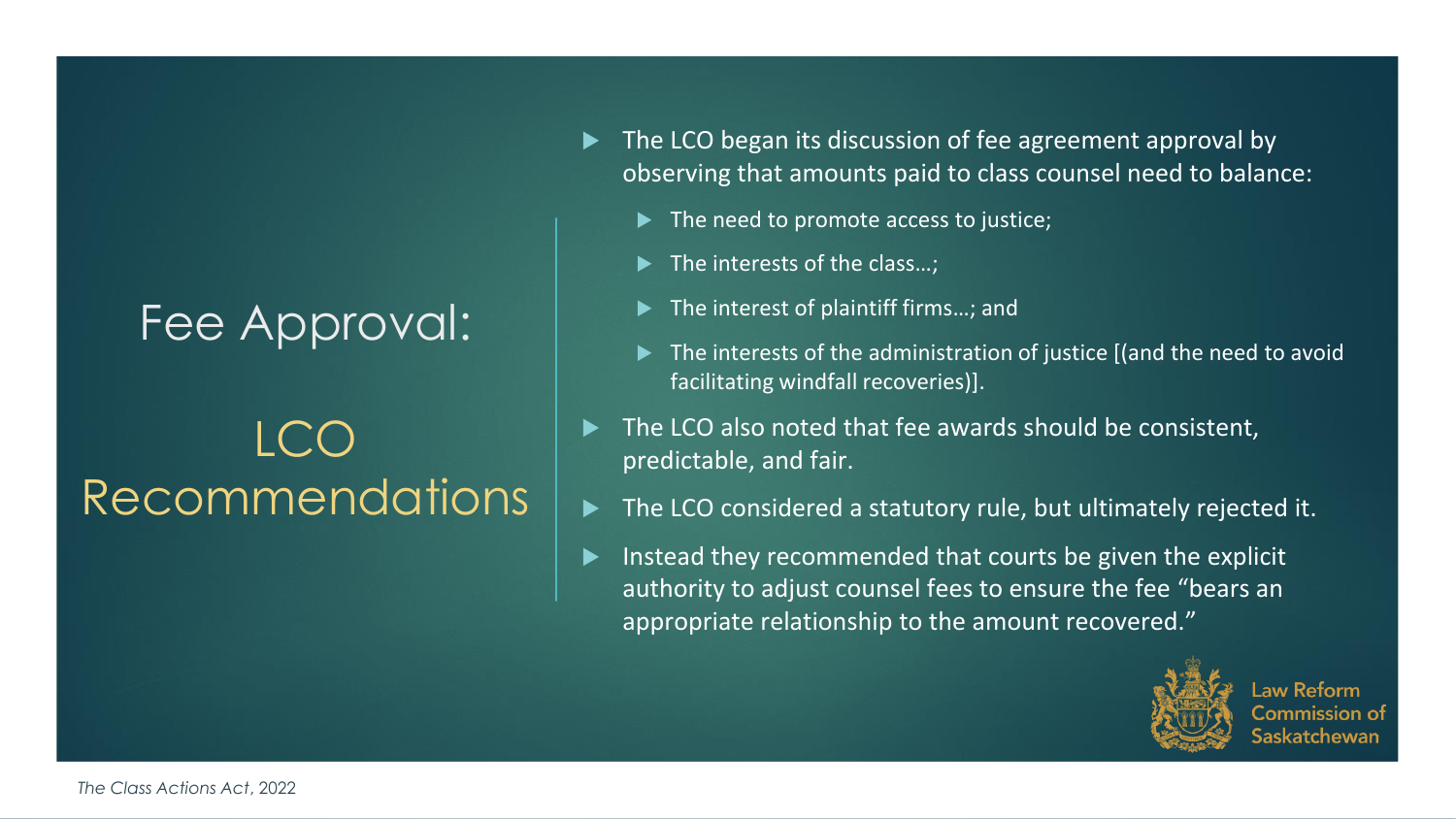## LCO Recommendations

- The LCO recommended that the *CPA* be amended as follows to create a more robust statutory regime surrounding court approval of fee agreements:
	- 1. The *CPA* should explicitly state that the overriding principle in determining fees payable to counsel by a representative party must be "fair and reasonable and must be approved by the court, regardless of the method of calculation or the source of the payment."
	- 2. The *CPA* be amended to include a provision specifying "that the court may consider the appropriateness of a proposed fee by using different methods of calculation" to compare.
	- 3. The *CPA* be amended to "specify that the court consider the results achieved for the class and the degree of responsibility assumed by class counsel ("risk") when considering whether a proposed fee is fair and reasonable."
	- 4. The *CPA* be amended to specify that "the evaluation of 'risk'… should include consideration of the risk of denial of certification, the risk of losing at trial, and the existence (or not) of reports, investigations, initiatives, litigation, or external litigation funding that may be relevant to the degree of risk assumed by counsel."
	- 5. The *CPA* be amended "to give the court the discretion to appoint an *amicus curiae* to assist the court in considering fee approvals. The court should have the discretion to determine payment for the *amicus* as the court may deem just."
	- 6. The *CPA* be amended "to give the court the discretion to adjust counsel fees as a percentage of the total recovery in order to ensure a reasonable fee bears an appropriate relationship to the results achieved."
	- 7. The *CPA* be amended to "give the court discretion to hold back a percentage of proposed counsel fees pending a final report on the outcome of the proceeding in appropriate cases," in order to incentive effective settlement distribution.

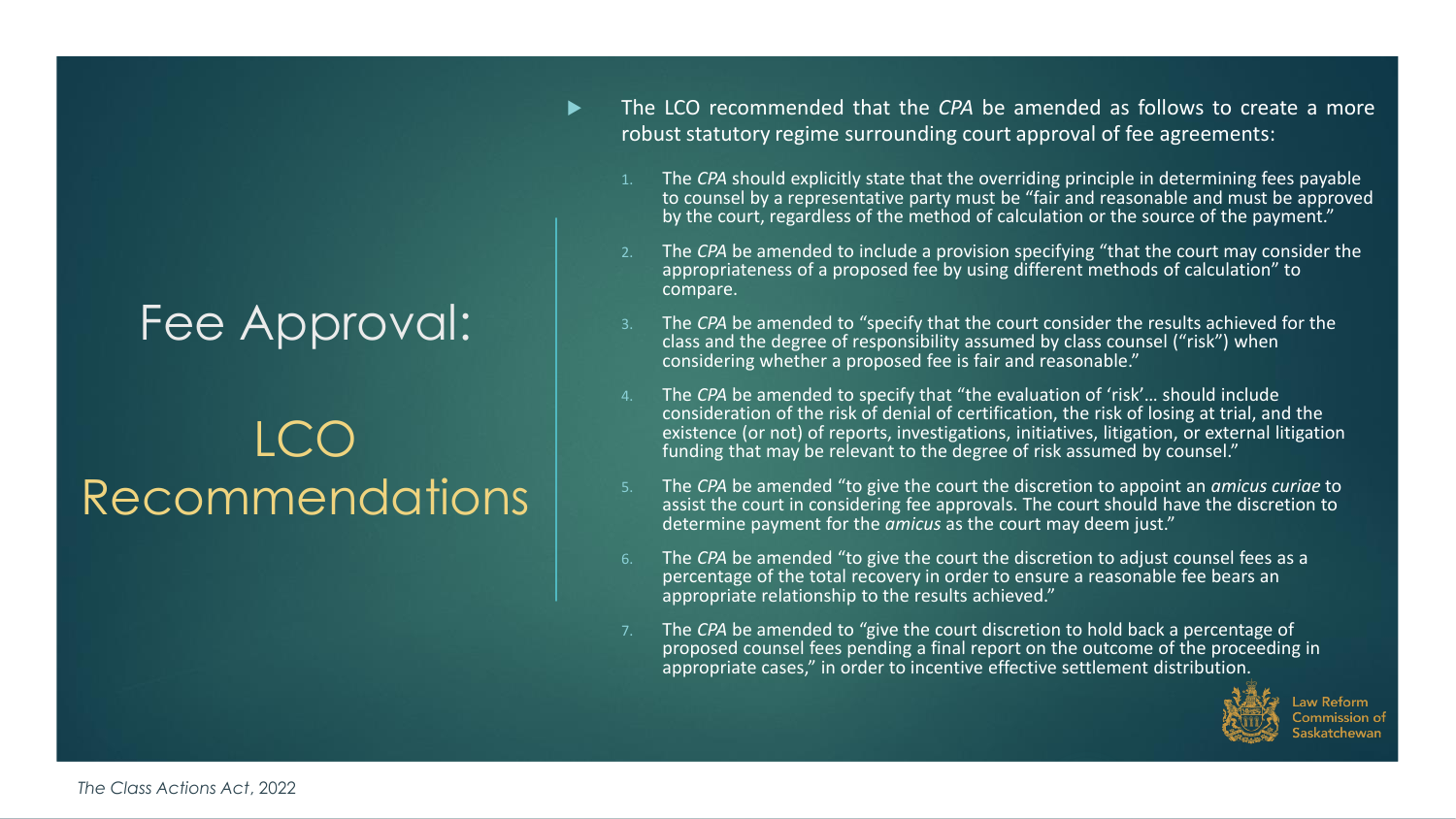## Saskatchewan's Current Provisions

- ▶ Section 41(2) of *The Class Actions Act* requires counsel to apply to the court for approval of the fee agreement between counsel and the representative plaintiff in order for the agreement to be enforceable. If the court does not approve the fee agreement, subsection 41(5) allows the court to:
	- determine the amount owing to the lawyer respecting the fees and disbursements;
	- b) direct an inquiry, assessment or accounting pursuant to *The Queen's Bench Rules* to determine the amount owing; or
	- direct that the amount owing be determined in any other manner.
- Rule 3-97(3) of The Queen's Bench Rules gives the court the authority to amend the terms of the fee agreement if it determines the agreement ought not to be followed.
- Rule 3-97(1) and (2) of *The Queen's Bench Rules* provide two additional procedural requirements surrounding fee approval.

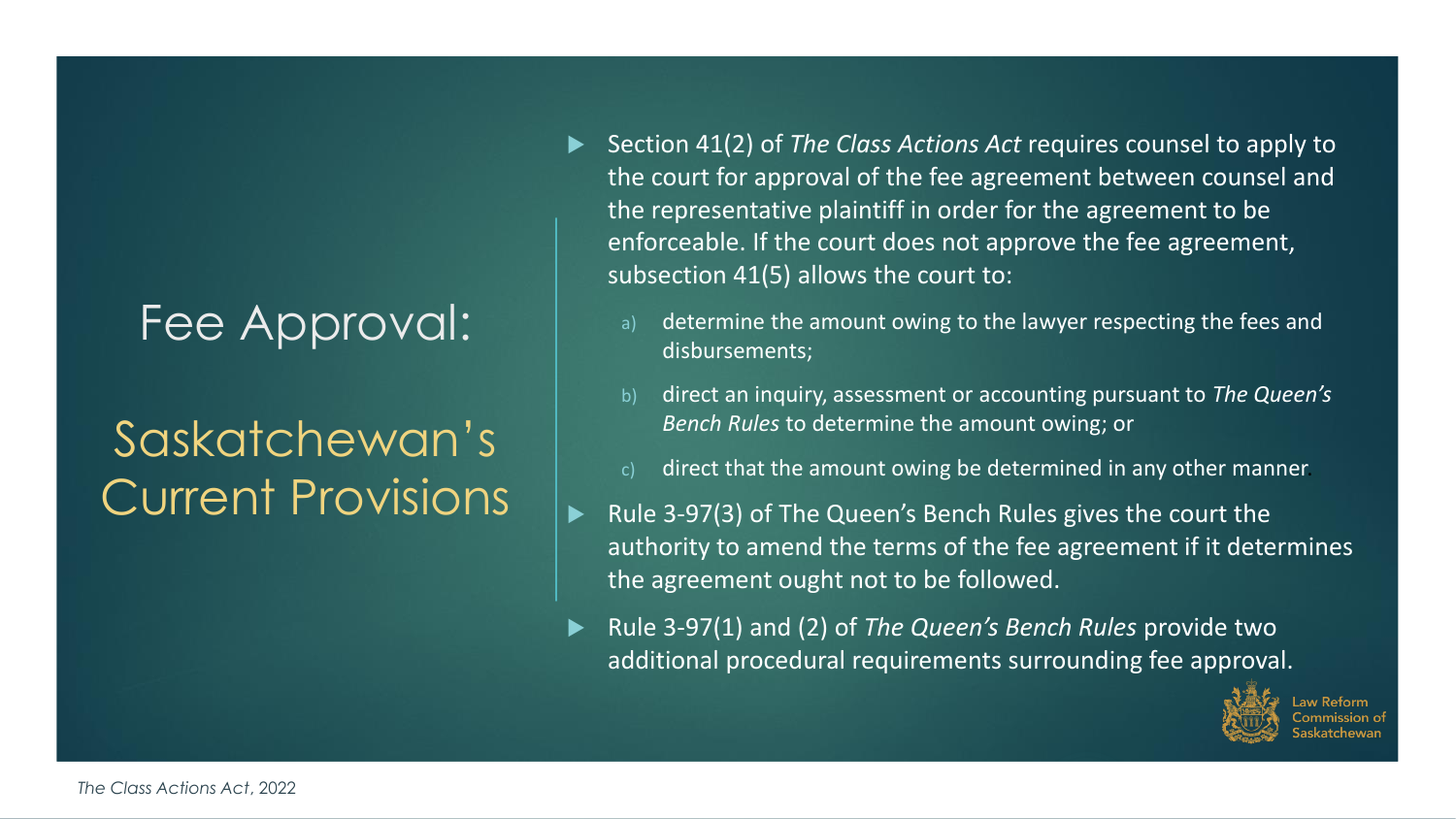## Saskatchewan's Current Provisions

- ▶ The *Class Actions Act* does not explicitly require that fees be fair and reasonable in order to be approved by the court, but the courts have applied this criteria and weighed the following factors:
	- time expended by the solicitor;
	- the legal complexity of the matters;
	- the degree of responsibility assumed by the solicitor;
	- the monetary value of the matters at issue;
	- the importance of the matter to the client;
	- the degree of skill and competence demonstrated by the solicitor;
	- the results achieved and the contribution of counsel to the result;
	- the ability of the client to pay; and
	- the client's expectations as to the amount of the fees.
- These factors only apply to fee arrangements that have been settled.

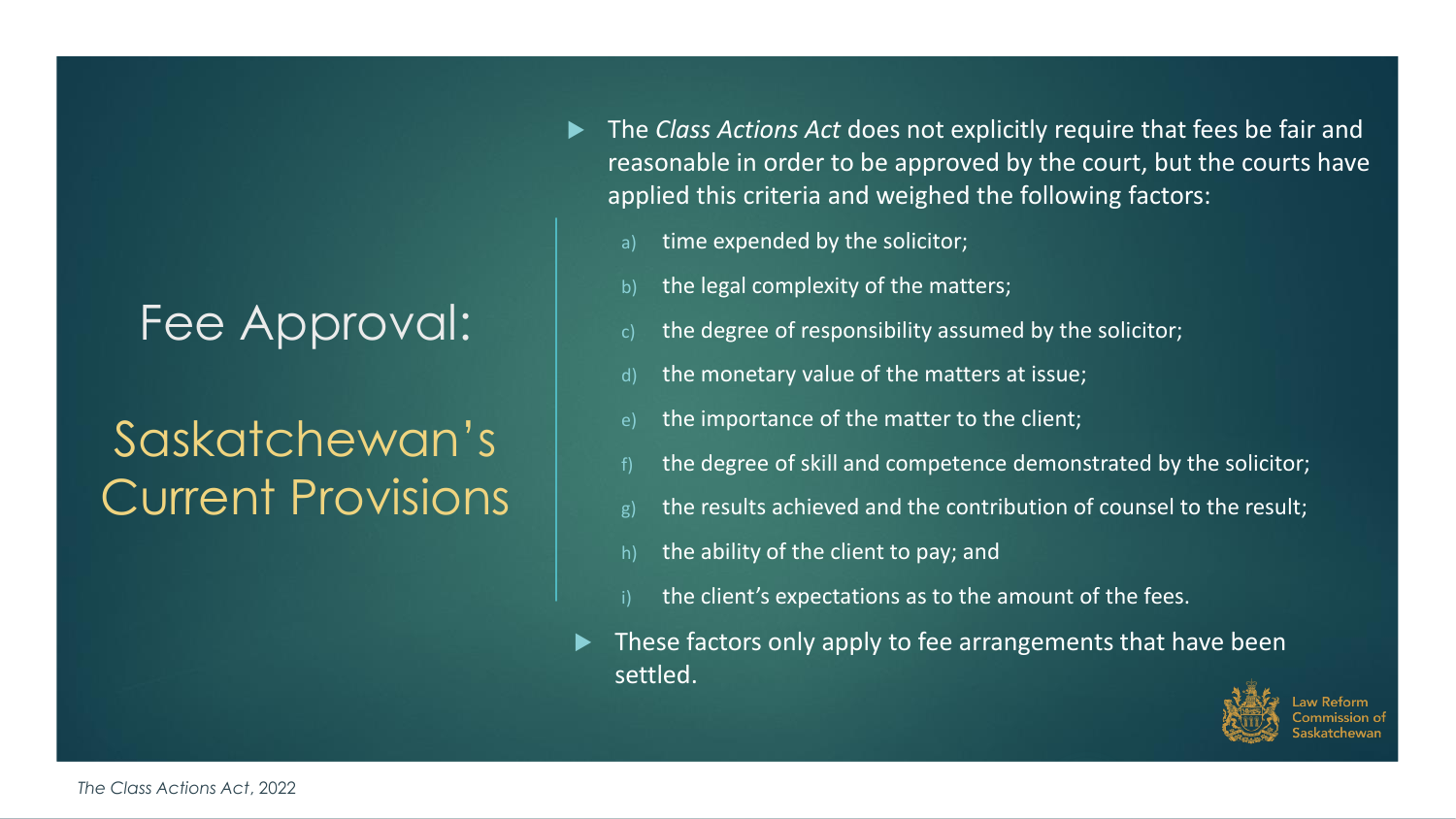## CONSULTATION QUESTION:

 22(a). Should the *CAA* be amended to require fees to be "fair and reasonable" in order to receive court approval? If so, should the *CAA*  specify factors to be considered or methods to be utilized in making this determination?

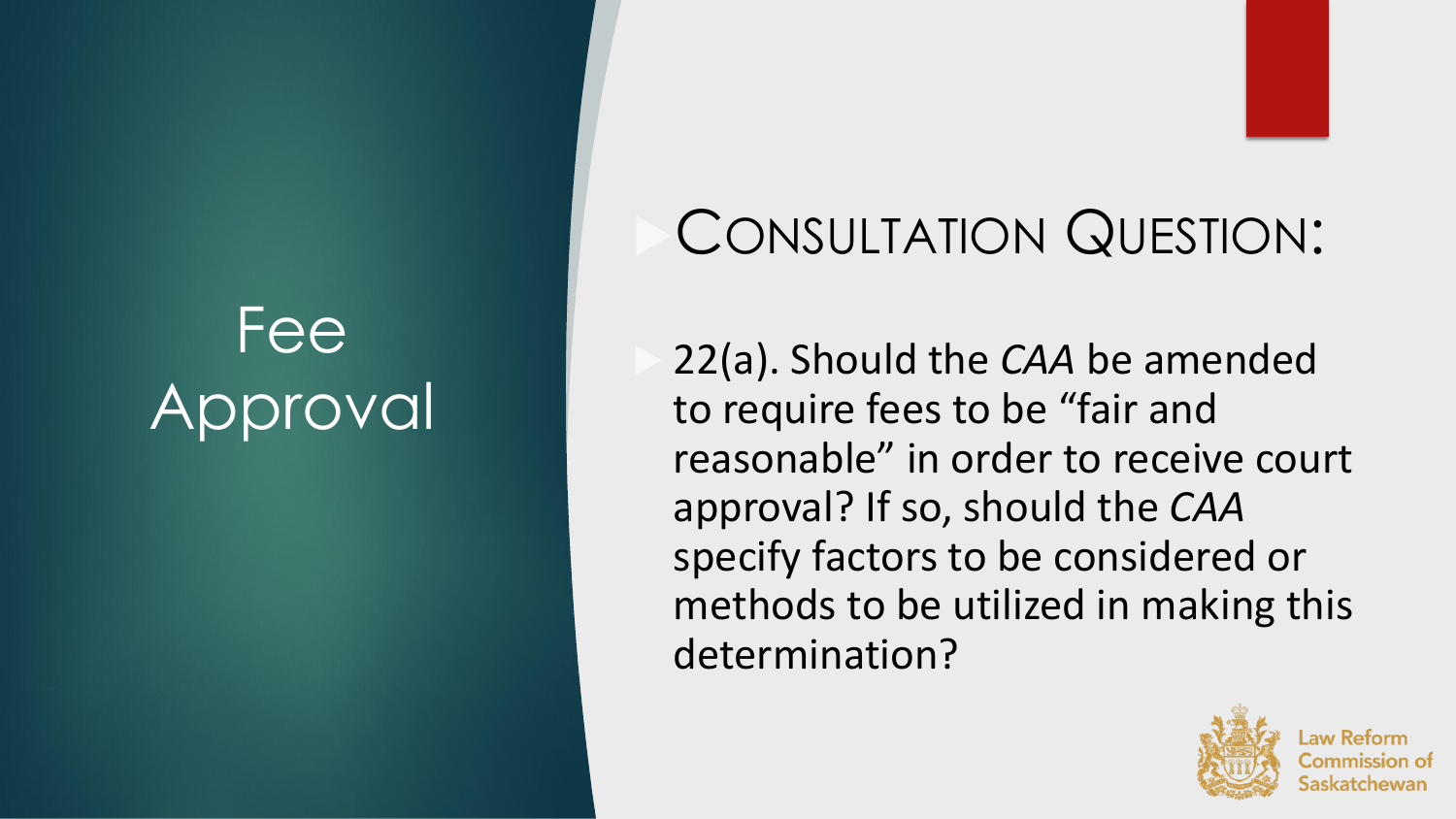## CONSULTATION QUESTION:

 22(b). Should the *CAA* be amended to require court approval of fees payable to counsel if a class action is settled prior to certification?

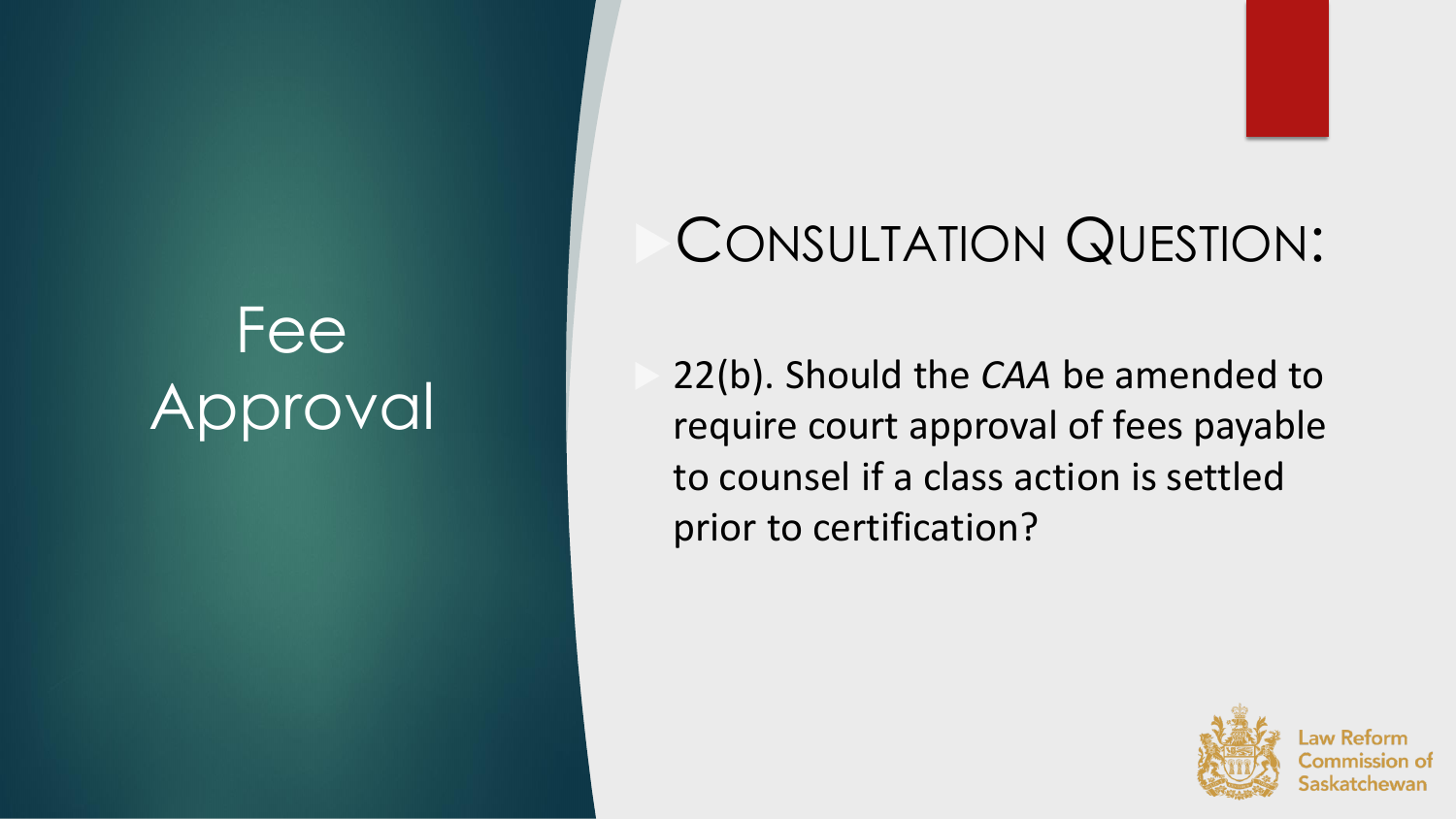## CONSULTATION QUESTION:

 22(c). Should the *CAA* be amended to provide the court with discretion to hold back a portion of fees pending information on distribution to class members?

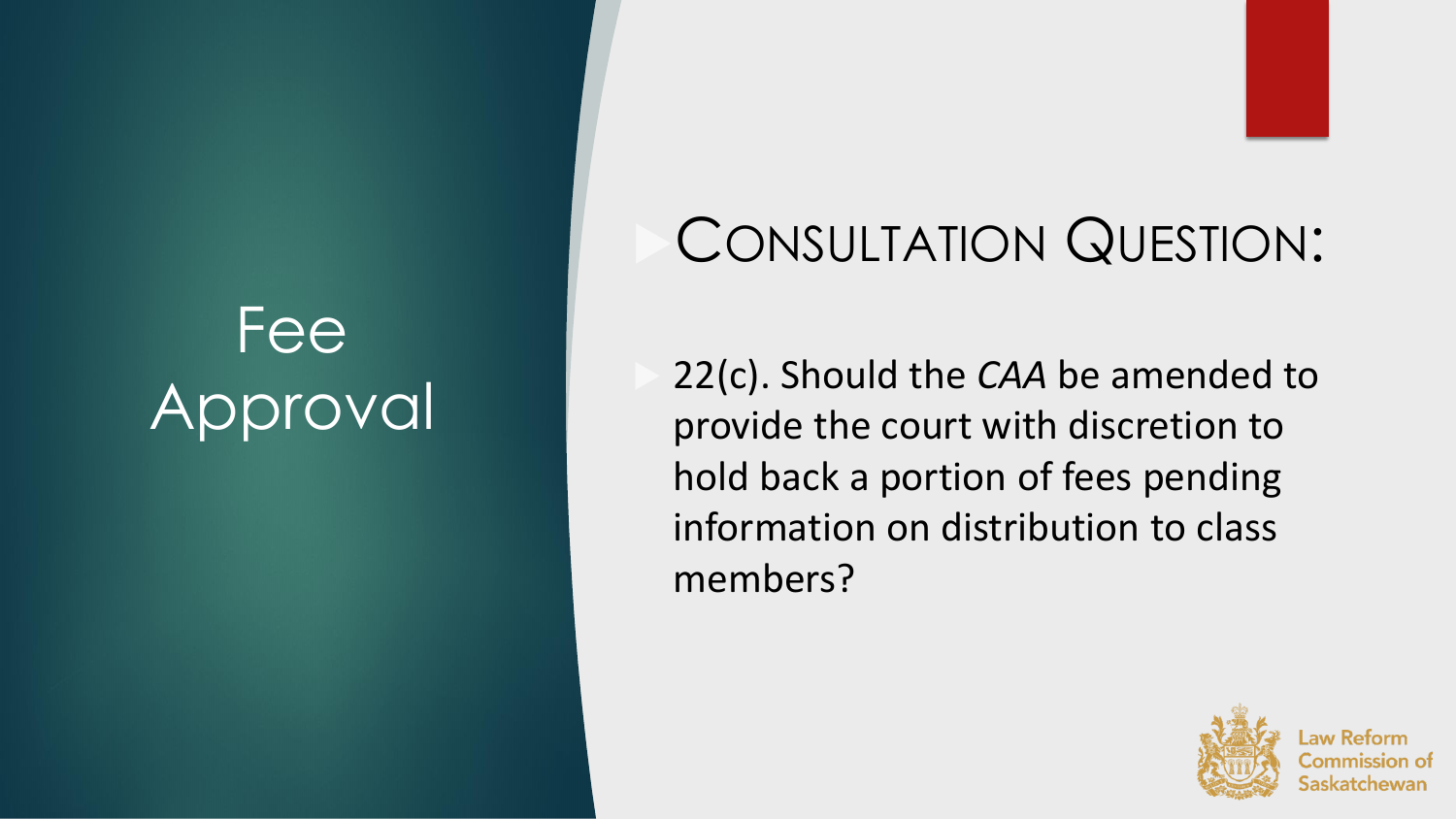## Third-Party Litigation Funding:

#### Why is this an issue?

▶ Third party litigation funding ("TPLF") arrangements typically involve a private lender agreeing to finance or provide an indemnification against adverse costs to the representative plaintiff in exchange for a share of the settlement or judgment.

- In order for the TPLF to bind class members, the TPLF must be approved by the court.
- **TPLF** agreements have generally been approved by the courts and are seen as a way to promote access to justice.

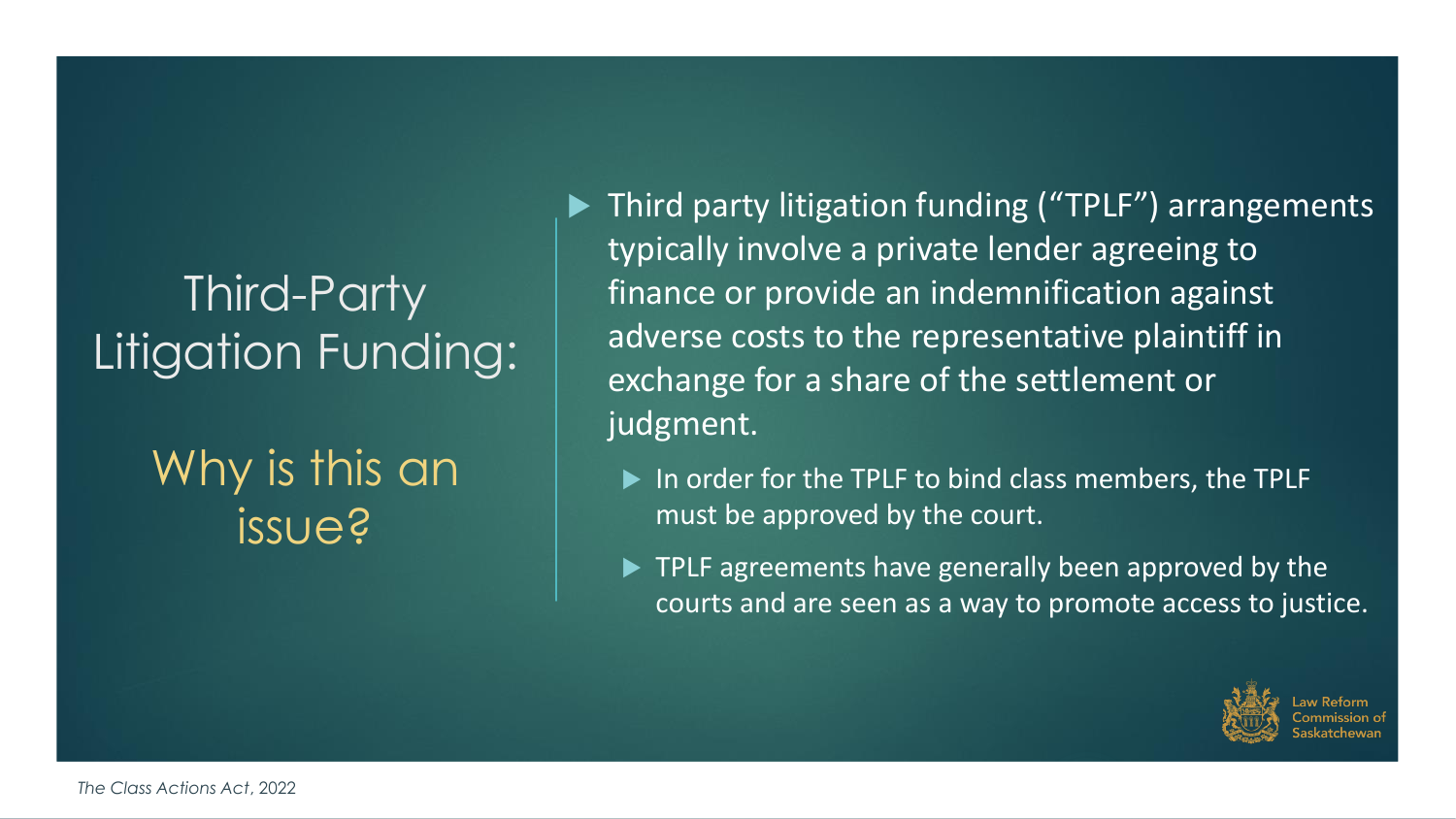## Third-Party Litigation Funding:

LCO Recommendations

- ► LCO recommended that the requirement of court approval of a TPLF be codified, and be permitted under the following conditions:
	- $\blacktriangleright$  The representative plaintiff must bring a motion seeking court approval of a funding agreement;
	- The motion must be brought forthwith on notice to the defendant;
	- The court retain jurisdiction in an oversight capacity even after the agreement is approved. Any changes to the agreement or disputes arising from it must be brought to the attention of the case management judge;
	- ▶ The court is entitled to see the full, unredacted agreement. The extent of disclosure of the agreement to the defendant is in the discretion of the judge;
	- If an agreement is approved, defendants should be able to recover costs awards directly from the funder;
	- The deemed undertaking rule in the Rules of Civil Procedure should be amended to explicitly account for non-parties' duties;
	- The existence of funding and the amounts owing to the funder if there is a recovery to the class should be disclosed in the notice of certification.

ıw Reform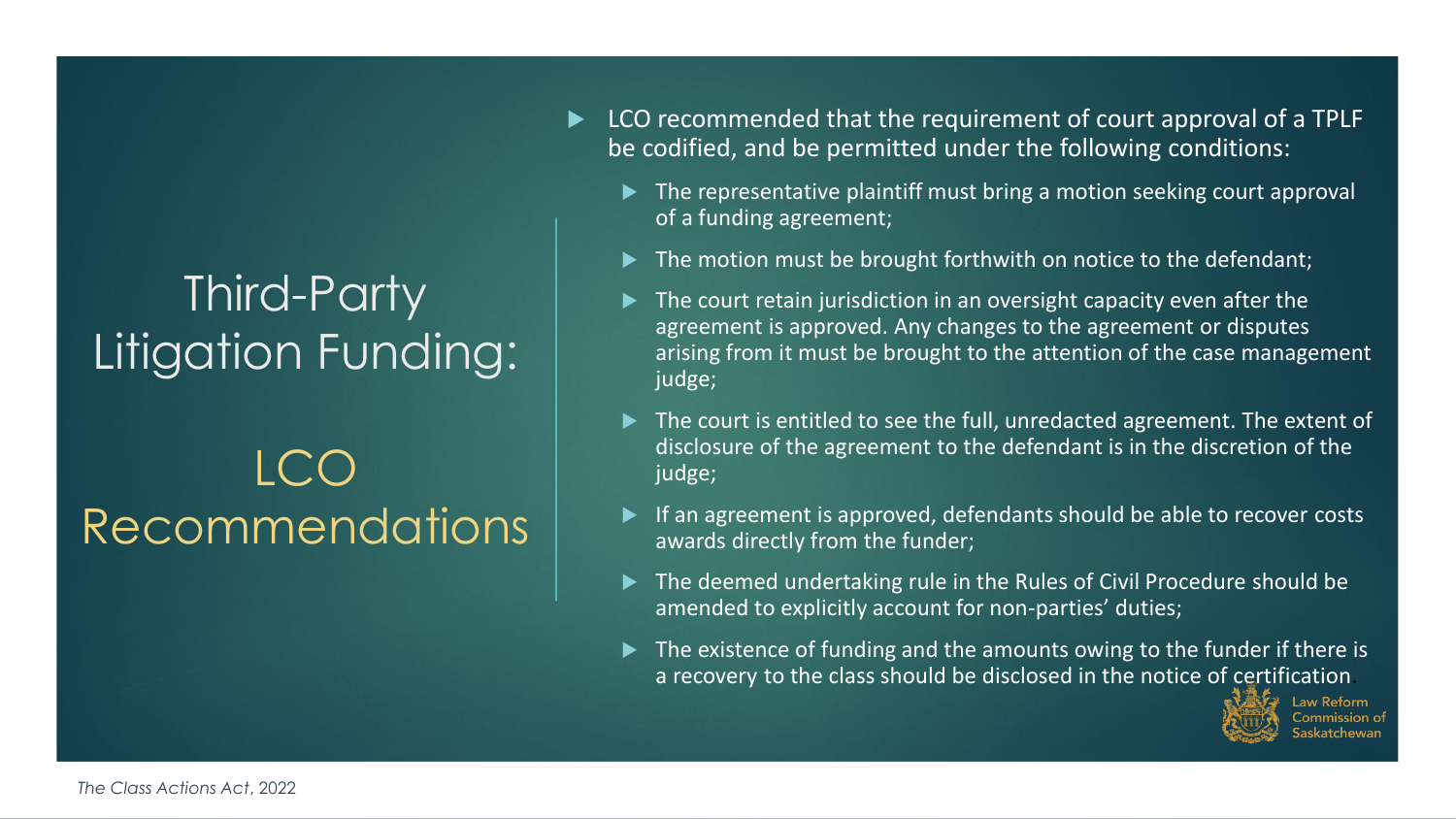## Third-Party Litigation Funding:

## Saskatchewan's Current Provisions

- Saskatchewan's *CAA* does not contain any specific provisions regarding third party funding. However, Saskatchewan courts have held they have jurisdiction to approve TPLF agreements, and have applied the following factors:
	- a) [Whether the agreement] is necessary to provide access to justice for the class members;
	- b) the division of any settlement or judgment as between the class members and the funder is appropriate;
	- c) the representative plaintiff will instruct counsel and counsel's duties are to the plaintiffs and not the third party funder;
	- d) the plaintiffs will conduct the proceeding in a manner that avoids unnecessary costs and delays;
	- $\blacktriangleright$  e) the representative plaintiff will not become indifferent to giving instructions to class counsel in the best interests of the class members if he is insulated from an adverse costs award;
	- f) the agreement contains appropriate restrictions with respect to the sharing of information with the third party funder;
	- g) the third party funder is bound by the deemed undertaking and is also bound to keep confidential any confidential or privileged information; and
	- h) [whether the agreement] is governed by the laws of Canada and the province where the action is commenced and is subject to the exclusive jurisdiction of the courts of the province where the action is commenced.

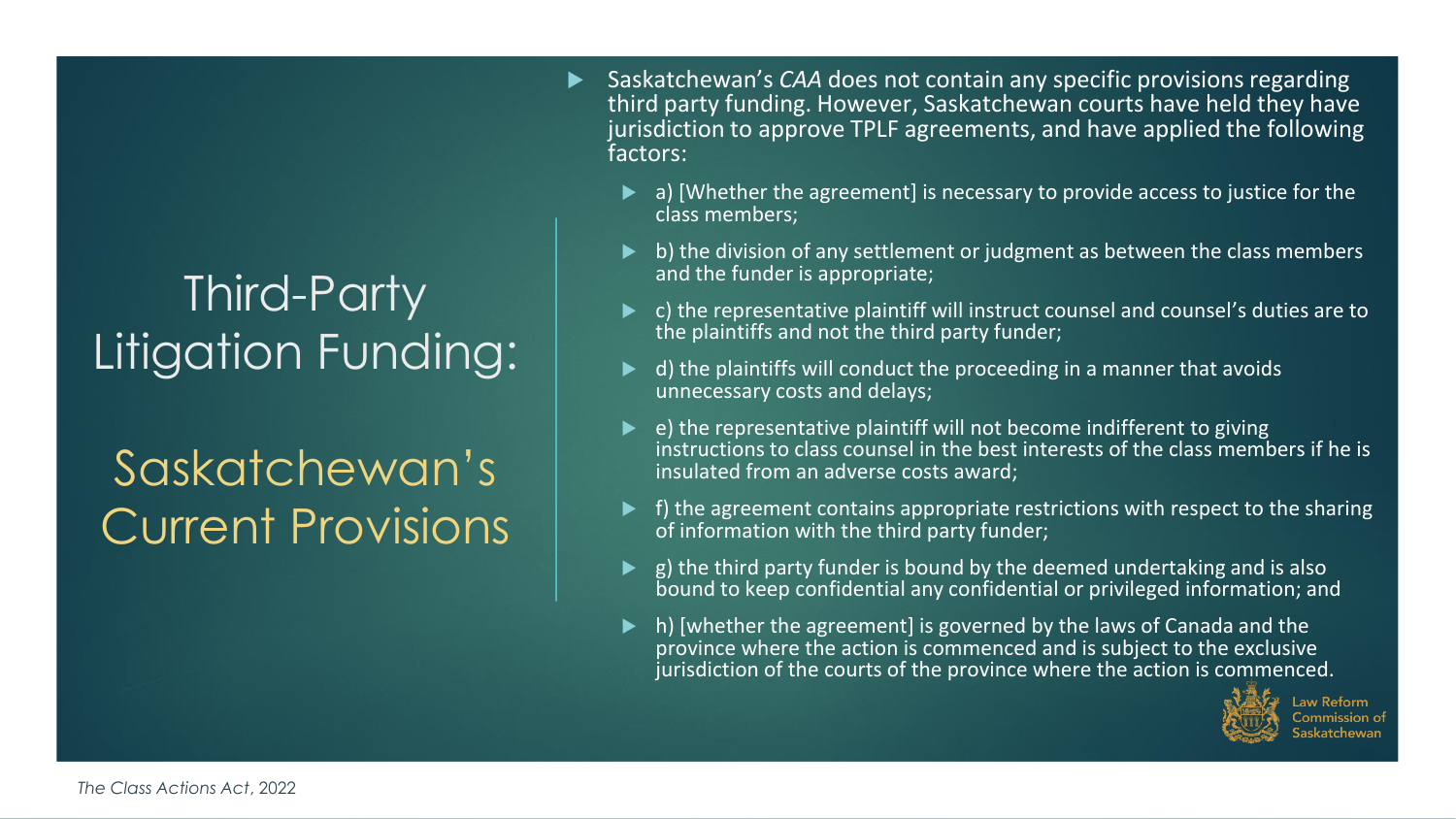Third-Party **Litigation** Funding

## CONSULTATION QUESTION:

 23(a). Should the *CAA* be amended to include rules regarding third party funding agreements?

 23(b). If yes, should Saskatchewan adopt the rules contained in section 33.1 of the *CPA*?

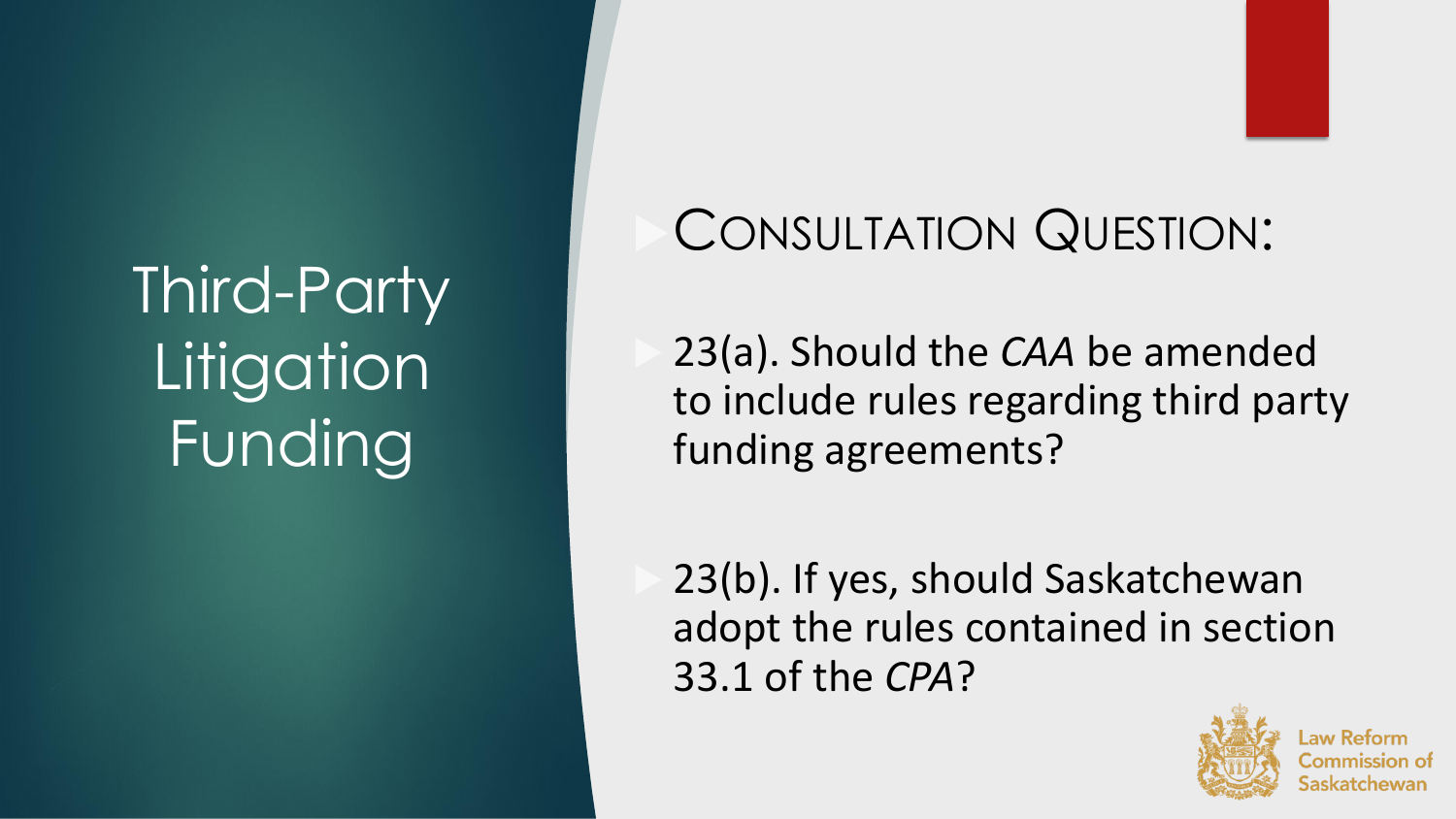## LCC Recommendations

The LCO's Final Report focusses on appeals from certification decisions and ultimately recommends that the CPA be amended to provide both parties with a direct right of appeal to the Ontario Court of Appeal from certification orders.

 $\blacktriangleright$  Their reasoning included:

- ▶ There is no question certification is important to both plaintiff and defendants.
- $\blacktriangleright$  The interests of the parties in certification motions are significant and "may be equally or even more consequential to the parties than an adverse final decision on the merits of a standard civil case."
- ▶ "A direct right of appeal would speed up the appeal process considerably as the time spent on the leave application and decision would be eliminated. Requiring both parties to obtain lave to appeal would impede access to justice, add delay and expense, and be inefficient."

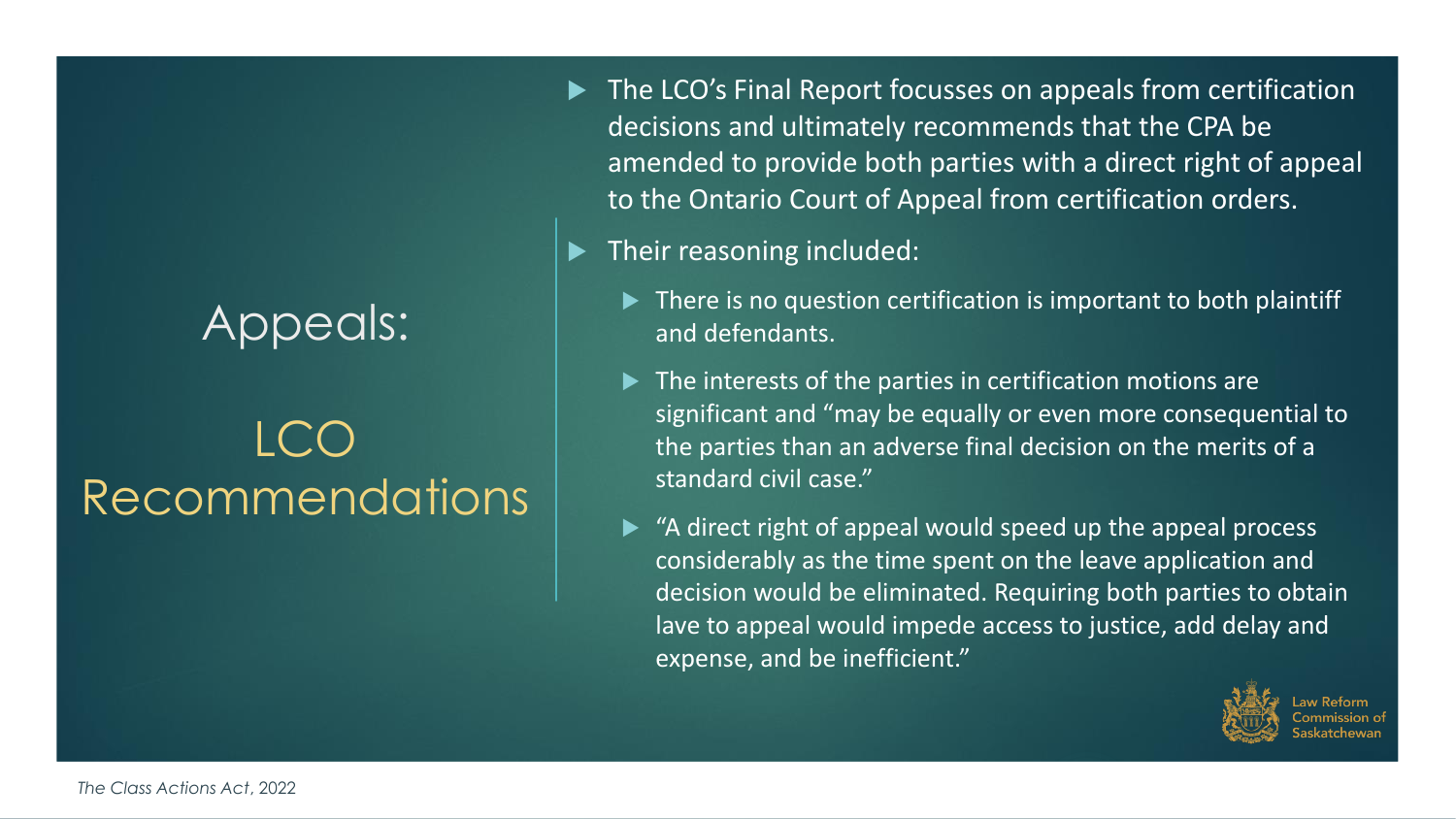## Saskatchewan's Current Provisions

- ▶ Section 39 of the *CAA* sets out the rights of appeal under the Act and provides as follows:
- ▶ 39(1) Any party may, without leave, appeal to the Court of Appeal from:
	- (a) a judgment on common issues; or
	- (b) an order pursuant to sections 31 to 37, other than an order that determines individual claims made by class or subclass members.
- (2) With leave of a justice of the Court of Appeal, a class or subclass member, a representative plaintiff, or a defendant may appeal to that court any order:
	- (a) determining an individual claim made by a class or subclass member; or
	- (b) dismissing an individual claim for monetary relief made by a class or subclass member.
- (3) With leave of a justice of the Court of Appeal, any party may appeal to the Court of Appeal from:
	- (a) an order certifying or refusing to certify an action as a class action; or
	- (b) an order decertifying an action.

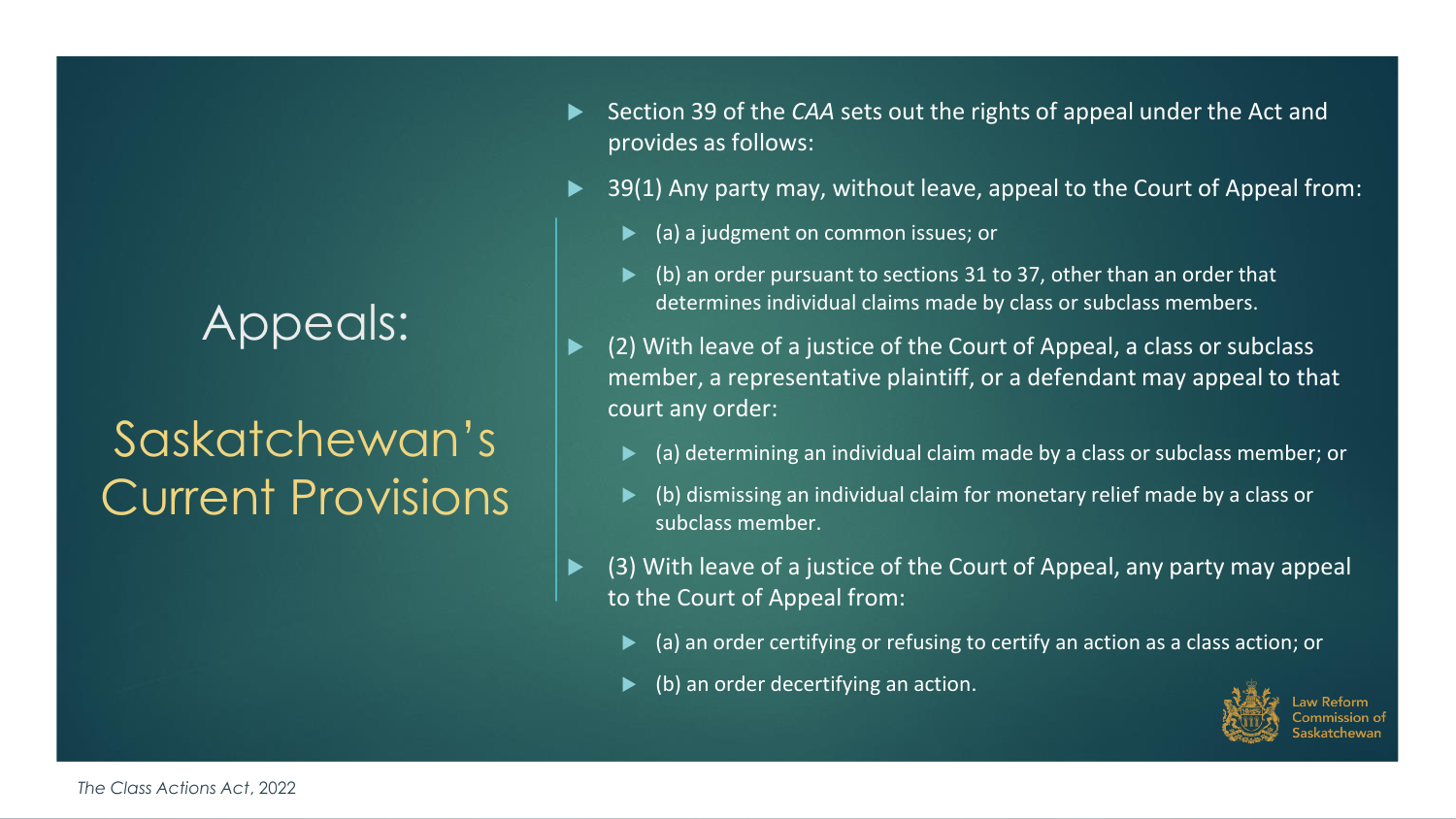## Saskatchewan's Current Provisions

▶ Sections 31 – 37 of the *CAA* provide for the following types of orders:

- Aggregate monetary awards (s. 31)
- Allowing statistical information to be admissible as evidence (s. 32)
- Allowing for average or proportional awards (s. 34)
- Requiring individual claims to be made to give effect to an order that all or part of an aggregate monetary award is to be divided among individual class members on an individual basis (s. 35)
- Distribution (s. 36)
- Undistributed awards (s. 37)

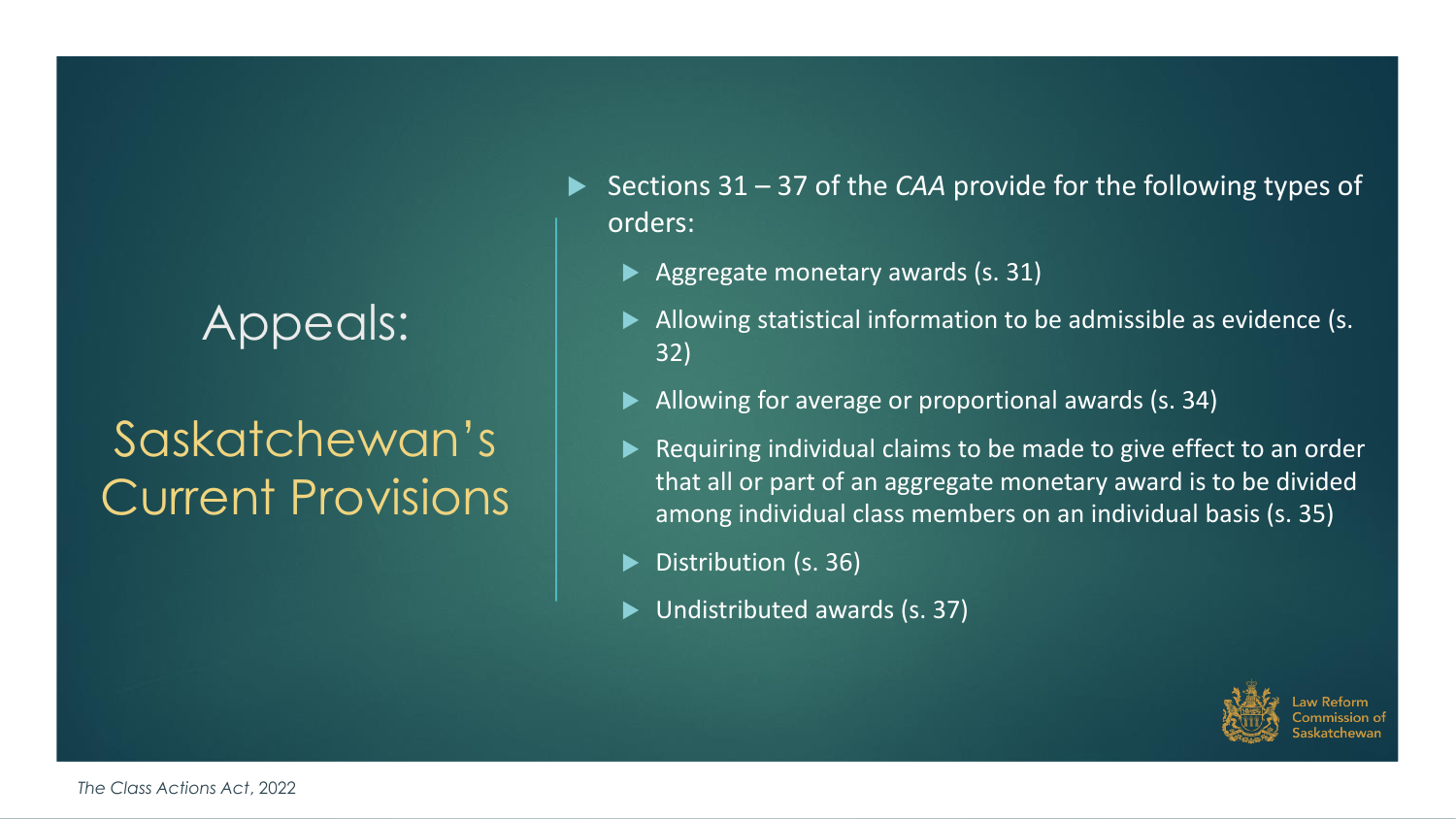## Saskatchewan's Current Provisions

- In contrast, section 39(3) of the CAA requires leave from a justice of the Court of Appeal to appeal from an order certifying or refusing to certify or an order decertifying a class action.
- The Commission is interested in hearing from practitioners in Saskatchewan as to whether the requirement to obtain leave to appeal these types of orders serves the interests of access to justice and judicial economy in Saskatchewan, and whether amending the CAA to prohibit material amendments to the notice of certification motion, pleadings, or notice of application on an appeal of an order refusing to certify a class action would be beneficial.

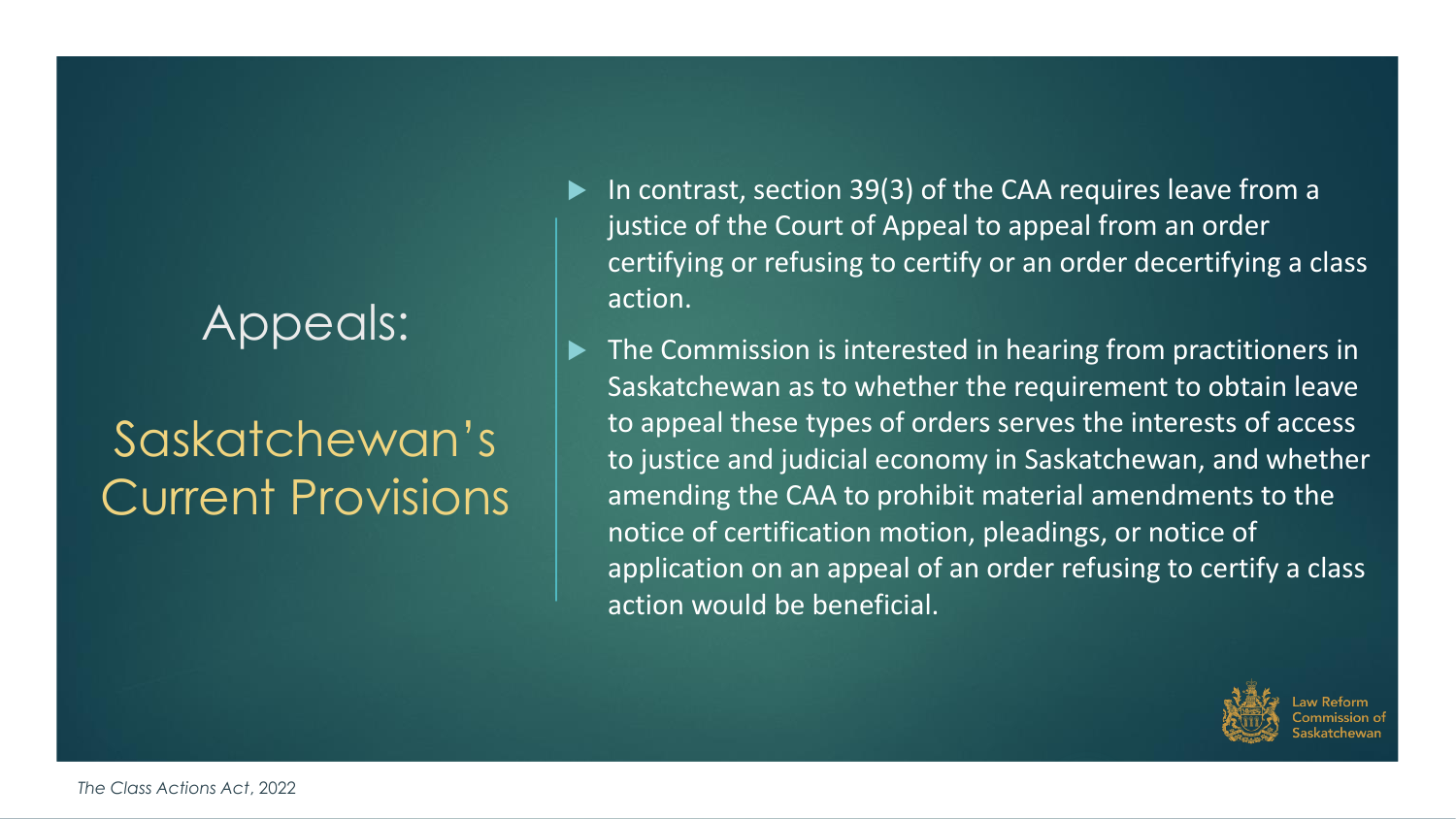## CONSULTATION QU ESTIO N :

 24(a). Should the requirement to obtain leave to appeal orders determining or dismissing individual claims and orders certifying or refusing to certify or decertifying a class action be removed or amended?

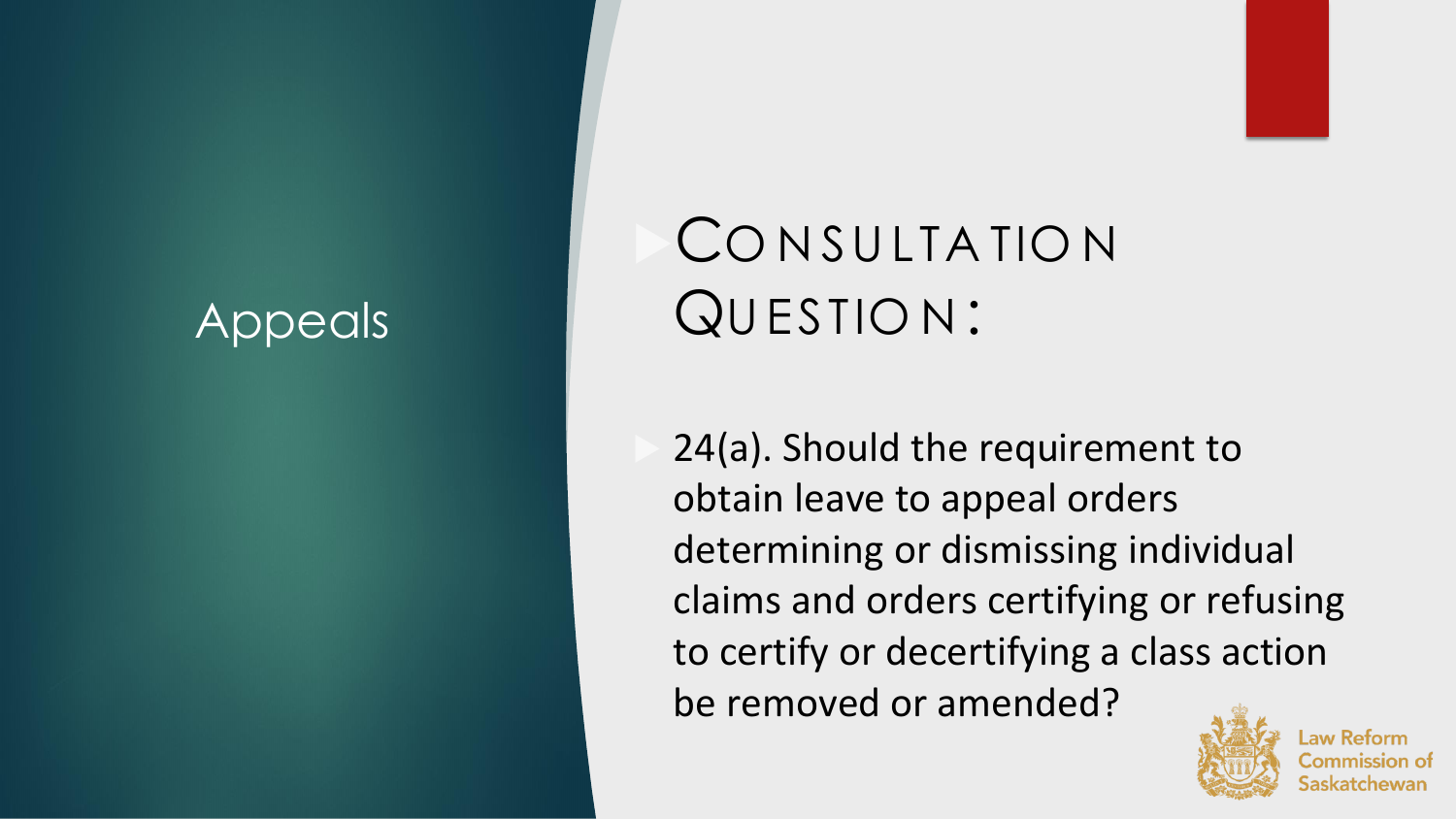## CONSULTATION QUESTION:

 24(b). Should the *CAA* be amended to prohibit amendments of materials on appeal?

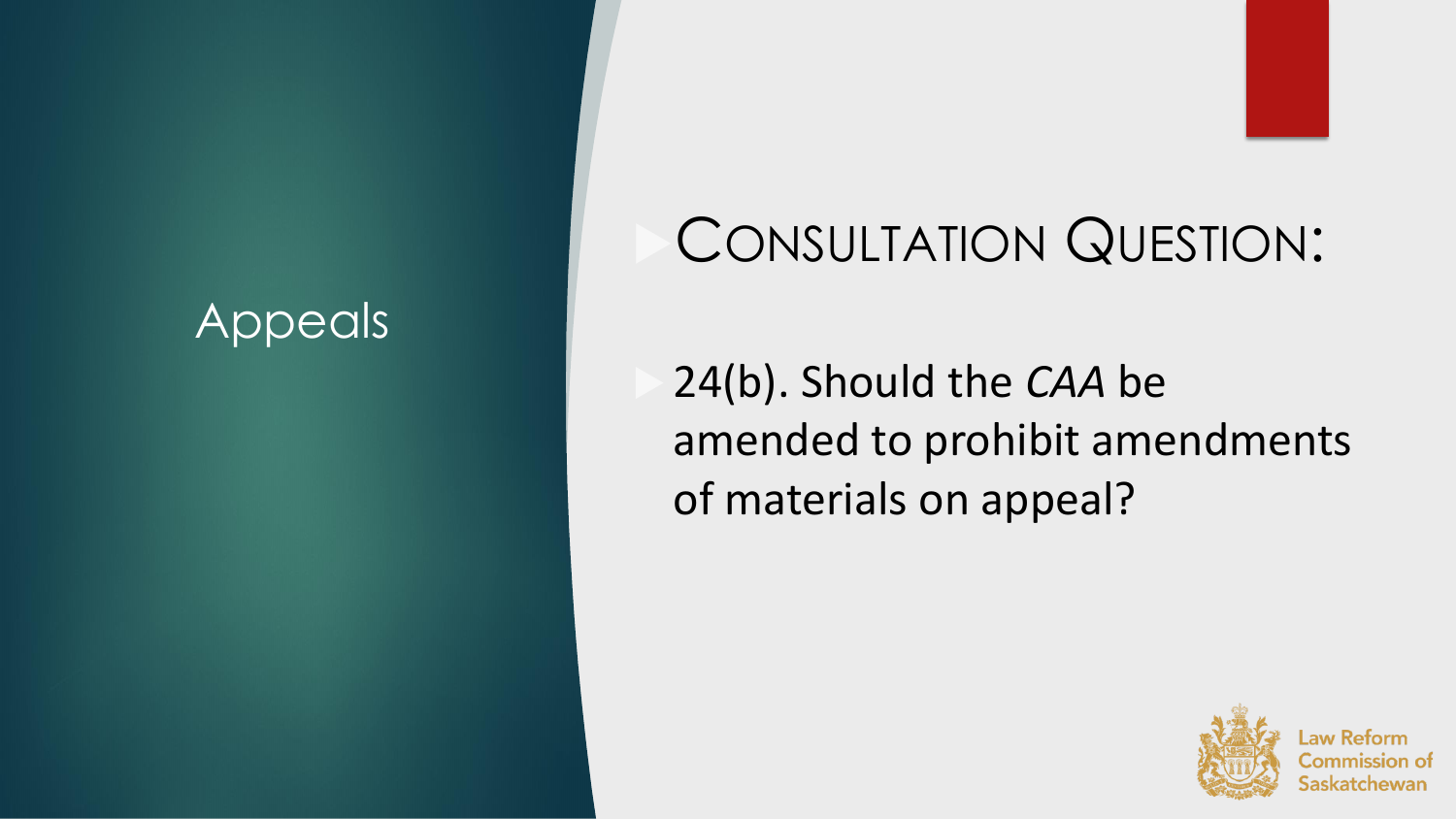## CONSULTATION QUESTION:

 24(c). Should rights of appeal in the *CAA* be limited to certificationrelated matters?